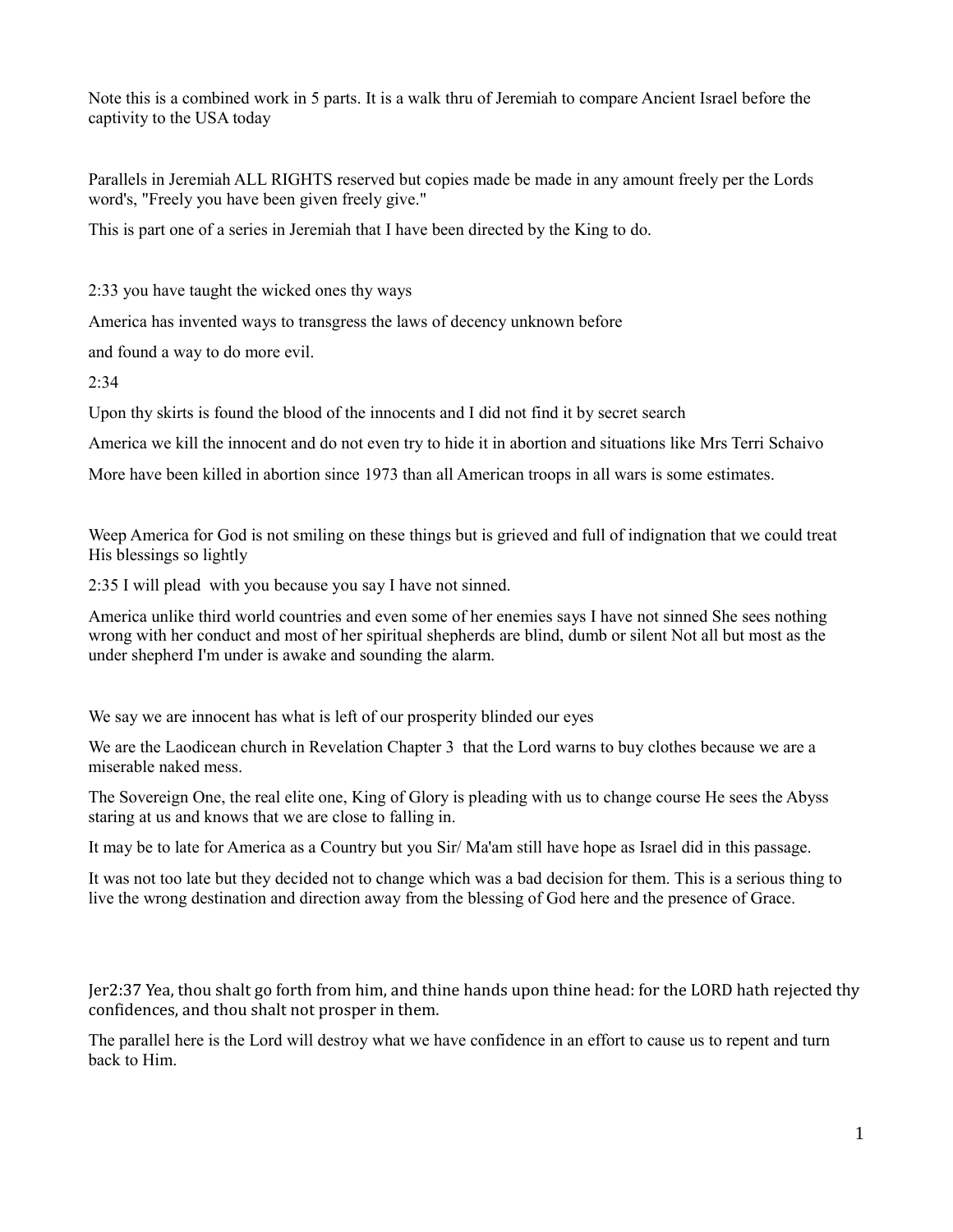Jer3:10 And yet for all this her treacherous sister Judah hath not turned unto me with her whole heart, but feignedly, saith the LORD.

Well we only pretend to turn to Him but do we commit our life to Him or fit Him around our schedule?

We have watched too much wickedness to even see it as wickedness now.

This is hard to write as I am guilty of this in the past but am determined that I will be ready when He calls me home I want to go home not away from Him.

Here is further witness from Isaiah

Isa22:12 And in that day did the Lord GOD of hosts call to weeping, and to mourning, and to baldness, and to girding with sackcloth:

Isa22:13 And behold joy and gladness, slaying oxen, and killing sheep, eating flesh, and drinking wine: let us eat and drink; for to morrow we shall die.

Isa22:14 And it was revealed in mine ears by the LORD of hosts, Surely this iniquity shall not be purged from you till ye die, saith the Lord GOD of hosts.

I certainly hope this is not true of America as we rejoice the LORD has called us to mourn over the iniquity and he calls it iniquity when we party and he has called us to mourn over this country. Even as we rejoice in the Lord our Salvation we mourn over the dismal state of our country in His eyes.

Jer23:1 Woe be unto the pastors that destroy and scatter the sheep of my pasture! saith the LORD.

Sometimes we have to here a hard word from the Lord. As if you are sick and will die if you do not change your life so will we die if we do not hear the Word of the Lord.

If you as a shepherd are afraid of the sheep/wolves in your flock stop and fear the One God of heaven and earth.

I hope that is why you scattered the flock rather than lucre. 2 Tim 4:3 The time has come that they will not endure sound doctrine but still preach the word be instant in season and out of season.

There are so many parallels in AMERICA to Israel in the scripture!

Jer3:15 And I will give you pastors according to mine heart, which shall feed you with knowledge and understanding.

If we repent we will get better spiritual leadership and possibly better secular; we will truly be blessed again.

Jer3:19 But I said, How shall I put thee among the children, and give thee a pleasant land, a goodly heritage of the hosts of nations? and I said, Thou shalt call me, My father; and shalt not turn away from me.

Jer3:20 Surely as a wife treacherously departeth from her husband, so have ye dealt treacherously with me, O house of Israel, saith the LORD.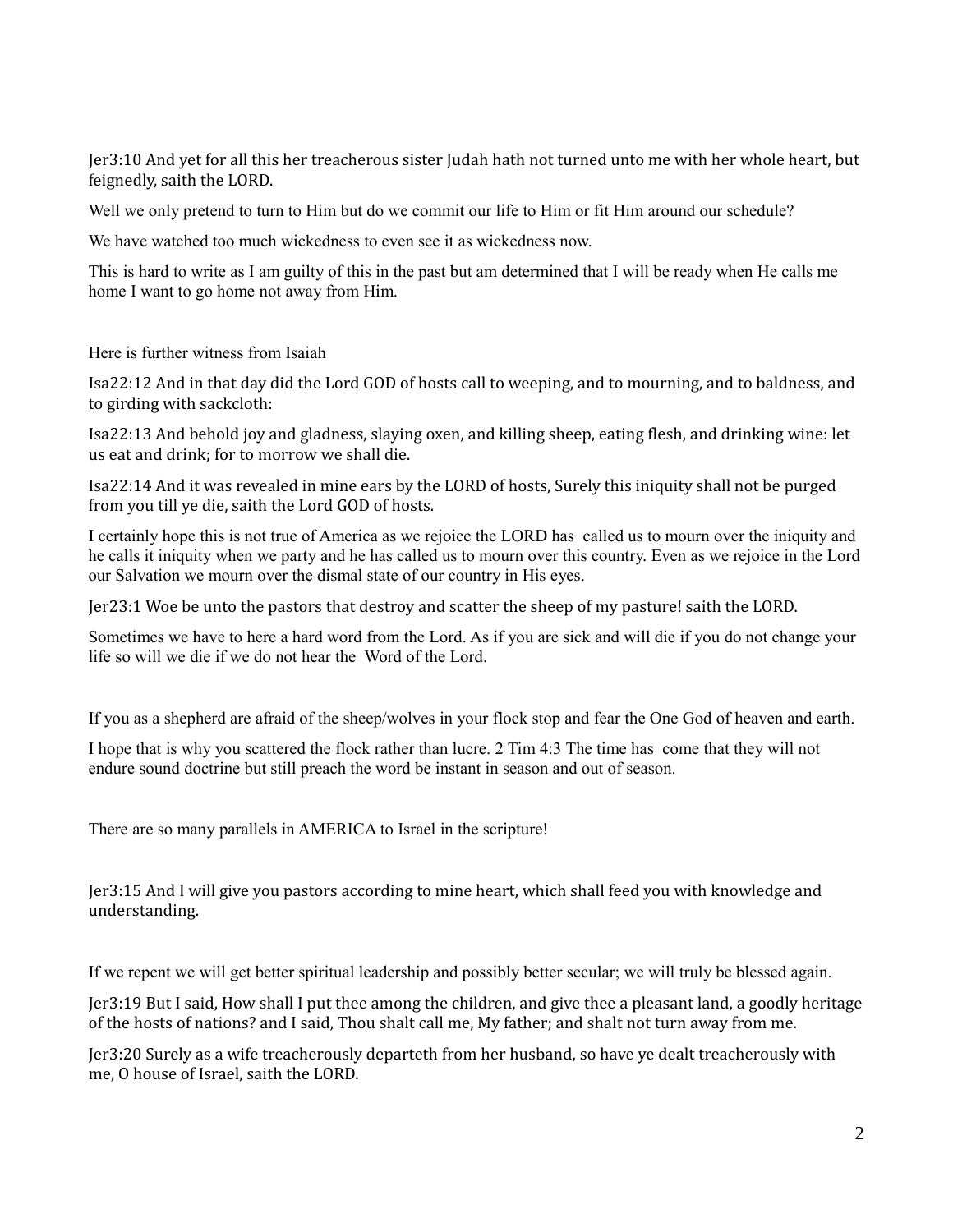Jer3:21 A voice was heard upon the high places, weeping and supplications of the children of Israel: for they have perverted their way, and they have forgotten the LORD their God.

Jer3:22 Return, ye backsliding children, and I will heal your backslidings. Behold, we come unto thee; for thou art the LORD our God.

Jer3:23 Truly in vain is salvation hoped for from the hills, and from the multitude of mountains: truly in the LORD our God is the salvation of Israel.

Jer3:24 For shame hath devoured the labour of our fathers from our youth; their flocks and their herds, their sons and their daughters.

Jer3:25 We lie down in our shame, and our confusion covereth us: for we have sinned against the LORD our God, we and our fathers, from our youth even unto this day, and have not obeyed the voice of the LORD our God.

Jeremiah said that Israel obeyed not the voice of the Lord and treacherously departed from God.

Even though God is angry in this passage Jeremiah knows that God is his only salvation.

We have forgotten the Lord and he has chastened us urging us to return.

He loves the church and wishes none to perish

We though do not have to be in confusion all we need to do is repent and restore the broken.

As the promises of God in Christ are yes and Amen.

Jer4:3 For thus saith the LORD to the men of Judah and Jerusalem, Break up your fallow ground, and sow not among thorns.

Jer4:4 Circumcise yourselves to the LORD, and take away the foreskins of your heart, ye men of Judah and inhabitants of Jerusalem: lest my fury come forth like fire, and burn that none can quench it, because of the evil of your doings.

The living God is telling us AMERICA to repent of being concerned about the cares of life sowing among the thorns and to break up our fallow ground, stop being hardened, and to turn to Him with all of our heart.

Jer4:14 O Jerusalem, wash thine heart from wickedness, that thou mayest be saved. How long shall thy vain thoughts lodge within thee?

Oh America wash thine heart from wickedness God is asking how long shall we think on vain useless thoughts?,and think that we are under grace. He will not judge us.

Grace is not a reason to transgress or do wrong but a reason to do right.

Jer4:16 Make ye mention to the nations; behold, publish against Jerusalem, that watchers come from a far country, and give out their voice against the cities of Judah.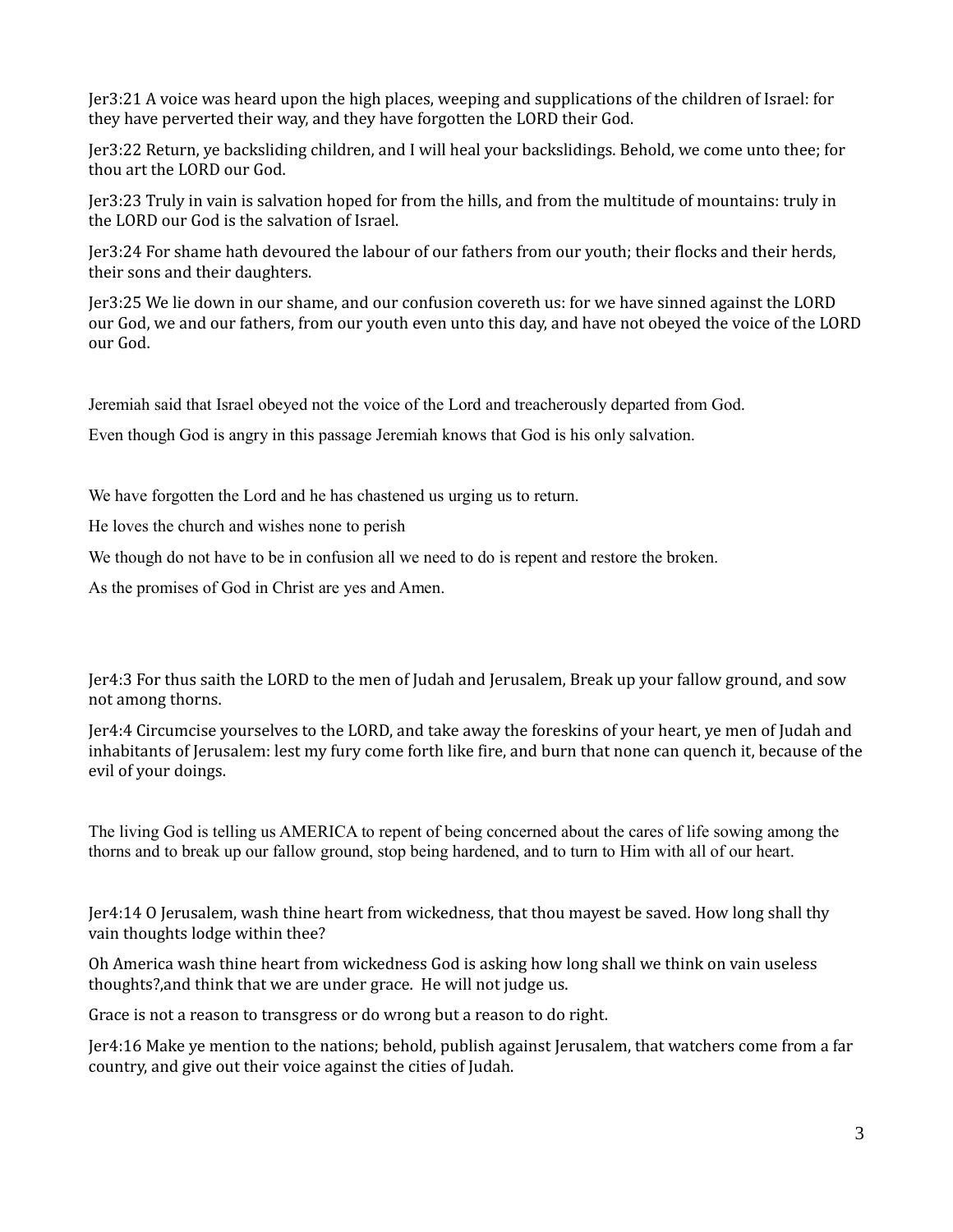Make mention that everyone knows our nation is in trouble and that we are going down hill fast Everyone but us that is. Our arrogance has blinded us to our condition.

Jer4:17 As keepers of a field, are they against her round about; because she hath been rebellious against me, saith the LORD.

This comes as a result of our stubbornness refusal to serve God.

Ps4 is asking the same question, as the Living One does not change

Psa4:2 O ye sons of men, how long will ye turn my glory into shame? how long will ye love vanity, and seek after leasing? Selah.

Pause SELAH is a pause we need to think that the Lord of all flesh is asking that question.

How long will we turn His glory into shame. How long will we shame the Saviour who is the Glory of God?

How long will we drag the title and rank of a Christian in the dirt?

Psa4:3 But know that the LORD hath set apart him that is godly for himself: the LORD will hear when I call unto him.

He will hear us when we turn from sin to Him.

Psa4:4 Stand in awe, and sin not: commune with your own heart upon your bed, and be still. Selah.

Stand in awe Awe needs to be restored to America to the churches so we will serve the Lord Correctly.

Psa4:5 Offer the sacrifices of righteousness, and put your trust in the LORD.

Psa4:6 There be many that say, Who will shew us any good? LORD, lift thou up the light of thy countenance upon us.

Psa4:7 Thou hast put gladness in my heart, more than in the time that their corn and their wine increased.

Psa4:8 I will both lay me down in peace, and sleep: for thou, LORD, only makest me dwell in safety.

If we want to be safe we need to serve the Almighty God as he is the only one that can make us safe.

Psa5:1 Give ear to my words, O LORD, consider my meditation.

Psa5:2 Hearken unto the voice of my cry, my King, and my God: for unto thee will I pray.

Psa5:3 My voice shalt thou hear in the morning, O LORD; in the morning will I direct my prayer unto thee, and will look up.

Psa5:4 For thou art not a God that hath pleasure in wickedness: neither shall evil dwell with thee.

Psa5:5 The foolish shall not stand in thy sight: thou hatest all workers of iniquity.

Psa5:6 Thou shalt destroy them that speak leasing: the LORD will abhor the bloody and deceitful man.

Psa5:7 But as for me, I will come into thy house in the multitude of thy mercy: and in thy fear will I worship toward thy holy temple.

We need the fear of God restored in our churches and our nation.

Psa5:8 Lead me, O LORD, in thy righteousness because of mine enemies; make thy way straight before my face.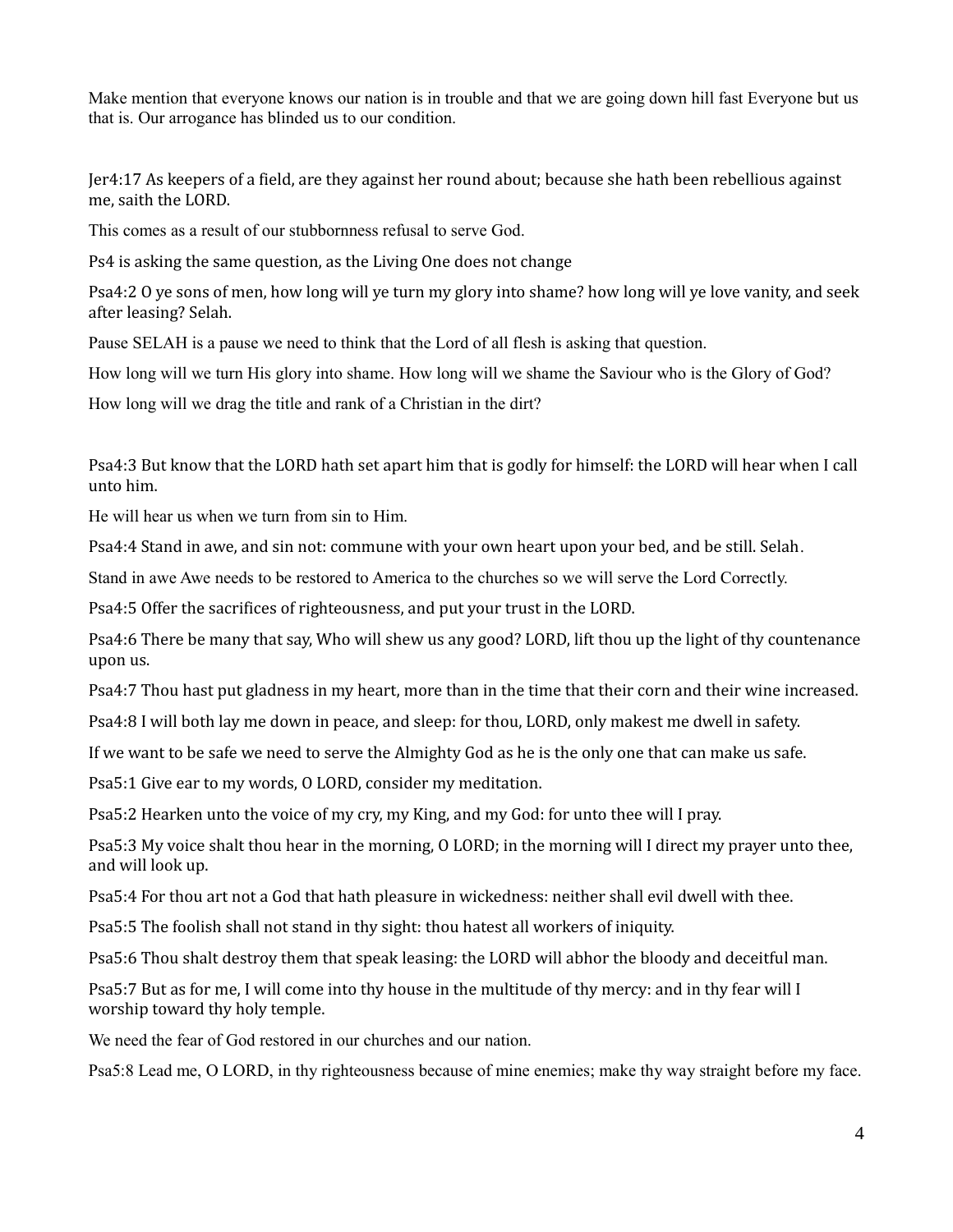Psa5:9 For there is no faithfulness in their mouth; their inward part is very wickedness; their throat is an open sepulchre; they flatter with their tongue.

Psa5:10 Destroy thou them, O God; let them fall by their own counsels; cast them out in the multitude of their transgressions; for they have rebelled against thee.

Psa5:11 But let all those that put their trust in thee rejoice: let them ever shout for joy, because thou defendest them: let them also that love thy name be joyful in thee.

Psa5:12 For thou, LORD, wilt bless the righteous; with favour wilt thou compass him as with a shield.

This is the answer for those in Jeremiah and for those in America.

As just like in Jeremiah and this Psalms as well, we are needing repentance; so the King does not destroy us.

He hates evil but loves the sinner They will fall the wicked in our nation you can bank on that whether here or after death when they appear before the Lord of Glory.

Do not even think of following the counsel of the wicked

Jer4:20 Destruction upon destruction is cried; for the whole land is spoiled: suddenly are my tents spoiled, and my curtains in a moment.

Jer4:21 How long shall I see the standard, and hear the sound of the trumpet?

Jer4:22 For my people is foolish, they have not known me; they are sottish children, and they have none understanding: they are wise to do evil, but to do good they have no knowledge.

Jer4:23 I beheld the earth, and, lo, it was without form, and void; and the heavens, and they had no light.

Jer4:24 I beheld the mountains, and, lo, they trembled, and all the hills moved lightly.

Jer4:25 I beheld, and, lo, there was no man, and all the birds of the heavens were fled.

In a moment the destruction of the USA can come.

What is the verdict of the Lord? I fear it will be the same it was in Israel.

Prv:2124 Proud and haughty scorner is his name, who dealeth in proud wrath.

Prv21:25 The desire of the slothful killeth him; for his hands refuse to labour.

Prv21:26 He coveteth greedily all the day long: but the righteous giveth and spareth not.

Prv21:27 The sacrifice of the wicked is abomination: how much more, when he bringeth it with a wicked mind?

Prv21:28 A false witness shall perish: but the man that heareth speaketh constantly.

Prv21:29 A wicked man hardeneth his face: but as for the upright, he directeth his way.

Prv21:30 There is no wisdom nor understanding nor counsel against the LORD.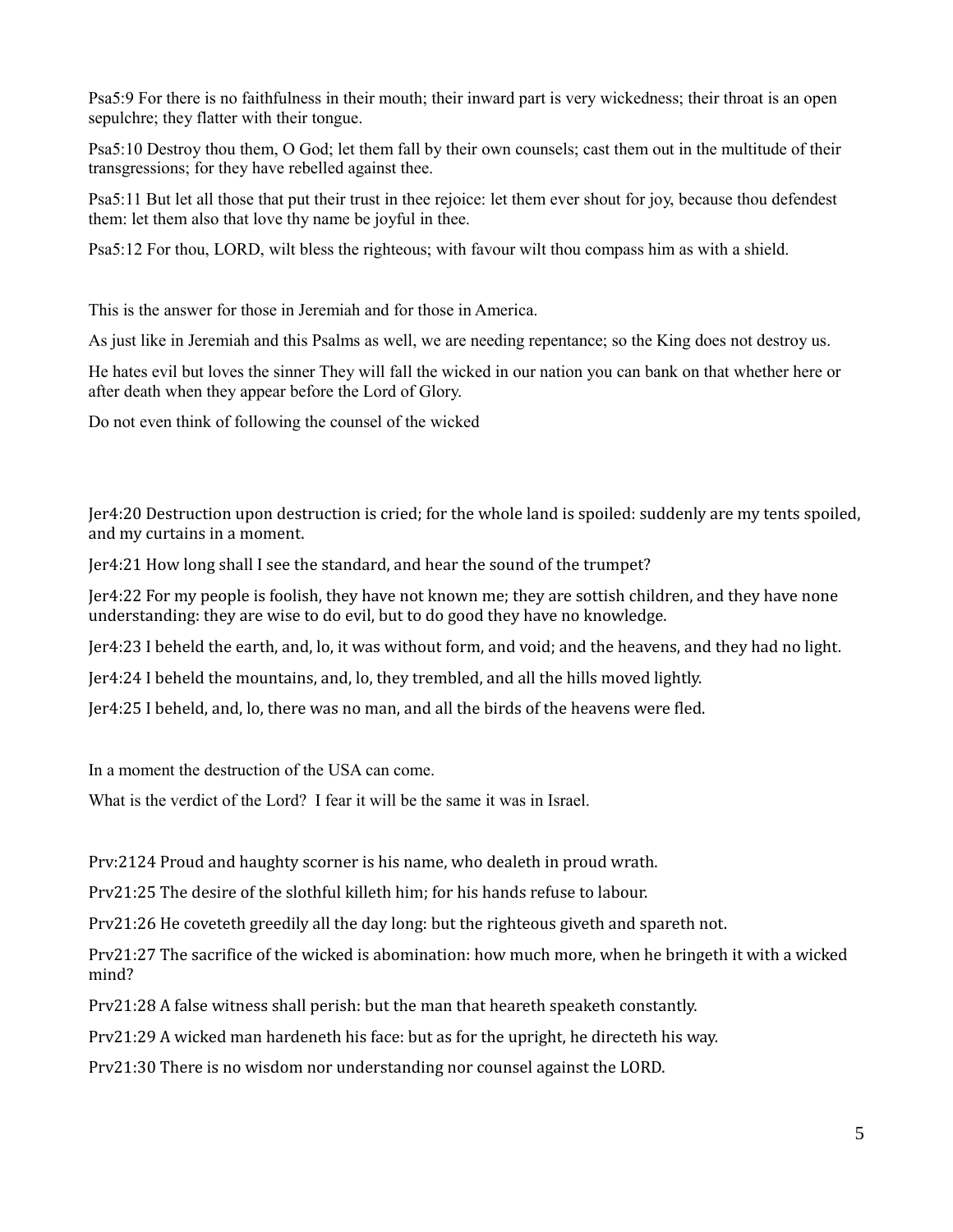After reading this I have to ask myself is this a mirror to America?

Proud and Haughty scorner is his name never have we had so many who scorned the Word of the Lord his name never have we had so many who scorned the Word of the Lord.

The desire of the slothful killeth him his hands refuse to labor Never has the world known a lazier generation both Physically, and God forbid but Spiritually as well. Are you crying yet US of AMERICA that is you.

We want what does not belong to us.

God sees our wicked intent we are not hiding our purposes from Him.

The difference between the wicked and the righteous in Christ is a simple but powerful one.

THE attitude toward sinning as we who are in Christ know a very high price was paid for us.

Nothing that flesh can dream or plot will stand against the LORD.

Jer23:14 I have seen also in the prophets of Jerusalem an horrible thing: they commit adultery, and walk in lies: they strengthen also the hands of evildoers, that none doth return from his wickedness: they are all of them unto me as Sodom, and the inhabitants thereof as Gomorrah.

A horrible thing? It is a horrible thing to tell those that do wickedness with no desire to change that they are OK. That is false grace as salvation is for the repentant.

The prophets "Teachers of America tell people they are OK when the Word of the Lord says that people need to repent."

God called the apple of His eye "Israel" like the inhabitants of Sodom and Gomorrah. How much more America

If you are not under the blood of Christ, you are under the curse.

However if you are under the Blood if Christ but act like you are not, God will

judge you like those under the curse. What about the God of Grace you ask?

You like Israel are forgiven for His Sake when you repent. What a precious promise.

Those under the curse are only forgiven when they turn to the Lord for Salvation and come under His Blood covenant.

Jer9:23 Thus saith the LORD, Let not the wise man glory in his wisdom, neither let the mighty man glory in his might, let not the rich man glory in his riches:

Jer9:24 But let him that glorieth glory in this, that he understandeth and knoweth me, that I am the LORD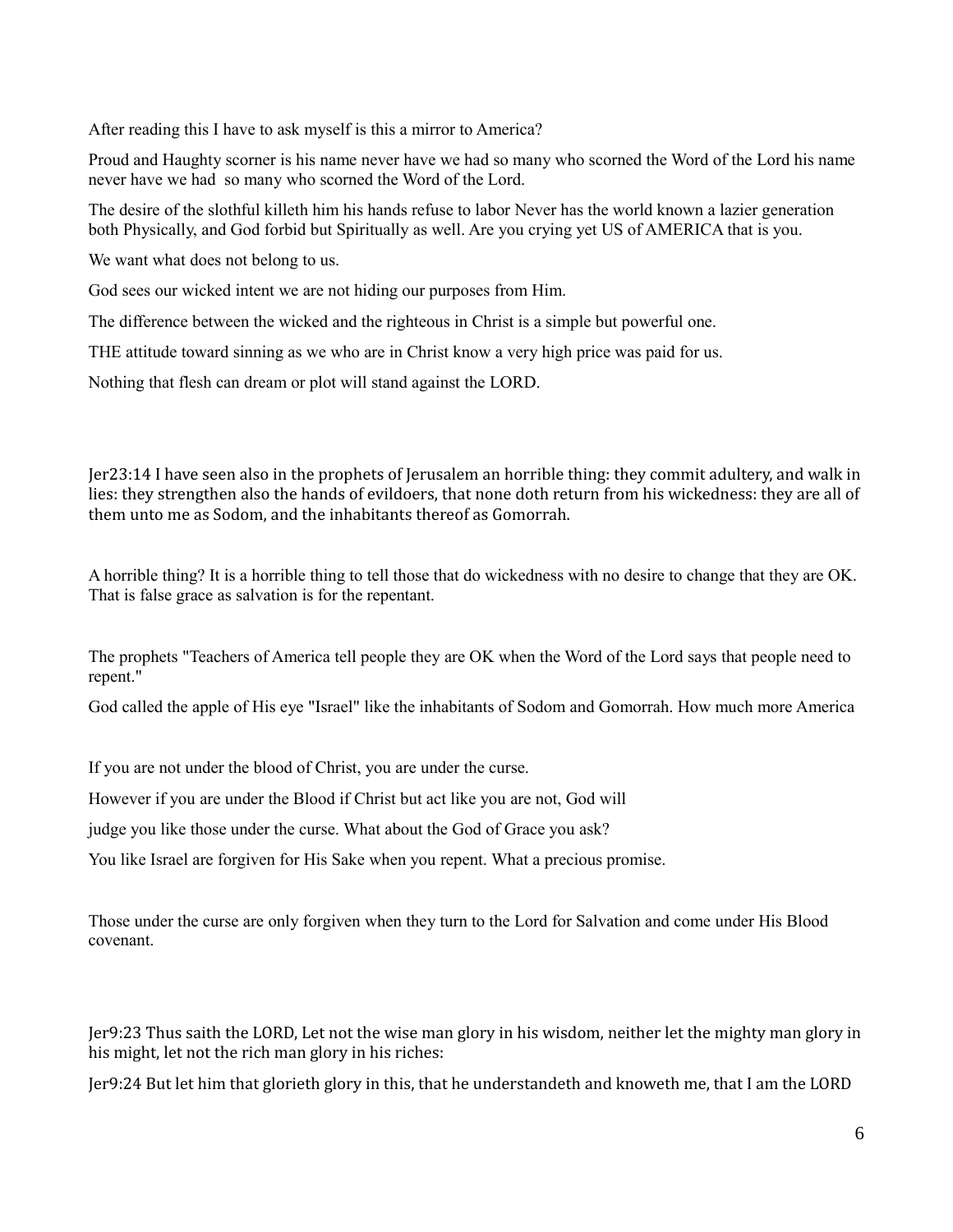which exercise lovingkindness, judgment, and righteousness, in the earth: for in these things I delight, saith the LORD.

God delights in us knowing Him and how He is!

This is the recipe or formula if you will to turn the tide is to stop boasting in foolishness and even wisdom. This is success in knowing and understanding the Lord.

Jer6:11 Therefore I am full of the fury of the LORD; I am weary with holding in: I will pour it out upon the children abroad, and upon the assembly of young men together: for even the husband with the wife shall be taken, the aged with him that is full of days.

Weary with holding in? Do not think for a moment he is not weary holding in on America as we have not repented but have done worse and worse.

Read on to see why He was weary with holding in on Israel.

Jer6:12 And their houses shall be turned unto others, with their fields and wives together: for I will stretch out my hand upon the inhabitants of the land, saith the LORD.

Jer6:13 For from the least of them even unto the greatest of them every one is given to covetousness; and from the prophet even unto the priest every one dealeth falsely.

Given to covetousness and everyone from the prophet unto the priest dealeth falsely? I have even had people tell me you can not afford to be honest.

This was part one of a series in Jeremiah.

Go to part 2 if you want to or need to hear more.

Parallels in Jeremiah Part 2 all rights reserved Content protected but any amount of copies may be made freely in any format free of charge or royalties font and print size may also be altered

Jer8:3 And death shall be chosen rather than life by all the residue of them that remain of this evil family, which remain in all the places whither I have driven them, saith the LORD of hosts.

Jer8:4 Moreover thou shalt say unto them, Thus saith the LORD; Shall they fall, and not arise? shall he turn away, and not return?

Jer8:5 Why then is this people of Jerusalem slidden back by a perpetual backsliding? they hold fast deceit, they refuse to return.

Jer8:6 I hearkened and heard, but they spake not aright: no man repented him of his wickedness, saying, What have I done? every one turned to his course, as the horse rusheth into the battle.

God heard them but they did not repent and refused to.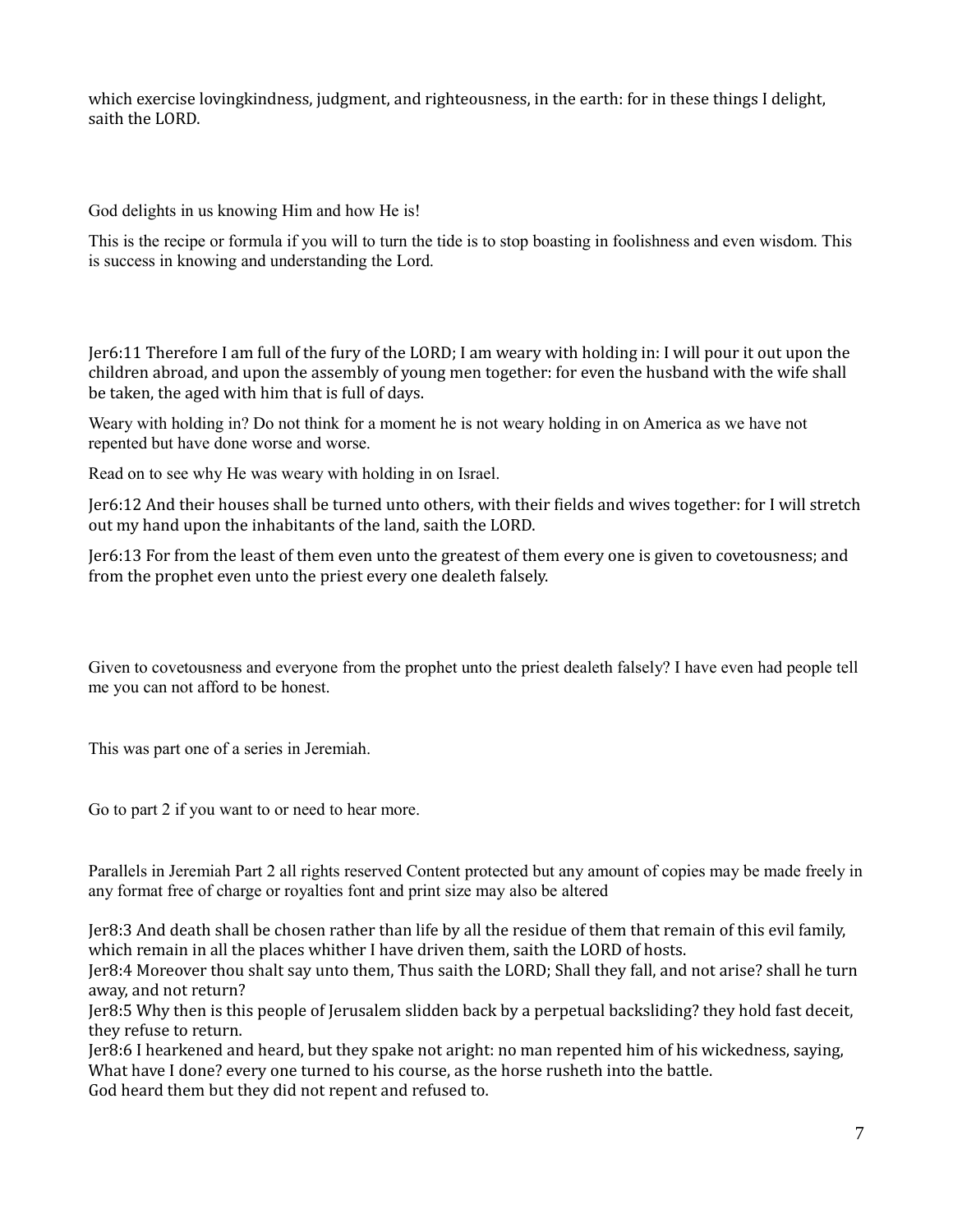Jer8:7 Yea, the stork in the heaven knoweth her appointed times; and the turtle and the crane and the swallow observe the time of their coming; but my people know not the judgment of the LORD.

What an indictment against us. We have not known the judgement of the Lord If we had, we would have repented already. USA hear the word of the Living God

Jer7:29 Cut off thine hair, O Jerusalem, and cast it away, and take up a lamentation on high places; for the LORD hath rejected and forsaken the generation of his wrath.

The Lord told Jerusalem to cut off her hair Jerusalem is almost always referenced as a woman in scripture. Cutting off of the hair of a woman is an extreme sign of mourning

Jer7:30 For the children of Judah have done evil in my sight, saith the LORD: they have set their abominations in the house which is called by my name, to pollute it.

The children of Judah did evil in the sight of God for Him to reject them as generation of wrath? What did they do and are there any parallels with the spiritual condition of the USA. Hmmm! They did wickedness in His House. Well now the physical bodies of the believers are the temple and when 2 or more believers meet together God in Christ is in the midst of them. So when abominations happen at church gatherings, there is the parallel. Wait a minute!, we are the temple. So when the church does abominations it is the same or worse than when Israel did it

Jer7:31 And they have built the high places of Tophet, which is in the valley of the son of Hinnom, to burn their sons and their daughters in the fire; which I commanded them not, neither came it into my heart.

What is this Tophet in the valley of the son of Hinnom.?

2 Kings 23:10-....

Understand that this was before Jeremiah is preaching and the people are given space to repent and they repented not... Josiah is the king mentioned doing the destroying.

2Ki23:10 And he defiled Topheth, which is in the valley of the children of Hinnom, that no man might make his son or his daughter to pass through the fire to Molech.

2Ki23:11 And he took away the horses that the kings of Judah had given to the sun, at the entering in of the house of the LORD, by the chamber of Nathanmelech the chamberlain, which was in the suburbs, and burned the chariots of the sun with fire.

2Ki23:12 And the altars that were on the top of the upper chamber of Ahaz, which the kings of Judah had made, and the altars which Manasseh had made in the two courts of the house of the LORD, did the king beat down, and brake them down from thence, and cast the dust of them into the brook Kidron.

2Ki23:13 And the high places that were before Jerusalem, which were on the right hand of the mount of corruption, which Solomon the king of Israel had builded for Ashtoreth the abomination of the Zidonians, and for Chemosh the abomination of the Moabites, and for Milcom the abomination of the children of Ammon, did the king defile.

2Ki23:14 And he brake in pieces the images, and cut down the groves, and filled their places with the bones of men.

2Ki23:15 Moreover the altar that was at Bethel, and the high place which Jeroboam the son of Nebat, who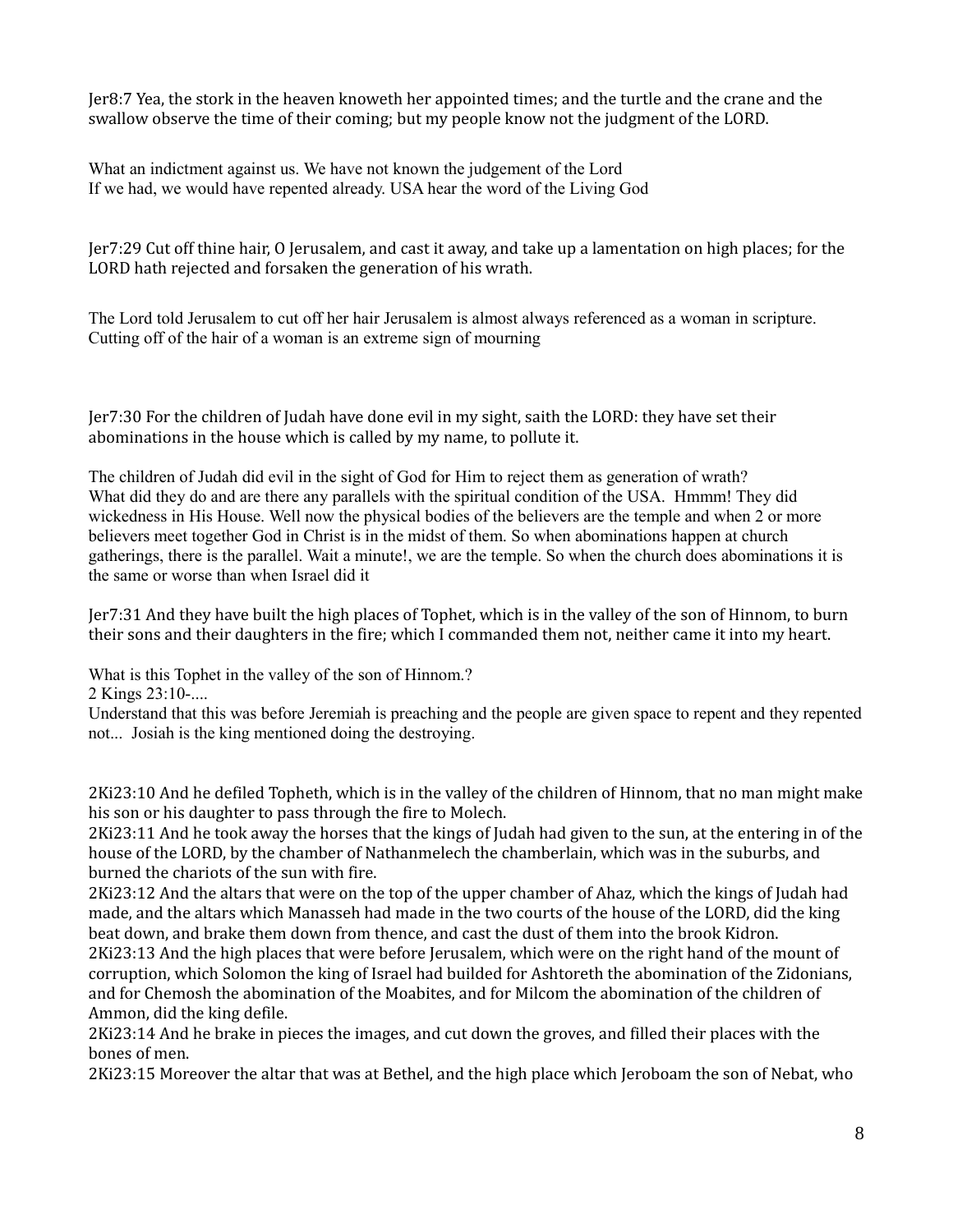made Israel to sin, had made, both that altar and the high place he brake down, and burned the high place, and stamped it small to powder, and burned the grove.

2Ki23:16 And as Josiah turned himself, he spied the sepulchres that were there in the mount, and sent, and took the bones out of the sepulchres, and burned them upon the altar, and polluted it, according to the word of the LORD which the man of God proclaimed, who proclaimed these words.

All of these wicked abominations are going on and the first mentioned is specifically mentioned of the Lord.Tophet or Topheth was a place to sacrifice children small children to a demon AKA idol known as Molech. Look up Molech these were born children, the unborn life is just as precious to God!

Jer7:32 Therefore, behold, the days come, saith the LORD, that it shall no more be called Tophet, nor the valley of the son of Hinnom, but the valley of slaughter: for they shall bury in Tophet, till there be no place. Jer7:33 And the carcases of this people shall be meat for the fowls of the heaven, and for the beasts of the earth; and none shall fray them away.

Jer7:34 Then will I cause to cease from the cities of Judah, and from the streets of Jerusalem, the voice of mirth, and the voice of gladness, the voice of the bridegroom, and the voice of the bride: for the land shall be desolate.

Jer8:1 At that time, saith the LORD, they shall bring out the bones of the kings of Judah, and the bones of his princes, and the bones of the priests, and the bones of the prophets, and the bones of the inhabitants of Jerusalem, out of their graves:

If America wants to experience anything but judgement, we must stop doing so wickedly.

Jer5:12 They have belied the LORD, and said, It is not he; neither shall evil come upon us; neither shall we see sword nor famine:

Jer5:13 And the prophets shall become wind, and the word is not in them: thus shall it be done unto them. Jer5:14 Wherefore thus saith the LORD God of hosts, Because ye speak this word, behold, I will make my words in thy mouth fire, and this people wood, and it shall devour them.

The judgement of the Only living God will come upon the false prophets and devour them and those that hear them.

The false prophets keep telling people about the blessings of God and that no harm will come from their flagrant violation of the immutable, as long as the world stands, Law of God the Ten Commandments AKA the Law of Love.

In this time in Jeremiah it was the same way.

Jer8:4 Moreover thou shalt say unto them, Thus saith the LORD; Shall they fall, and not arise? shall he turn away, and not return?

Jer8:5 Why then is this people of Jerusalem slidden back by a perpetual backsliding? they hold fast deceit, they refuse to return.

Pay attention here. God is willing to forgive, but the people Israel in this case refuse to return.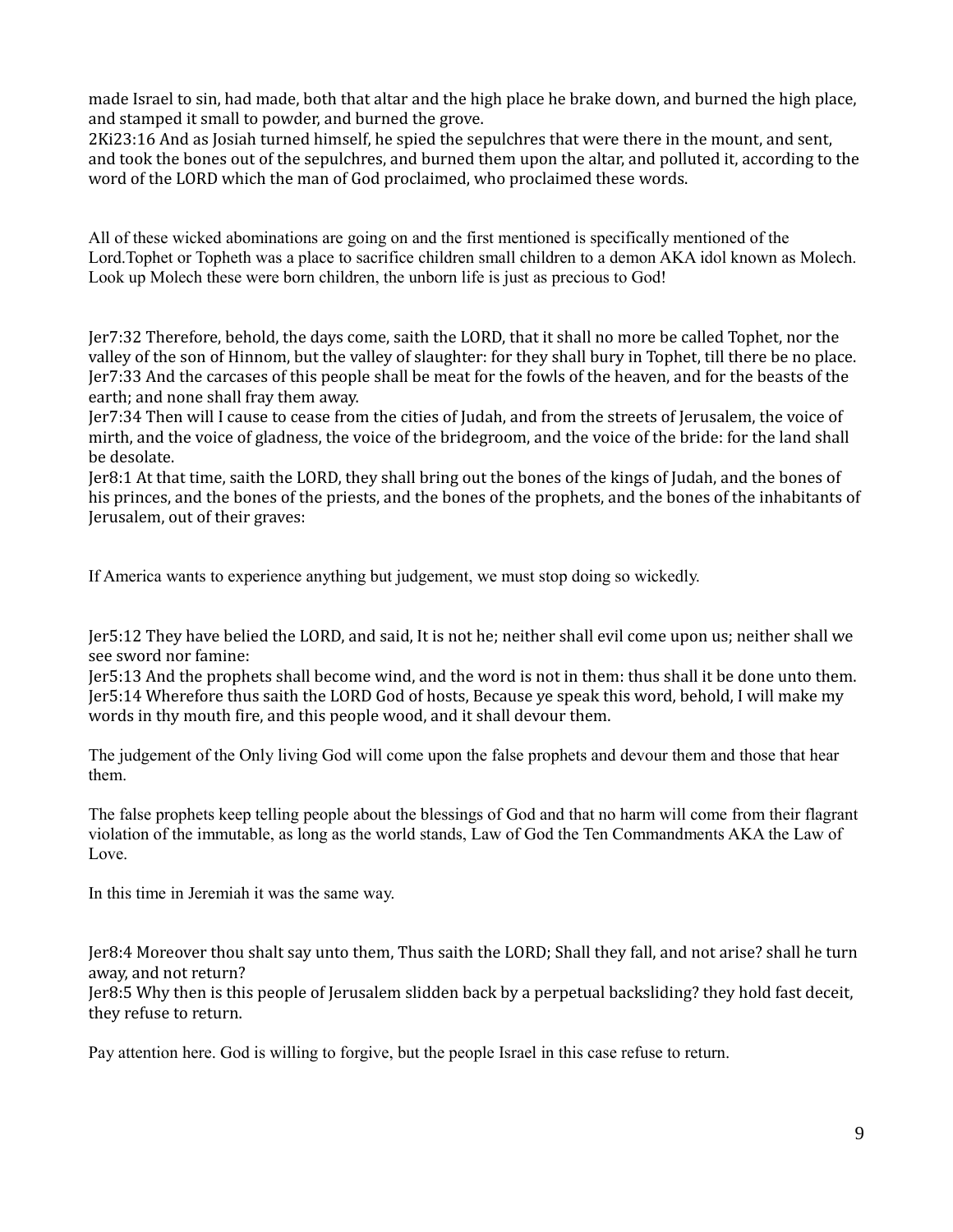Jer8:6 I hearkened and heard, but they spake not aright: no man repented him of his wickedness, saying, What have I done? every one turned to his course, as the horse rusheth into the battle.

God listened to their cry but they were saying the wrong things as they are not willing to repent

Jer8:7 Yea, the stork in the heaven knoweth her appointed times; and the turtle and the crane and the swallow observe the time of their coming; but my people know not the judgment of the LORD.

My people know not the judgment of the LORD the Judgement of the Name of the God of all the earth! For "the LORD "is not his name but represents it.

Jer8:8 How do ye say, We are wise, and the law of the LORD is with us? Lo, certainly in vain made he it; the pen of the scribes is in vain.

Jer8:9 The wise men are ashamed, they are dismayed and taken: lo, they have rejected the word of the LORD; and what wisdom is in them?

Jer8:10 Therefore will I give their wives unto others, and their fields to them that shall inherit them: for every one from the least even unto the greatest is given to covetousness, from the prophet even unto the priest every one dealeth falsely.

Jer8:11 For they have healed the hurt of the daughter of my people slightly, saying, Peace, peace; when there is no peace.

We are not profited by Knowledge of God only.

The Law of God and not the traditions of men can only help point us to Calvary. This is the only place where we can be changed by the Great Physician the Lord of all Glory who hung there in our behalf.

Dealing falsely and proclaiming peace when there is no peace. How can there be peace without repentance? (without turning to God)

As you can see from this passage the God of Judgement will overtake them for handling his Word deceitfully!

Jer8:12 Were they ashamed when they had committed abomination? nay, they were not at all ashamed, neither could they blush: therefore shall they fall among them that fall: in the time of their visitation they shall be cast down, saith the LORD.

Because they were not ashamed of their sin they will fall in time of visitation. They will be cast down. USA are we ashamed or do we flaunt our sin to heaven as a spoiled brat? The next verse has some disturbing news for us.

Jer8:13 I will surely consume them, saith the LORD: there shall be no grapes on the vine, nor figs on the fig tree, and the leaf shall fade; and the things that I have given them shall pass away from them.

I know you will say this is Israel's judgement it has nothing to do with us but I tell you God does not change. The USA's judgement could even be worse as we are not Israel. It says that the things given by God to the nation will pass away.

Jer8:14 Why do we sit still? assemble yourselves, and let us enter into the defenced cities, and let us be silent there: for the LORD our God hath put us to silence, and given us water of gall to drink, because we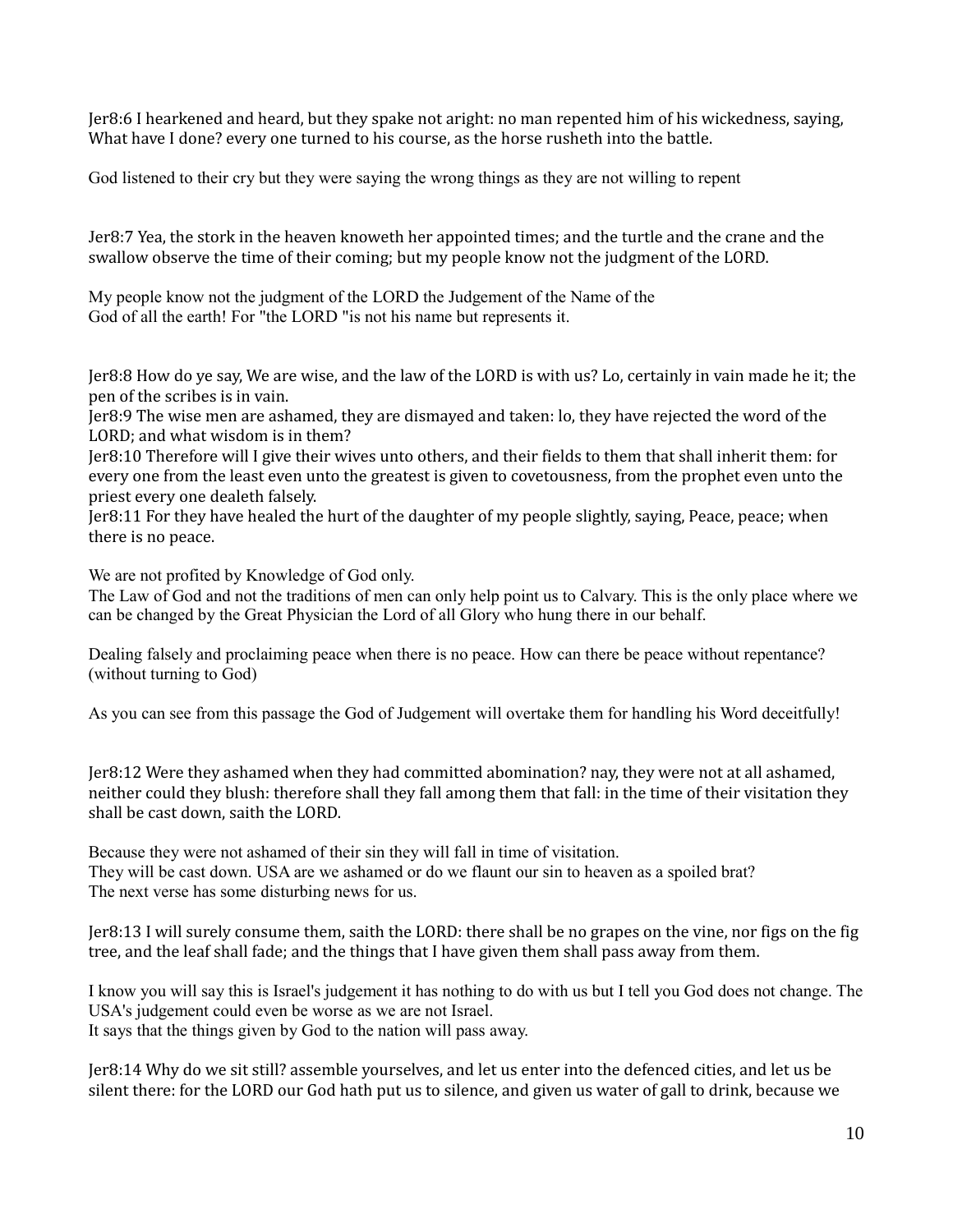have sinned against the LORD.

They did not believe him when He said destruction

would come!

Jer8:22 Is there no balm in Gilead; is there no physician there? why then is not the health of the daughter of my people recovered?

Jer9:1 Oh that my head were waters, and mine eyes a fountain of tears, that I might weep day and night for the slain of the daughter of my people!

Jer9:2 Oh that I had in the wilderness a lodging place of wayfaring men; that I might leave my people, and go from them! for they be all adulterers, an assembly of treacherous men.

Jer9:3 And they bend their tongues like their bow for lies: but they are not valiant for the truth upon the earth; for they proceed from evil to evil, and they know not me, saith the LORD.

His nature has not changed and America will continue to be judged for our willful rebellion against Him. We ,like them, are not valiant for truth on the earth.

We have a serious problem with even getting those in authority to speak the truth as the truth is very painful sometimes and lies will get them more time to build personal fortune at the expense of everyone else.

They keep going from evil to evil

Wow what a pronouncement from the King.

Jer9:4 Take ye heed every one of his neighbour, and trust ye not in any brother: for every brother will utterly supplant, and every neighbour will walk with slanders.

As then who can we trust? We need honest people in our life who will tell us the truth even if we do not want to hear it.

Jer9:5 And they will deceive every one his neighbour, and will not speak the truth: they have taught their tongue to speak lies, and weary themselves to commit iniquity.

This is not a lie you say when in trouble which is still wrong but a lying lifestyle where you are teaching yourself to lie more and more until you get real good at it. Does the perverted show called Pretty Little Liars ring a bell?

They wearied themselves to commit iniquity as the men of Sodom wearied themselves to commit rape on the male angels not knowing they were angels even after being struck with blindness.

Jer9:6 Thine habitation is in the midst of deceit; through deceit they refuse to know me, saith the LORD.

thru deceit they refuse to know me.

4820 mirmah meer-maw' from 7411 in the sense of deceiving; fraud:--craft, deceit(-ful, -fully), false, feigned, guile, subtilly, treachery

Jer9:7 Therefore thus saith the LORD of hosts, Behold, I will melt them, and try them; for how shall I do for the daughter of my people?

God not is willing that any should perish as the New Testament states, He even then is asking what can I do?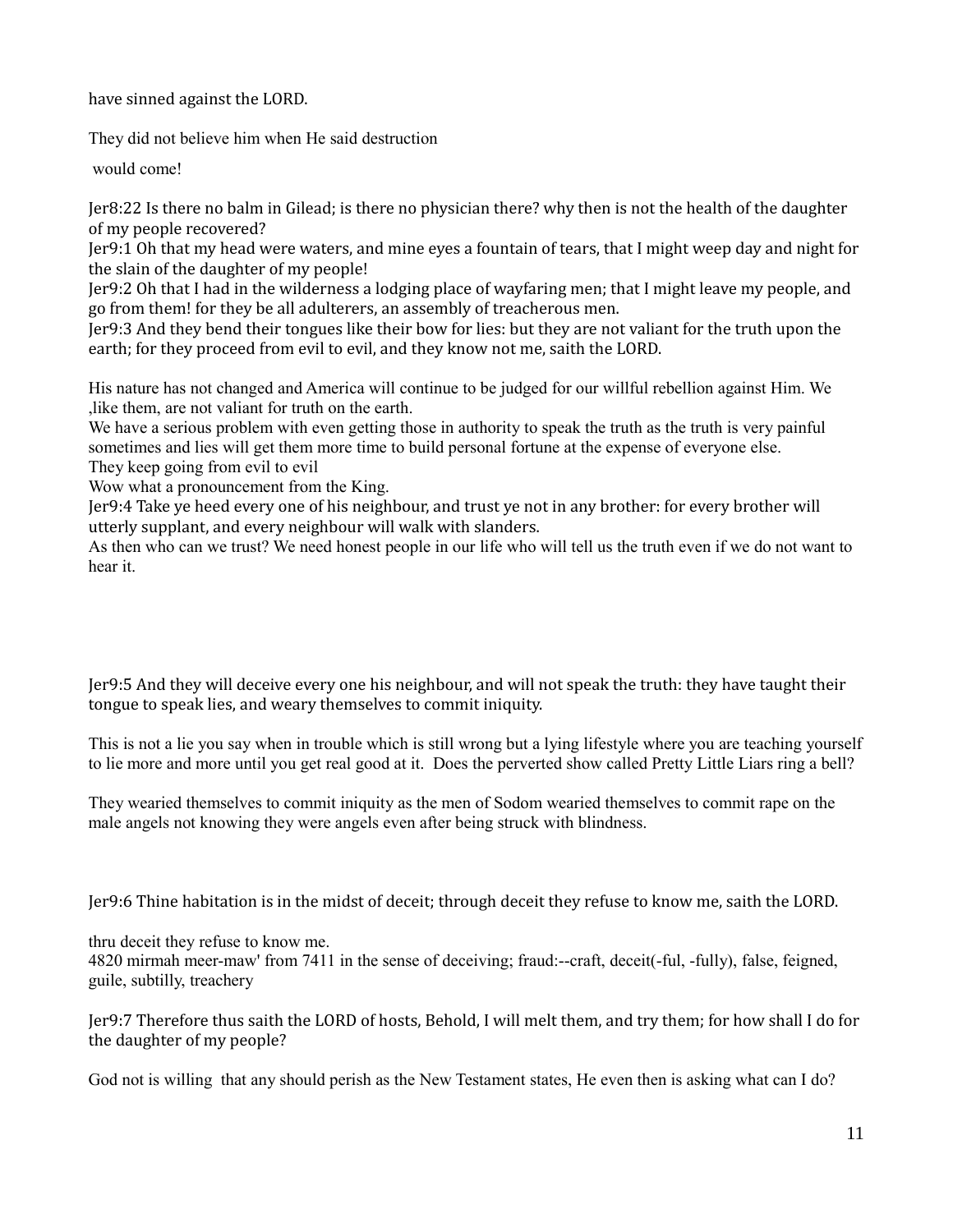He will melt and try them meaning he is bringing afflictions to try them and try to get them to change. Notice His attitude even though angry at this time is still one of Love for His people.

However Look at the next part they will be visited for their open rebellion against heaven.

Jer9:8 Their tongue is as an arrow shot out; it speaketh deceit: one speaketh peaceably to his neighbour with his mouth, but in heart he layeth his wait.

Jer9:9 Shall I not visit them for these things? saith the LORD: shall not my soul be avenged on such a nation as this?

They claimed to be at peace with their neighbor but were plotting how to get him so now in Jeremiah 9:9 The Lord gives "the question".

Shall not I visit them for these things shall not my soul be avenged against a nation such as this? There comes a time when a nation rejects God and His ways for too long and the suffering of the oppressed reaches the ears of the Lord. He states enough they shall be visited!

Friend it happened with Israel and it will happen with us, the USA, if we do not mend our ways and start showing decency to one another again.

Why do we make God do this to avenge His Holiness? What will be the end of our nation?

Jer9:13 And the LORD saith, Because they have forsaken my law which I set before them, and have not obeyed my voice, neither walked therein;

Jer9:14 But have walked after the imagination of their own heart, and after Baalim, which their fathers taught them:

Jer9:15 Therefore thus saith the LORD of hosts, the God of Israel; Behold, I will feed them, even this people, with wormwood, and give them water of gall to drink.

They forsook his law and obeyed not his voice and did not walk therein. they decided they wanted to go their own way. They were in a special covenant unlike any on earth and refused to walk in it. America is not Israel we used to walk in light a lot more often, than now.

Israel started following their own heart and serving idols. We do not serve idols you say in America.

Yes we do TV, sports, and mammon which is the serving of material gain.

We serve sex and we even serve the wicked by heeding their counsel about how we should live our lives. So called experts and gurus a plenty.

What was the Lord's response? Yes it was judgment and bitter judgment.

Jer10:2 Thus saith the LORD, Learn not the way of the heathen, and be not dismayed at the signs of heaven; for the heathen are dismayed at them.

Learn not the way of the heathen. The heathen are nations that do not serve God.

Which will it be Christians of America?

Will we serve the God of Abraham Isaac and Jacob the Father of our Lord Jesus Christ or will we listen to the heathen of the land in which we dwell?

We have picked up many ways of the heathen and incorporated them into our worship and life.

Jer10:3 For the customs of the people are vain: for one cutteth a tree out of the forest, the work of the hands of the workman, with the axe.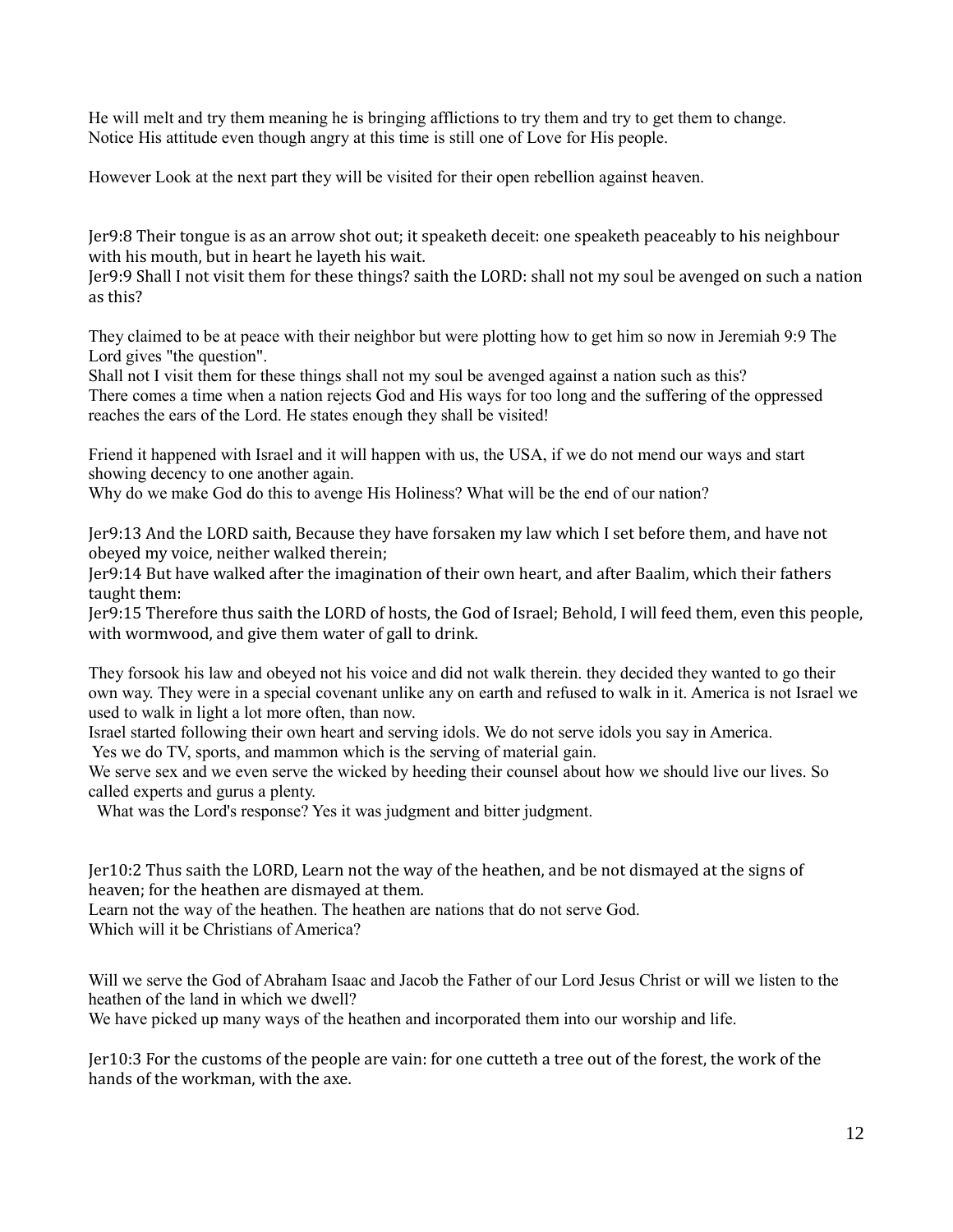Jer10:4 They deck it with silver and with gold; they fasten it with nails and with hammers, that it move not.

Jer10:5 They are upright as the palm tree, but speak not: they must needs be borne, because they cannot go. Be not afraid of them; for they cannot do evil, neither also is it in them to do good.

This speaks of a very common idolatrous use of trees but can be any idol that we turn to for help. God says they can not do evil or good

They are lifeless in other words

Jer10:6 Forasmuch as there is none like unto thee, O LORD; thou art great, and thy name is great in might. Jer10:7 Who would not fear thee, O King of nations? for to thee doth it appertain: forasmuch as among all the wise men of the nations, and in all their kingdoms, there is none like unto thee. Jer10:8 But they are altogether brutish and foolish: the stock is a doctrine of vanities.

None like the LORD that LORD is where his name is supposed to be. He in his wisdom allowed it to removed except a couple of places in scriptures so the causal reader would not blaspheme that name. It is the same name given to Moses in Exodus and the name that Jesus bore as his name is that name and salvation. HE is the King over the earth. We have become foolish and brutish (a word meaning rough carnal uncivilized to name a few). This is what happens when we serve doctrines of vanity.

Jer10:10 But the LORD is the true God, he is the living God, and an everlasting king: at his wrath the earth shall tremble, and the nations shall not be able to abide his indignation. The word for America is repentance and not blessing

The wrath of the Lord has been kindled as even Romans says

Rom1:18 For the wrath of God is revealed from heaven against all ungodliness and unrighteousness of men, who hold the truth in unrighteousness;

Rom1:19 Because that which may be known of God is manifest in them; for God hath shewed it unto them. Rom1:20 For the invisible things of him from the creation of the world are clearly seen, being understood by the things that are made, even his eternal power and Godhead; so that they are without excuse:

America like Israel and even more so, American Christians, we need to repent as we have no excuse and store up wrath if we do not.

Jer10:11 Thus shall ye say unto them, The gods that have not made the heavens and the earth, even they shall perish from the earth, and from under these heavens.

Jer10:12 He hath made the earth by his power, he hath established the world by his wisdom, and hath stretched out the heavens by his discretion.

Jer10:13 When he uttereth his voice, there is a multitude of waters in the heavens, and he causeth the vapours to ascend from the ends of the earth; he maketh lightnings with rain, and bringeth forth the wind out of his treasures.

Jer10:14 Every man is brutish in his knowledge: every founder is confounded by the graven image: for his molten image is falsehood, and there is no breath in them.

Jer10:15 They are vanity, and the work of errors: in the time of their visitation they shall perish.

Jer10:16 The portion of Jacob is not like them: for he is the former of all things; and Israel is the rod of his inheritance: The LORD of hosts is his name.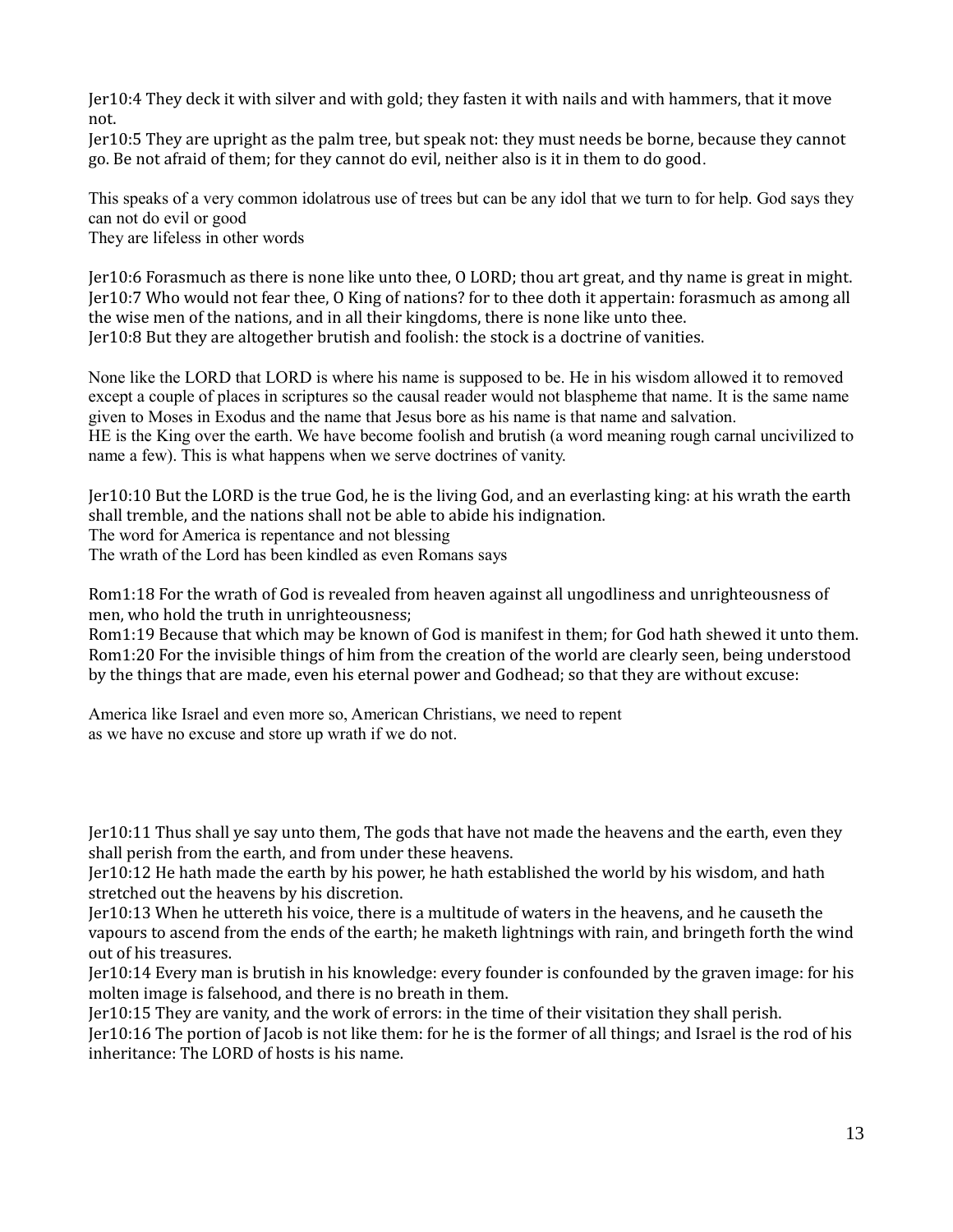Jer10:21 For the pastors are become brutish, and have not sought the LORD: therefore they shall not prosper, and all their flocks shall be scattered.

Jer10:22 Behold, the noise of the bruit is come, and a great commotion out of the north country, to make the cities of Judah desolate, and a den of dragons.

The pastors of America are part of the problem not all but a lot of famous ones. That is why it is important to seek God with all your heart while he may be found.

Jer10:23 O LORD, I know that the way of man is not in himself: it is not in man that walketh to direct his steps.

Jer10:24 O LORD, correct me, but with judgment; not in thine anger, lest thou bring me to nothing.

He the prophet is acknowledging that we do not have the answers of how to walk or to direct our steps so please correct me but in judgement. Again the prophet Jeremiah is asking God to correct him with judgment and

not wrath lest the Lord bring him to nothing.

Jer11:3 And say thou unto them, Thus saith the LORD God of Israel; Cursed be the man that obeyeth not the words of this covenant,

We are under the new covenant you say. Yes that is true the Bible agrees but also says of the New Testament the covenant sealed by Calvary that God once winked at ignorance and that He has now commanded everyone to repent.

Do we say that a person is blessed unless they are under the New Covenant of Grace?

 Of course not!. So Word of the Lord is true for American Christians as it is for Israel. His word against America will stand unless we repent.

Jer11:10 They are turned back to the iniquities of their forefathers, which refused to hear my words; and they went after other gods to serve them: the house of Israel and the house of Judah have broken my covenant which I made with their fathers.

Jer11:11 Therefore thus saith the LORD, Behold, I will bring evil upon them, which they shall not be able to escape; and though they shall cry unto me, I will not hearken unto them.

Thank The Lord that He hears the sinners cry but he will not hear a cry of one who refuses to repent. When He brings evil for non-repentance then even when we cry like a disciplined child He will not relent.

Jer11:14 Therefore pray not thou for this people, neither lift up a cry or prayer for them: for I will not hear them in the time that they cry unto me for their trouble.

Jer11:15 What hath my beloved to do in mine house, seeing she hath wrought lewdness with many, and the holy flesh is passed from thee? when thou doest evil, then thou rejoicest.

Wow the Lord said not to pray for them as they delight in wickedness!

I hope those reading understand that being a believer in a wicked nation can be hard sometimes as we must tell those delighting in what they are doing that the Lord is not happy with them.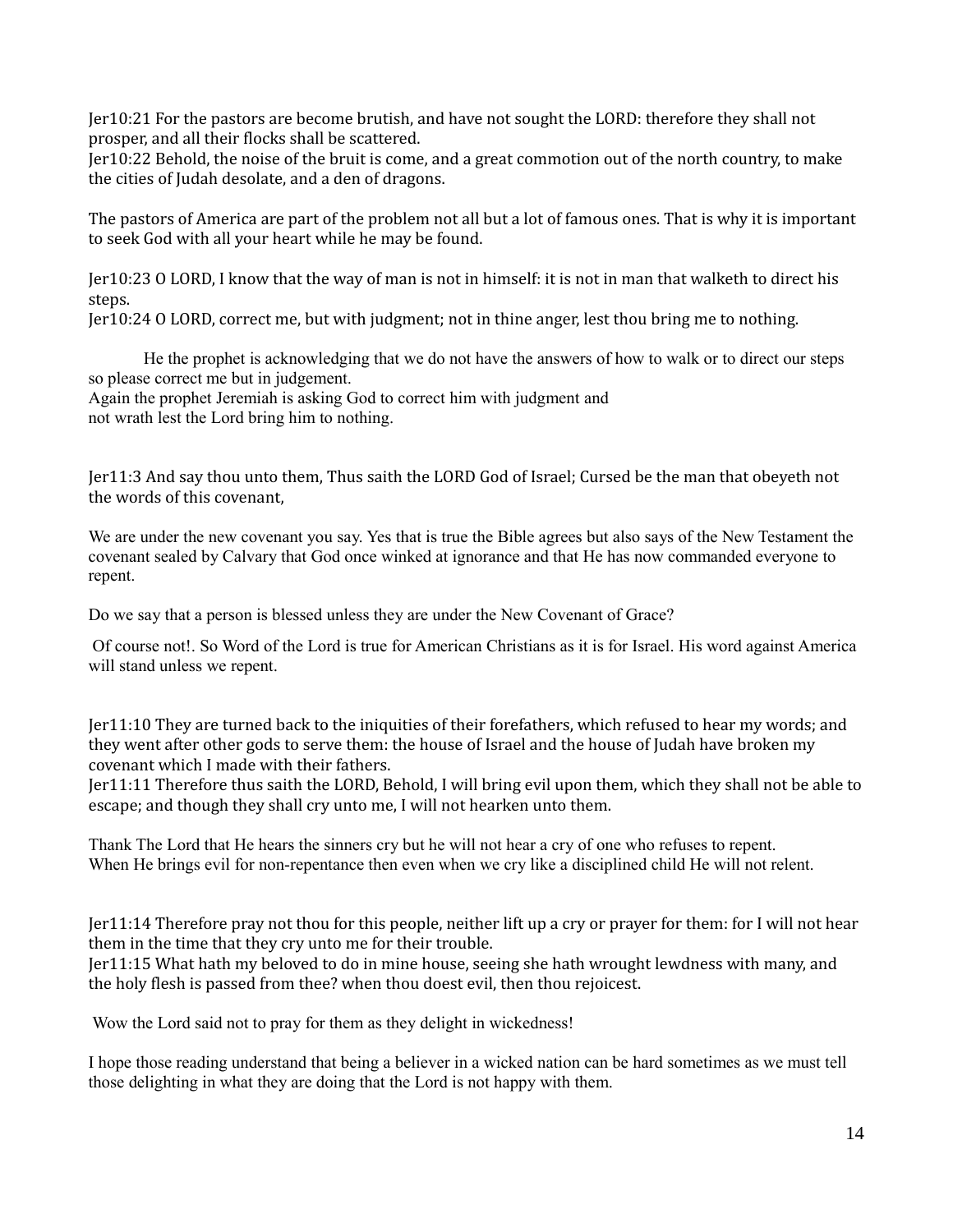Jer12:1 Righteous art thou, O LORD, when I plead with thee: yet let me talk with thee of thy judgments: Wherefore doth the way of the wicked prosper? wherefore are all they happy that deal very treacherously? Jer12:2 Thou hast planted them, yea, they have taken root: they grow, yea, they bring forth fruit: thou art near in their mouth, and far from their reins.

The wicked were not the heathen that knew not God but the religious that refused to serve Him but said they were. "We go to church every Sunday"

say the wicked. "We put money in the offering and we sing in church about Him but go our way when we leave we do as we please." This does not please the King of Glory and those wicked will surely perish.

Jer12:5 If thou hast run with the footmen, and they have wearied thee, then how canst thou contend with horses? and if in the land of peace, wherein thou trustedst, they wearied thee, then how wilt thou do in the swelling of Jordan?

Jer12:6 For even thy brethren, and the house of thy father, even they have dealt treacherously with thee; yea, they have called a multitude after thee: believe them not, though they speak fair words unto thee.

 The prophet Jeremiah is told that if they have wearied him in peace what will happen when trouble comes that even his family wants his life.

Jer12:16 And it shall come to pass, if they will diligently learn the ways of my people, to swear by my name, The LORD liveth; as they taught my people to swear by Baal; then shall they be built in the midst of my people.

Jer12:17 But if they will not obey, I will utterly pluck up and destroy that nation, saith the LORD.

OK the nations around Israel were to learn the ways of Israel and not the other way around. God says if a nation learns the way of Israel they will be blessed but if we do not obey we will be destroyed!

America time is running out as when a nation does not repent of the things we have done they are destroyed or overran and the great model of freedom is removed from the earth.

Jer13:10 This evil people, which refuse to hear my words, which walk in the imagination of their heart, and walk after other gods, to serve them, and to worship them, shall even be as this girdle, which is good for nothing.

Jer13:11 For as the girdle cleaveth to the loins of a man, so have I caused to cleave unto me the whole house of Israel and the whole house of Judah, saith the LORD; that they might be unto me for a people, and for a name, and for a praise, and for a glory: but they would not hear.

Jer13:1 Thus saith the LORD unto me, Go and get thee a linen girdle, and put it upon thy loins, and put it not in water.

God said that we are not going to be useful to Him at all if we walk after our own wicked imaginations

What are our wicked imaginations? They are displayed on TV every day and we mock God Oh that we will repent and put this evil away from us that we may be the salt and light that America needs.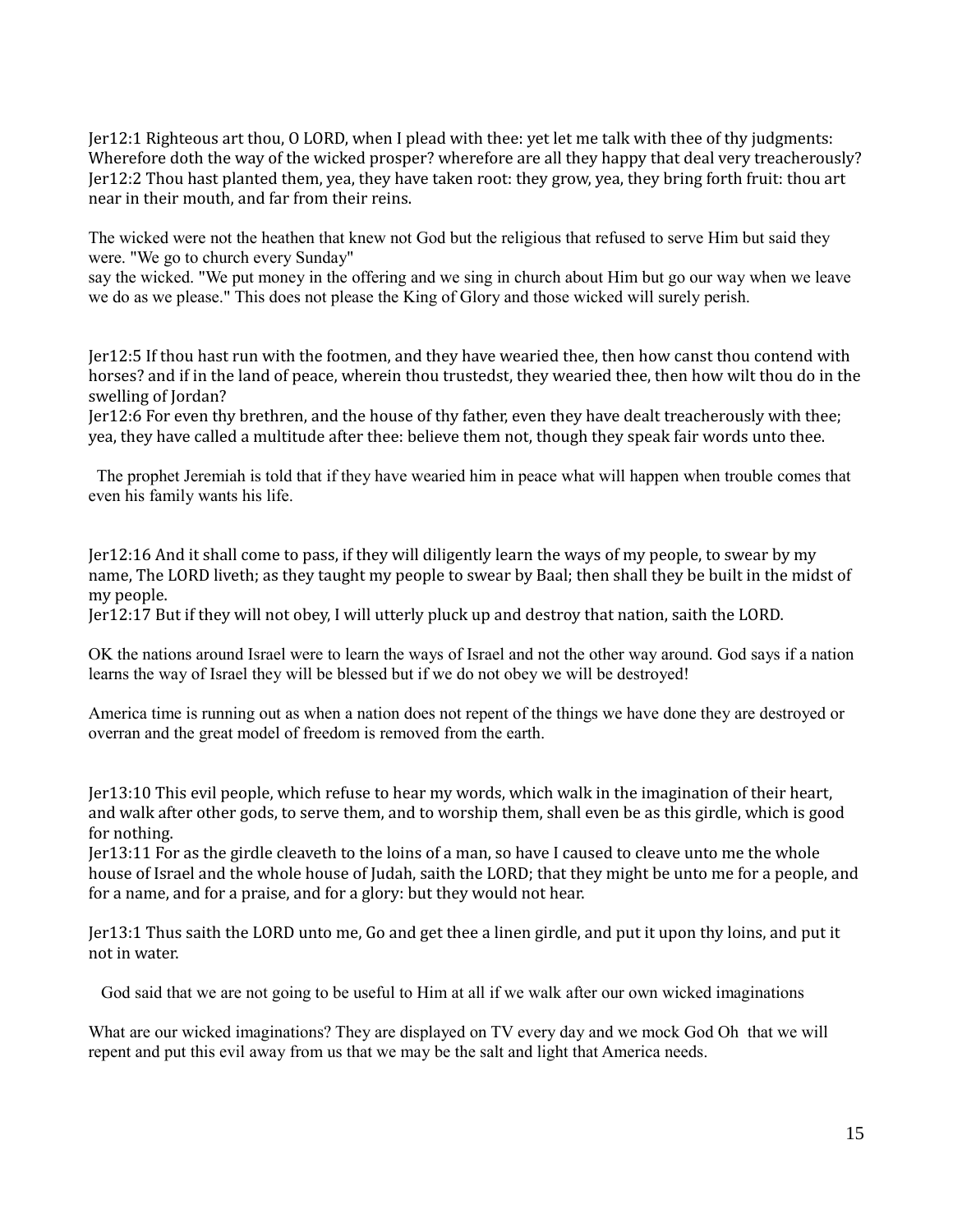Jer13:15 Hear ye, and give ear; be not proud: for the LORD hath spoken.

Jer13:16 Give glory to the LORD your God, before he cause darkness, and before your feet stumble upon the dark mountains, and, while ye look for light, he turn it into the shadow of death, and make it gross darkness.

Jer13:17 But if ye will not hear it, my soul shall weep in secret places for your pride; and mine eye shall weep sore, and run down with tears, because the LORD's flock is carried away captive.

If we do not repent the faithful among us will have to weep in secret as it will not be safe to do so openly any more. We need humility and to receive correction or like Israel of old we will be dealt with in severe judgment.

Jer13:22 And if thou say in thine heart, Wherefore come these things upon me? For the greatness of thine iniquity are thy skirts discovered, and thy heels made bare.

Jer13:23 Can the Ethiopian change his skin, or the leopard his spots? then may ye also do good, that are accustomed to do evil.

Jer13:24 Therefore will I scatter them as the stubble that passeth away by the wind of the wilderness. Jer13:25 This is thy lot, the portion of thy measures from me, saith the LORD; because thou hast forgotten me, and trusted in falsehood.

Jer13:26 Therefore will I discover thy skirts upon thy face, that thy shame may appear.

Jer13:27 I have seen thine adulteries, and thy neighings, the lewdness of thy whoredom, and thine abominations on the hills in the fields. Woe unto thee, O Jerusalem! wilt thou not be made clean? when shall it once be?

God is telling us why these things are coming on us if we do not Love Him for real. If we forget Him for falsehood our shame will be seen to all nations. God wants the old America or better yet a truly righteous America that loves good and hates evil. That freedom does not mean freedom to do evil things but godly things and Worship according to our conscience and His Word.

Jer14:7 O LORD, though our iniquities testify against us, do thou it for thy name's sake: for our backslidings are many; we have sinned against thee.

Jeremiah calls on the honor and grace of the Lord as he knows the people are not righteous

Jer14:8 O the hope of Israel, the saviour thereof in time of trouble, why shouldest thou be as a stranger in the land, and as a wayfaring man that turneth aside to tarry for a night?

Jer14:9 Why shouldest thou be as a man astonied, as a mighty man that cannot save? yet thou, O LORD, art in the midst of us, and we are called by thy name; leave us not.

Jeremiah knows there is a real danger of God leaving His people to their enemies and commands them and intercedes for them.

Jer14:10 Thus saith the LORD unto this people, Thus have they loved to wander, they have not refrained their feet, therefore the LORD doth not accept them; he will now remember their iniquity, and visit their sins.

Jer14:11 Then said the LORD unto me, Pray not for this people for their good.

Jer14:12 When they fast, I will not hear their cry; and when they offer burnt offering and an oblation, I will not accept them: but I will consume them by the sword, and by the famine, and by the pestilence.

They have loved to wander, is this not US of AMERICA and the united states of America of our founding for the patriots that know the difference.

We have delighted in wickedness and the Lord will not hear us unless we repent as a nation.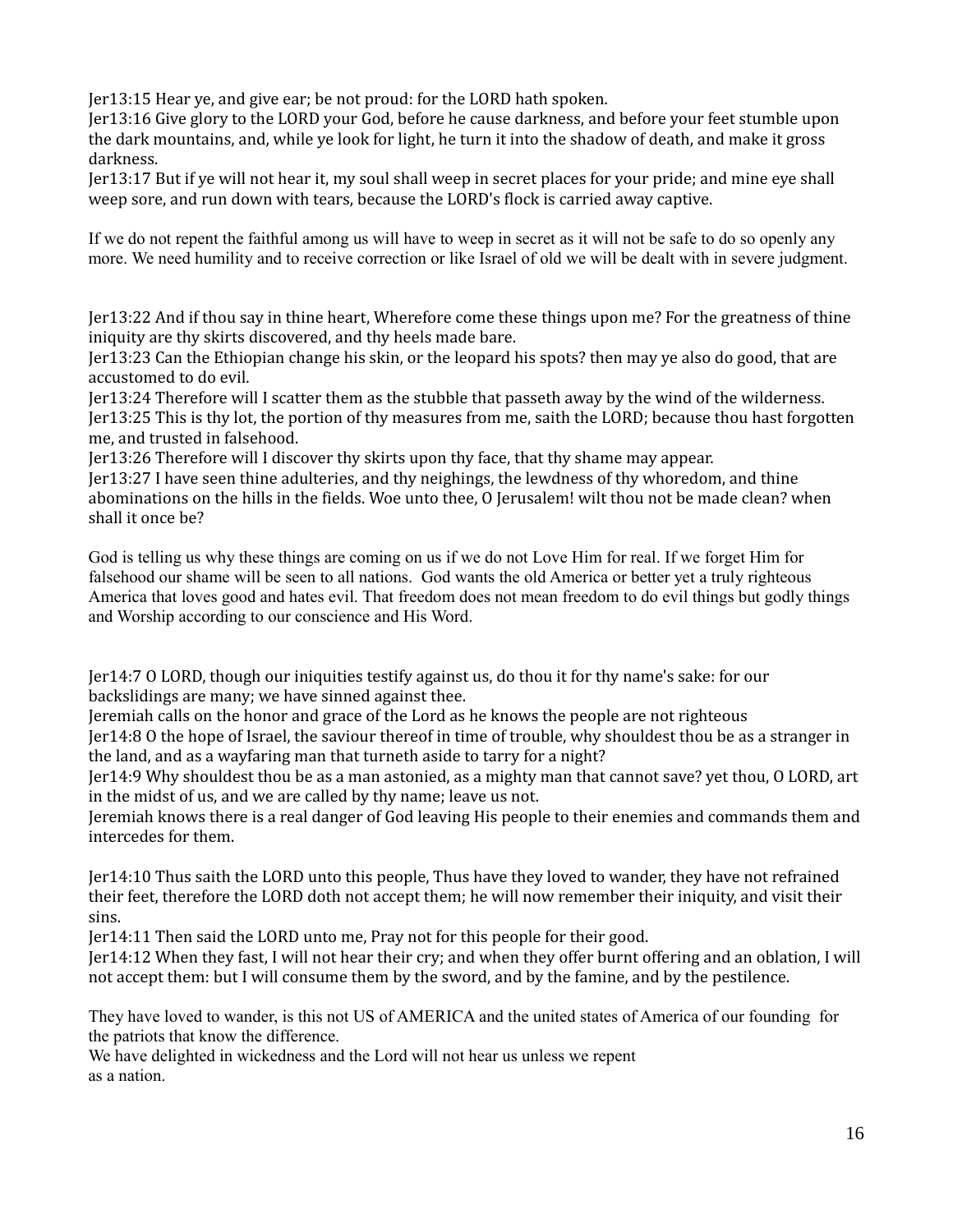Jer14:13 Then said I, Ah, Lord GOD! behold, the prophets say unto them, Ye shall not see the sword, neither shall ye have famine; but I will give you assured peace in this place.

Jer14:14 Then the LORD said unto me, The prophets prophesy lies in my name: I sent them not, neither have I commanded them, neither spake unto them: they prophesy unto you a false vision and divination, and a thing of nought, and the deceit of their heart.

Jer14:15 Therefore thus saith the LORD concerning the prophets that prophesy in my name, and I sent them not, yet they say, Sword and famine shall not be in this land; By sword and famine shall those prophets be consumed.

Jer14:16 And the people to whom they prophesy shall be cast out in the streets of Jerusalem because of the famine and the sword; and they shall have none to bury them, them, their wives, nor their sons, nor their daughters: for I will pour their wickedness upon them.

God answers His prophet Jeremiah about the prophets that have not been faithful to proclaim His Word. They will be destroyed by what they said would not come on the people. Any real man or woman of God faithful to the Calling in this hour will sound the alarm in Zion. Judgment always begins with His People always begins in the House of God and what will be the end

if we do not turn to Him?

He will not even hear when we fast if we are a worker of iniquity!

Jer15:1 Then said the LORD unto me, Though Moses and Samuel stood before me, yet my mind could not be toward this people: cast them out of my sight, and let them go forth.

Jer15:2 And it shall come to pass, if they say unto thee, Whither shall we go forth? then thou shalt tell them, Thus saith the LORD; Such as are for death, to death; and such as are for the sword, to the sword; and such as are for the famine, to the famine; and such as are for the captivity, to the captivity. This is not good, God is so angry that even though Moses and Samuel stood before Him. He said His mind could not be to Israel.

We are America the great USA is what many will say here and not Israel

Israel was under the Law but we are not under the law but grace you say. Yes thankfully this

is true but under grace does not mean the very nature of God has changed.

God still judges under grace. Yes He still is a God of judgment.

He still hates sin and loves the person the same way He always has.

And even more so as to whom more is given more is required!

Jer15:3 And I will appoint over them four kinds, saith the LORD: the sword to slay, and the dogs to tear, and the fowls of the heaven, and the beasts of the earth, to devour and destroy.

Jer15:4 And I will cause them to be removed into all kingdoms of the earth, because of Manasseh the son of Hezekiah king of Judah, for that which he did in Jerusalem.

Jer15:5 For who shall have pity upon thee, O Jerusalem? or who shall bemoan thee? or who shall go aside to ask how thou doest?

Jer15:6 Thou hast forsaken me, saith the LORD, thou art gone backward: therefore will I stretch out my hand against thee, and destroy thee; I am weary with repenting.

Jer15:7 And I will fan them with a fan in the gates of the land; I will bereave them of children, I will destroy my people, since they return not from their ways

God is weary with repenting over Israel His Chosen how much more so us who

are His chosen in Christ but who do not act like it. Be careful you can be disowned by the Lord if you refuse to Love Him!

Jer15:10 Woe is me, my mother, that thou hast borne me a man of strife and a man of contention to the whole earth! I have neither lent on usury, nor men have lent to me on usury; yet every one of them doth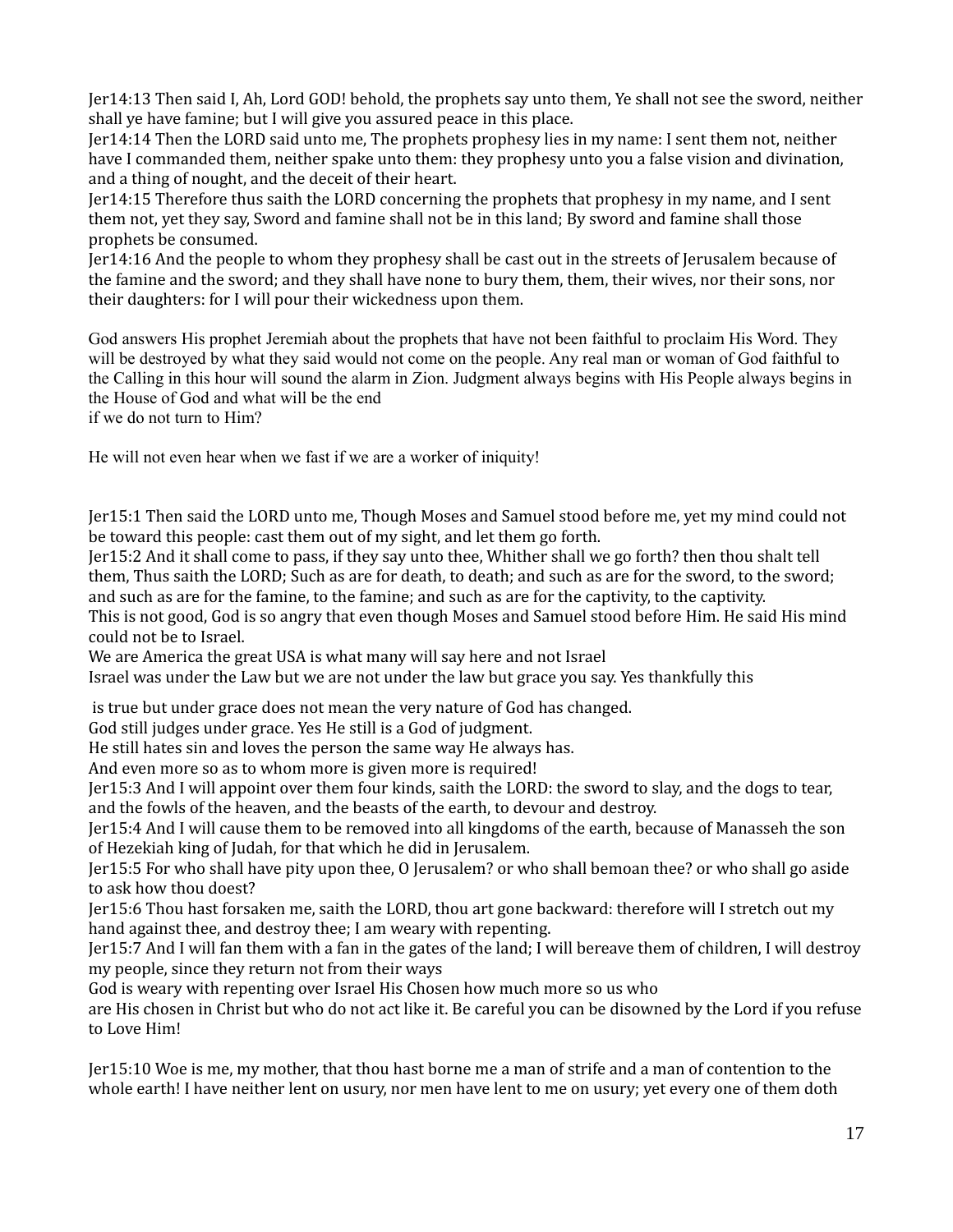curse me.

Jer15:11 The LORD said, Verily it shall be well with thy remnant; verily I will cause the enemy to entreat thee well in the time of evil and in the time of affliction.

Jer15:15 O LORD, thou knowest: remember me, and visit me, and revenge me of my persecutors; take me not away in thy longsuffering: know that for thy sake I have suffered rebuke.

Jer15:16 Thy words were found, and I did eat them; and thy word was unto me the joy and rejoicing of mine heart: for I am called by thy name, O LORD God of hosts.

Jeremiah is not called the weeping prophet for nothing as he endured the

rebuke and persecution of his people for the Lord's sake. If you are like me this is hard to take but take it I will I will be faithful to God to sound the warning.

Jer15:19 Therefore thus saith the LORD, If thou return, then will I bring thee again, and thou shalt stand before me: and if thou take forth the precious from the vile, thou shalt be as my mouth: let them return unto thee; but return not thou unto them.

Jer15:20 And I will make thee unto this people a fenced brasen wall: and they shall fight against thee, but they shall not prevail against thee: for I am with thee to save thee and to deliver thee, saith the LORD. Jer15:21 And I will deliver thee out of the hand of the wicked, and I will redeem thee out of the hand of the terrible.

 The Lord instructs His prophet Jeremiah as he is weary with standing before such a wicked people. God said if we take the precious from the vile we can be His mouth and able to withstand the taunts and persecution of the enemy and He will deliver us.

Praise the great God in Christ who came among us to save us!

 We have delved into the Word of the Lord to see the parallel attitude of Israel with the USA and the sombering and sobering judgment of the King.

 We have seen there is nothing new. Our wickedness is not a surprise to God; He has seen it before, but it is an affront to His Holy Majesty.

 We have looked at the actions of Israel and seen a parallel or worse action of the USA and we have seen a loving but Holy God that gave them space to repent as a nation but they repented not....

We have seen the patience of God with such a nation as this and that he is longsuffering, but He will avenge His Holiness if we do not return to Him.

 We have seen the state and attitude of the church or called out ones in the old testament and the state of church here in this country.

This has a part 3 and part 4, and even a part 5 if you are not already broken and called to action in this hour.

May the God and Saviour the Lord Jesus Christ bless you abundantly in granting repentance unto eternal life.

This is a continuation of the parallels of the people of Israel and the people of the USA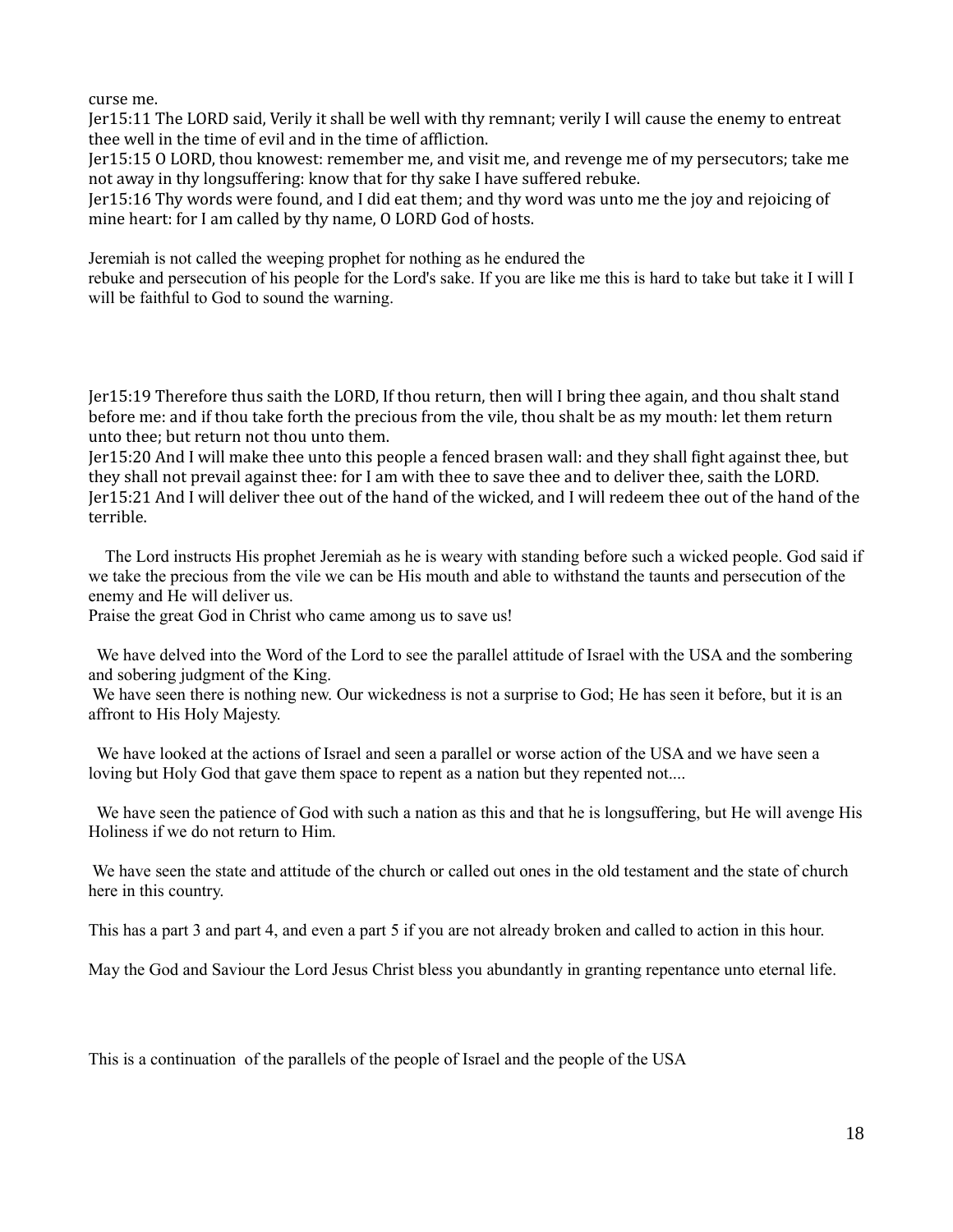I have undertaken this under the supervision of the Lord and it is for our hour. We need to repent as a people and a nation before we do not have a nation any more.

Part 3

Jer16:1 The word of the LORD came also unto me, saying,

Jer16:2 Thou shalt not take thee a wife, neither shalt thou have sons or daughters in this place. Jer16:3 For thus saith the LORD concerning the sons and concerning the daughters that are born in this place, and concerning their mothers that bare them, and concerning their fathers that begat them in this land;

Jer16:4 They shall die of grievous deaths; they shall not be lamented; neither shall they be buried; but they shall be as dung upon the face of the earth: and they shall be consumed by the sword, and by famine; and their carcases shall be meat for the fowls of heaven, and for the beasts of the earth.

Jer16:5 For thus saith the LORD, Enter not into the house of mourning, neither go to lament nor bemoan them: for I have taken away my peace from this people, saith the LORD, even lovingkindness and mercies. Jer16:6 Both the great and the small shall die in this land: they shall not be buried, neither shall men lament for them, nor cut themselves, nor make themselves bald for them:

Jer16:7 Neither shall men tear themselves for them in mourning, to comfort them for the dead; neither shall men give them the cup of consolation to drink for their father or for their mother.

Jer16:8 Thou shalt not also go into the house of feasting, to sit with them to eat and to drink.

Jer16:9 For thus saith the LORD of hosts, the God of Israel; Behold, I will cause to cease out of this place in your eyes, and in your days, the voice of mirth, and the voice of gladness, the voice of the bridegroom, and the voice of the bride.

Jer16:10 And it shall come to pass, when thou shalt shew this people all these words, and they shall say unto thee, Wherefore hath the LORD pronounced all this great evil against us? or what is our iniquity? or what is our sin that we have committed against the LORD our God?

This is a lengthy passage but we need to take heed that we are not in the house of feasting or in the house of mourning and we need to keep our joy about us as believers but also keep our wits and be sober and not lighthearted with the things of God.

Israel asked why the severe judgment? They could not even see as they were not listening to the prophet as he has already said many times why, So the answer is given again. Is America listening to the few real men of God that are sounding the warning the faithful shepherds or are we listening to the wolves who tell us to sin more and more or give not biblical advise. Like a wife to dictate to her husband and put him in his place concerning what she will not allow but no word not one is mentioned of submission in Godliness and prayer for her husband.

Jer16:11 Then shalt thou say unto them, Because your fathers have forsaken me, saith the LORD, and have walked after other gods, and have served them, and have worshipped them, and have forsaken me, and have not kept my law;

Jer16:12 And ye have done worse than your fathers; for, behold, ye walk every one after the imagination of his evil heart, that they may not hearken unto me:

The Lord of all the earth gives Jeremiah an answer for them the same type of answer he has been given before only adding that it started with their fathers not following His Law and now they are just doing what they want to do and not as they are directed by the King. We follow what our minds and emotions tell us to do and not the Word of the Lord. God help that those words do not apply to me.

Everywhere America we are being told just do as we want to do in the realm of Godliness but you are not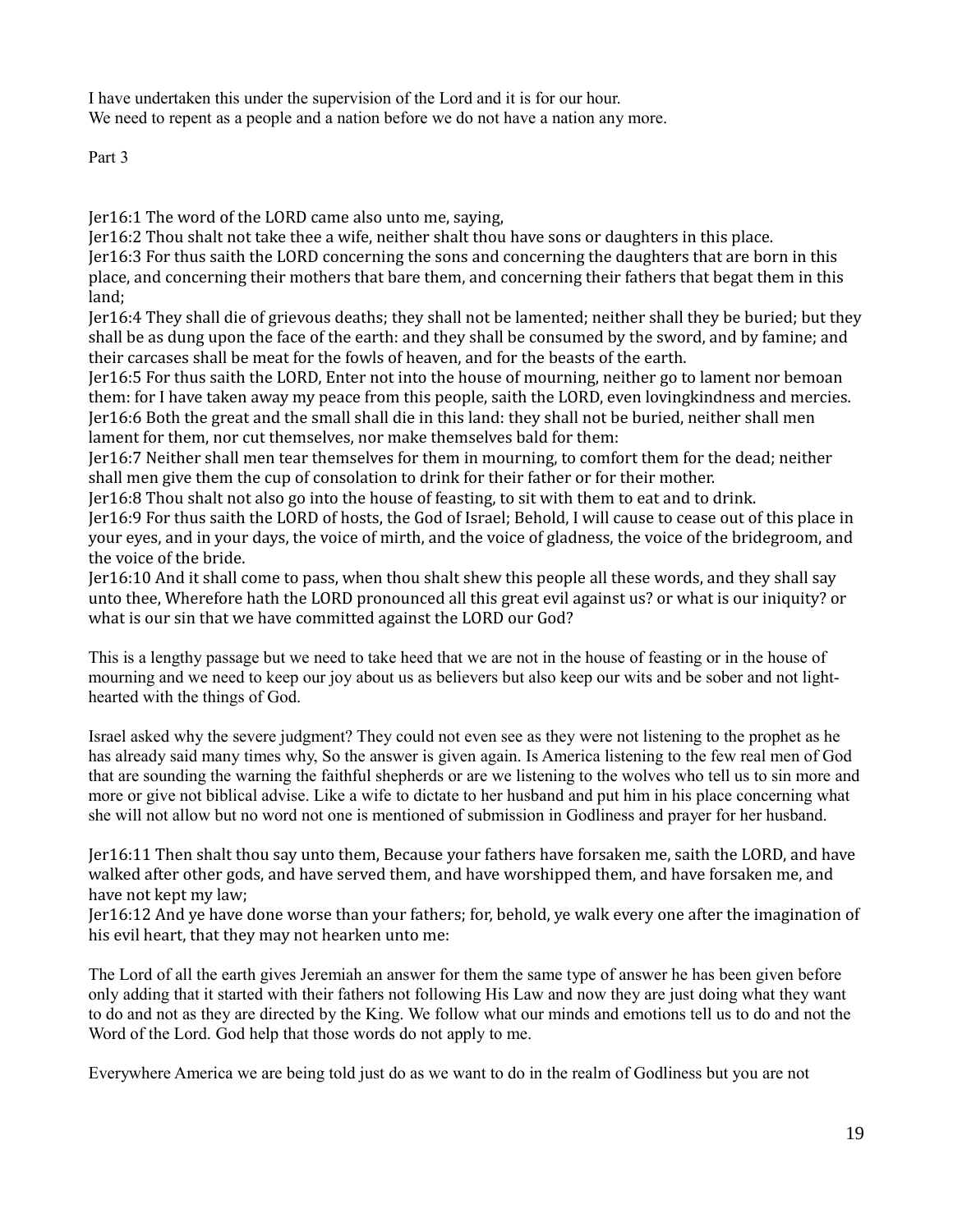allowed to tell someone to alter course to avoid judgment that is being unloving and unkind? Unloving is seeing a cliff the wrath of God against the wicked and letting them think they are OK with God.

Jer16:14 Therefore, behold, the days come, saith the LORD, that it shall no more be said, The LORD liveth, that brought up the children of Israel out of the land of Egypt;

Jer16:15 But, The LORD liveth, that brought up the children of Israel from the land of the north, and from all the lands whither he had driven them: and I will bring them again into their land that I gave unto their fathers.

Jer16:16 Behold, I will send for many fishers, saith the LORD, and they shall fish them; and after will I send for many hunters, and they shall hunt them from every mountain, and from every hill, and out of the holes of the rocks.

Jer16:17 For mine eyes are upon all their ways: they are not hid from my face, neither is their iniquity hid from mine eyes.

Jer16:18 And first I will recompense their iniquity and their sin double; because they have defiled my land, they have filled mine inheritance with the carcases of their detestable and abominable things.

Jer16:19 O LORD, my strength, and my fortress, and my refuge in the day of affliction, the Gentiles shall come unto thee from the ends of the earth, and shall say, Surely our fathers have inherited lies, vanity, and things wherein there is no profit.

Jer16:20 Shall a man make gods unto himself, and they are no gods?

Jer16:21 Therefore, behold, I will this once cause them to know, I will cause them to know mine hand and my might; and they shall know that my name is The LORD.

Notice severe discipline comes first to Israel then they are restored to their land and Gentiles are restored with them. Notice goodness of God first discipline, and then restoration not because of what they have done good but because of who He is. America the truth is we can expect the chastening hand of God even if we repent but if we do not repent I fear we will lose our country.

We will know that it is the Hand of God just like Israel did.

Jer17:1 The sin of Judah is written with a pen of iron, and with the point of a diamond: it is graven upon the table of their heart, and upon the horns of your altars;

Jer17:2 Whilst their children remember their altars and their groves by the green trees upon the high hills. Jer17:3 O my mountain in the field, I will give thy substance and all thy treasures to the spoil, and thy high places for sin, throughout all thy borders.

Jer17:4 And thou, even thyself, shalt discontinue from thine heritage that I gave thee; and I will cause thee to serve thine enemies in the land which thou knowest not: for ye have kindled a fire in mine anger, which shall burn for ever.

Jer17:5 Thus saith the LORD; Cursed be the man that trusteth in man, and maketh flesh his arm, and whose heart departeth from the LORD.

We know we have sinned against the Lord and worse as the Lord records just like Israel our children remember. They remember what we have done and they see more on the TV than even our own transgression. Please if you have one turn it off for the sake of your family. The children see the sins of the fathers and emulate

it. Then they add more rebellion than the generation before and another generation serves Satan whether they know or not.

When we trust in flesh whether our own or someone else that our heart departs from the Lord, then we are cursed So in love America, we are cursed but the good news is that we have better promises than even Israel.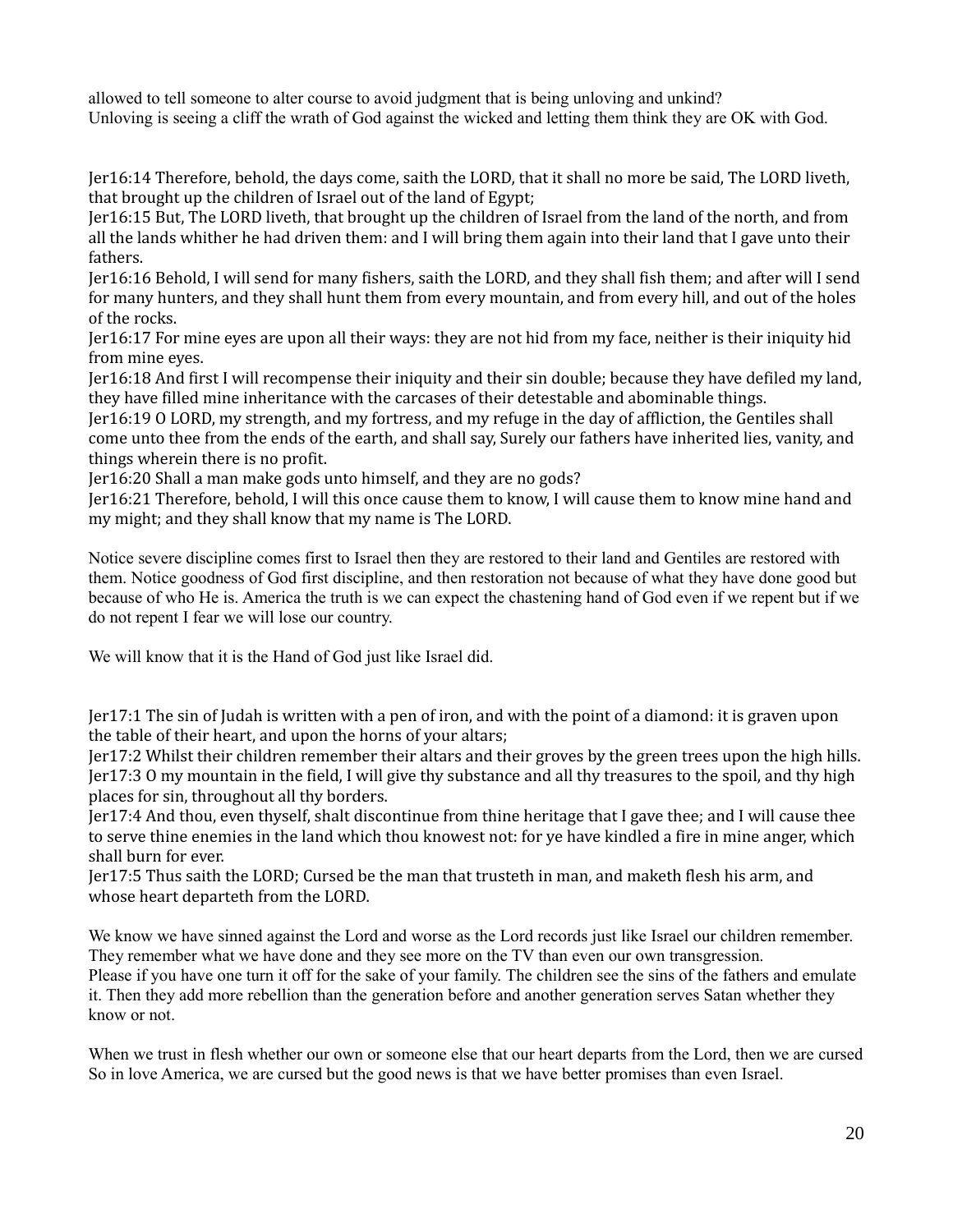Jer17:7 Blessed is the man that trusteth in the LORD, and whose hope the LORD is.

Jer17:8 For he shall be as a tree planted by the waters, and that spreadeth out her roots by the river, and shall not see when heat cometh, but her leaf shall be green; and shall not be careful in the year of drought, neither shall cease from yielding fruit.

Jer17:9 The heart is deceitful above all things, and desperately wicked: who can know it?

Blessed is the man who trusts in the Lord and who hopes in the Lord. If you want to be blessed in this last hour we live in trust in the Lord. We will be like a tree that is planted by a river that has an unending supply of water. How by trusting in Him and having His precious spirit.

The flip-side though people of America is we need to not ever trust our heart though many experts say to follow your heart. Why? The heart is deceitful and desperately wicked. When we trust our hearts they betray us and we end up doing things we did not think possible. The flesh is at war against the Lord. I'm not exempt as it has happened to me before. Woe unto us if we let it just go.

Rom8:6 For to be carnally minded is death; but to be spiritually minded is life and peace. Rom8:7 Because the carnal mind is enmity against God: for it is not subject to the law of God, neither indeed can be.

Rom8:8 So then they that are in the flesh cannot please God.

Rom8:9 But ye are not in the flesh, but in the Spirit, if so be that the Spirit of God dwell in you. Now if any man have not the Spirit of Christ, he is none of his.

Christians of America for too long we have allowed the world the (carnal mind) to tell us how to live. To be carnally minded is death; that is why we are the Laodicians mentioned in Revelation 3

It is asked in Jeremiah who can know it?

Jer17:10 I the LORD search the heart, I try the reins, even to give every man according to his ways, and according to the fruit of his doings.

Jer17:11 As the partridge sitteth on eggs, and hatcheth them not; so he that getteth riches, and not by right, shall leave them in the midst of his days, and at his end shall be a fool.

God knows our hearts and that we do not know them ourselves tells us to lean on Him and not our own understanding.

God sees that manipulation of our economy and the riches gotten by the wicked and it will not work in his sight. The end of that person is a fool.

The Lord will repay us according to our ways and according to the fruit of our doings. What a sobering thought.

Jer17:13 O LORD,

 the hope of Israel, all that forsake thee shall be ashamed, and they that depart from me shall be written in the earth, because they have forsaken the LORD, the fountain of living waters.

Jer17:14 Heal me, O LORD, and I shall be healed; save me, and I shall be saved: for thou art my praise. Jer17:15 Behold, they say unto me, Where is the word of the LORD? let it come now.

Jer17:16 As for me, I have not hastened from being a pastor to follow thee: neither have I desired the woeful day; thou knowest: that which came out of my lips was right before thee.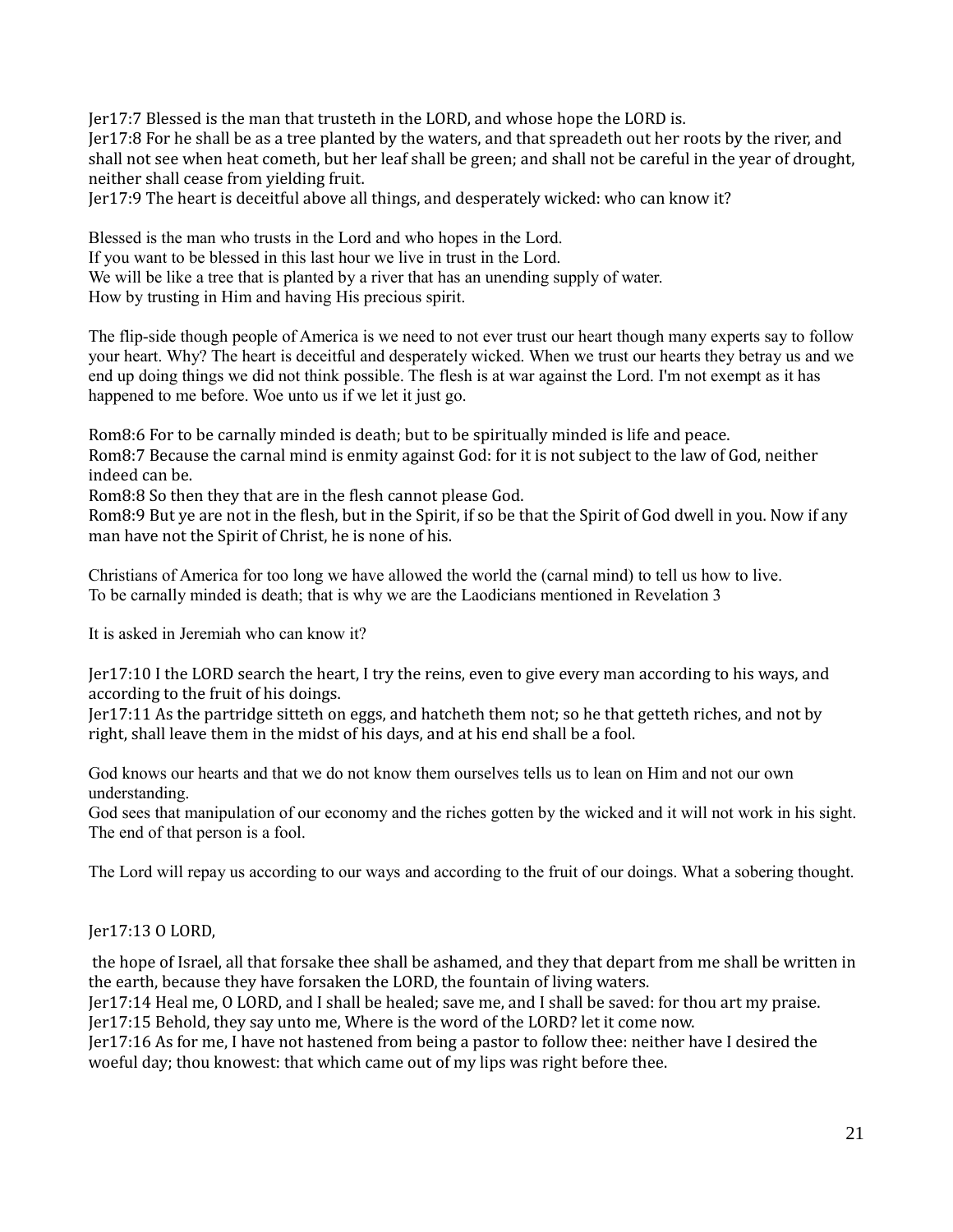All that forsake Him will be ashamed Jeremiah said that he has not hastened from being a pastor and speaking the truth.

We need more pastors like Jeremiah, that will warn America to repent and tell the nay sayers that say Where is the Word of the Lord let it come now

They are basically saying a challenge to the man of God as they did not believe the prophet. Just like those generation of scoffers we live in now.

Jer17:17 Be not a terror unto me: thou art my hope in the day of evil.

Jeremiah overcome with the fear of the Lord is asking God not to be a terror to Him as the Lord is his hope in the day of evil.

Jer17:19 Thus said the LORD unto me; Go and stand in the gate of the children of the people, whereby the kings of Judah come in, and by the which they go out, and in all the gates of Jerusalem;

Jer17:20 And say unto them, Hear ye the word of the LORD, ye kings of Judah, and all Judah, and all the inhabitants of Jerusalem, that enter in by these gates:

Go where the decision makers gather and the people and proclaim the Word of the Lord. Christian of America we are to go and proclaim to these evil doers the word of Repentance and the judgement if no repentance.

Jer17:21 Thus saith the LORD; Take heed to yourselves, and bear no burden on the sabbath day, nor bring it in by the gates of Jerusalem;

Jer17:22 Neither carry forth a burden out of your houses on the sabbath day, neither do ye any work, but hallow ye the sabbath day, as I commanded your fathers.

Jer17:23 But they obeyed not, neither inclined their ear, but made their neck stiff, that they might not hear, nor receive instruction.

Israel failed to honor the word about the sabbath and they would not even hear the word of the Lord We in America likewise have made our necks stiff (stubbornness) and refused to hear the instructive correction of the Lord concerning His commandments like Israel did with the sabbath commandment.

Woe is us if we do not repent as a country and at the least stop scoffing at the Word of Rebuke.

Jer17:24 And it shall come to pass, if ye diligently hearken unto me, saith the LORD, to bring in no burden through the gates of this city on the sabbath day, but hallow the sabbath day, to do no work therein; Jer17:25 Then shall there enter into the gates of this city kings and princes sitting upon the throne of David, riding in chariots and on horses, they, and their princes, the men of Judah, and the inhabitants of Jerusalem: and this city shall remain for ever.

Jer17:26 And they shall come from the cities of Judah, and from the places about Jerusalem, and from the land of Benjamin, and from the plain, and from the mountains, and from the south, bringing burnt offerings, and sacrifices, and meat offerings, and incense, and bringing sacrifices of praise, unto the house of the LORD.

Jer17:27 But if ye will not hearken unto me to hallow the sabbath day, and not to bear a burden, even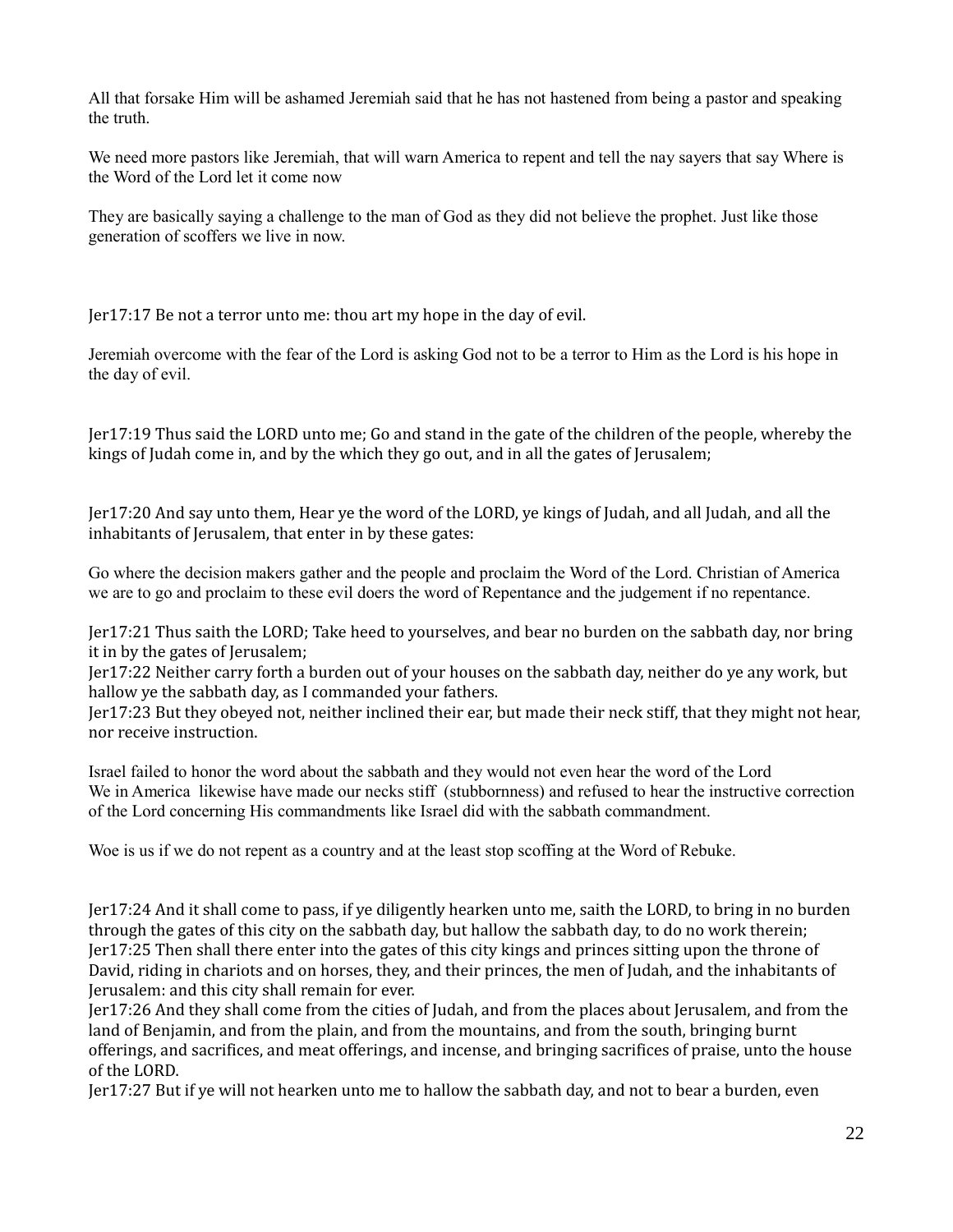entering in at the gates of Jerusalem on the sabbath day; then will I kindle a fire in the gates thereof, and it shall devour the palaces of Jerusalem, and it shall not be quenched.

 Wow this was in relation to God's Sabbath commandment but the principle is the same for other things as well. America the answer is in 17:24 of Jeremiah which uses the word diligently hearken..

 But how can we hear God and know that it is Him? Get in the KJV and study and also put away some of our distractions and pray.

Jer18:3 Then I went down to the potter's house, and, behold, he wrought a work on the wheels. Jer18:4 And the vessel that he made of clay was marred in the hand of the potter: so he made it again another vessel, as seemed good to the potter to make it.

Jer18:5 Then the word of the LORD came to me, saying,

Jer18:6 O house of Israel, cannot I do with you as this potter? saith the LORD. Behold, as the clay is in the potter's hand, so are ye in mine hand, O house of Israel.

Jer18:7 At what instant I shall speak concerning a nation, and concerning a kingdom, to pluck up, and to pull down, and to destroy it;

Jer18:8 If that nation, against whom I have pronounced, turn from their evil, I will repent of the evil that I thought to do unto them.

 we have heard of the potter story but it applies to nations as well. God's response to us depends on how we respond to His grace; yes even nations

If God speaks the word of judgment to destroy a nation and a nation repents themselves, good news God will not destroy that nation.

Jer18:9 And at what instant I shall speak concerning a nation, and concerning a kingdom, to build and to plant it;

Jer18:10 If it do evil in my sight, that it obey not my voice, then I will repent of the good, wherewith I said I would benefit them.

But we were given a word of Blessing by a lot of our prophets for profit. However their word can not stand according to this passage if a nation spurns God's grace and continues to do evil.

 Please understand the consequences of continuing on the course we are on. What freedoms we have left will be stripped from us and we will be destroyed! The Almighty will make sure of that!

Rom15:4 For whatsoever things were written aforetime were written for our learning, that we through patience and comfort of the scriptures might have hope.

According to Romans the things written before which surely was OT scripture was written for our learning.

Are we learning or repeating the bad choices of Israel.

Jer18:12 And they said, There is no hope: but we will walk after our own devices, and we will every one do the imagination of his evil heart.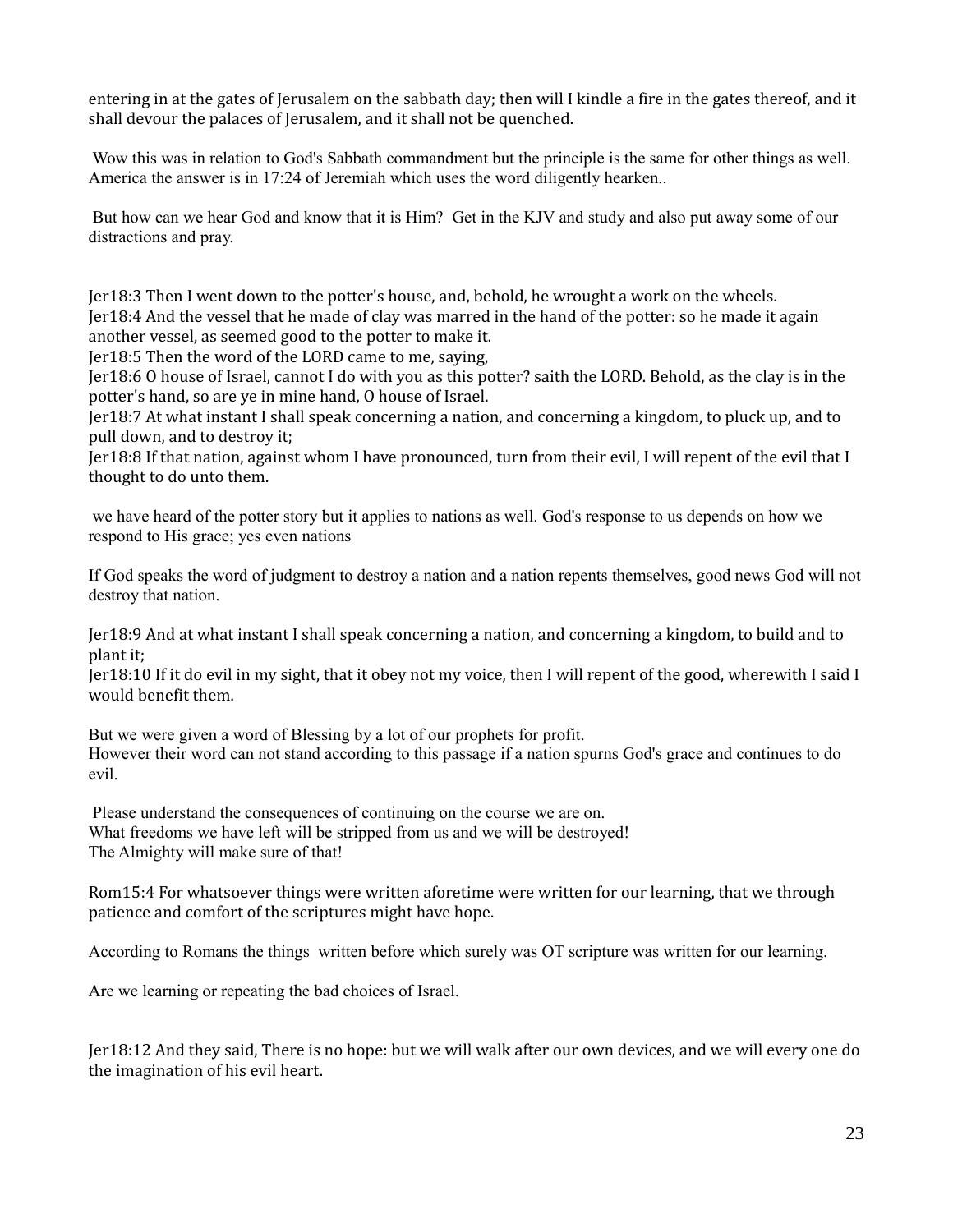Wow the prophet gave the good word that if they repented God would hear them but they tell him there is no hope. Their unbelief makes sure they will not repent

America do we have more faith than that? I hope so.

Jer18:15 Because my people hath forgotten me, they have burned incense to vanity, and they have caused them to stumble in their ways from the ancient paths, to walk in paths, in a way not cast up; Jer18:16 To make their land desolate, and a perpetual hissing; every one that passeth thereby shall be astonished, and wag his head.

What have we burned incense to? What have we worshipped or placed of greater importance than the will of the Lord?

They stopped walking in the old ways and tried something new not proven like we have done. We need to follow the path of God as it is proven to work.

Jer18:17 I will scatter them as with an east wind before the enemy; I will shew them the back, and not the face, in the day of their calamity.

The back and not the face because they refuse to repent and serve the Lord. He is angry!, he will turn His back to them.

 Yes we have a better covenant now but the God of the Bible is the same. Though he may not turn the back because of grace right now as he is very patient, he will bring sore judgment if we do not return to Him.

These are hard words I know but it is necessary that it be that way. Sometimes we need to hear hard words to help us in the long run. We can not afford to ignore God as we must stand before Him.

Jer19:1 Thus saith the LORD, Go and get a potter's earthen bottle, and take of the ancients of the people, and of the ancients of the priests;

Jer19:2 And go forth unto the valley of the son of Hinnom, which is by the entry of the east gate, and proclaim there the words that I shall tell thee,

Jer19:3 And say, Hear ye the word of the LORD, O kings of Judah, and inhabitants of Jerusalem; Thus saith the LORD of hosts, the God of Israel; Behold, I will bring evil upon this place, the which whosoever heareth, his ears shall tingle.

Jer19:4 Because they have forsaken me, and have estranged this place, and have burned incense in it unto other gods, whom neither they nor their fathers have known, nor the kings of Judah, and have filled this place with the blood of innocents;

Jer19:5 They have built also the high places of Baal, to burn their sons with fire for burnt offerings unto Baal, which I commanded not, nor spake it, neither came it into my mind:

Jer19:6 Therefore, behold, the days come, saith the LORD, that this place shall no more be called Tophet, nor The valley of the son of Hinnom, but The valley of slaughter.

Here the Israelites are burning the children in the fire again sacrificing to the idol of Baal.

The key thing though is that they are the blood of innocents and not how they died and that it did not even come in God's mind to do such wickedness!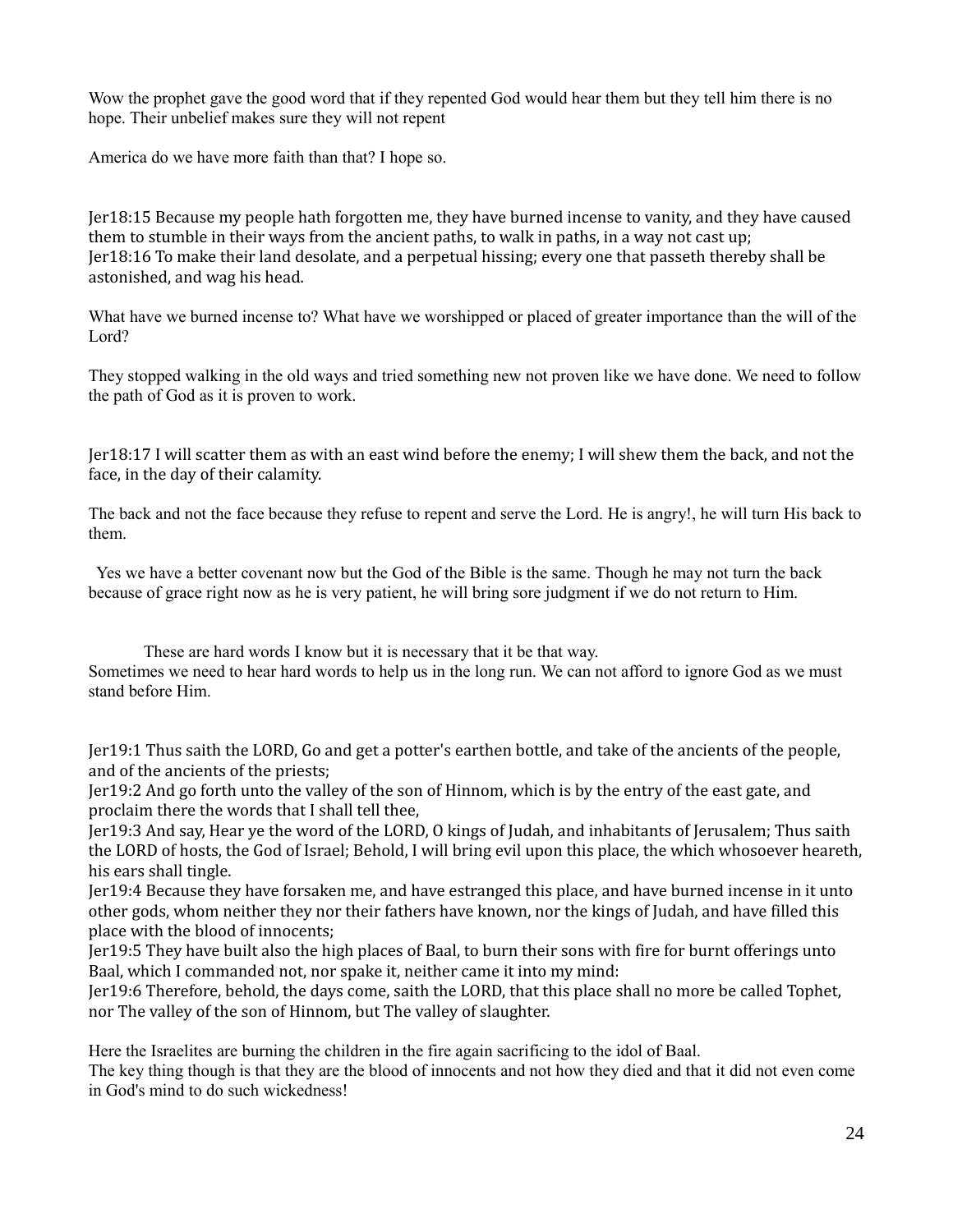Please understand that I am not judging those that have already but trying to prevent those that have not done this yet not to do it! If you have an abortion there are things that happen as a result that you are not told. Please we need to be real with God and if abortion is the slaughter of the innocent than we as country are in trouble.

Jer19:14 Then came Jeremiah from Tophet, whither the LORD had sent him to prophesy; and he stood in the court of the LORD's house; and said to all the people,

Jer19:15 Thus saith the LORD of hosts, the God of Israel; Behold, I will bring upon this city and upon all her towns all the evil that I have pronounced against it, because they have hardened their necks, that they might not hear my words.

Jer20:1 Now Pashur the son of Immer the priest, who was also chief governor in the house of the LORD, heard that Jeremiah prophesied these things. Jer20:2

Then Pashur smote

 Jeremiah the prophet, and put him in the stocks that were in the high gate of Benjamin, which was by the house of the LORD.

Jeremiah goes from the wickedness of Tophet to stand and speak to those of the Lord's own house that God is bringing judgment because people were hardened and would not hear His words. Like what is happening here watch the response of the religious leadership at that time. The priest had Jeremiah smitten and put in stocks. In America some of backslidden ministers would also jail someone who dared to speak against sin of abortion in the churches and other gathering places. Why? One reason is mammon one of the chief idols of America. If our religion is not more pure than to smite the man of God and have him afflicted for preaching the Word we have no hope at all of redemption unless we get a real relationship with God that loves Him and his ministers and is filled with His Spirit and not the spirit of the world.

Jer20:6 And thou, Pashur, and all that dwell in thine house shall go into captivity: and thou shalt come to Babylon, and there thou shalt die, and shalt be buried there, thou, and all thy friends, to whom thou hast prophesied lies.

 The Lord pronounces judgment against Pashur. God will judge wickedness if not now later after the death of the wicked I hope Pashur repented in captivity.

Please Listen America this is the real God of the Bible plentious in mercy and Grace and a lover of Good and will do good to all. However he also hates evil and punishes evildoers that is why Calvary is necessary and that is also why He has forewarned He will judge the world. He does not take any pleasure in the death of the wicked in fact He grieves over it. For God So loved the world ... He loved us enough to be born of woman and die a terrible death in our behalf.

This is part 4 of the series on Jeremiah and parallels between Israel and the US in attitude it is scary as we will get worse judgment than them as we under the grace of God in a new covenant that is superior to the one they had.

Jer20:9 Then I said, I will not make mention of him, nor speak any more in his name. But his word was in mine heart as a burning fire shut up in my bones, and I was weary with forbearing, and I could not stay. Jer20:10 For I heard the defaming of many, fear on every side. Report, say they, and we will report it. All my familiars watched for my halting, saying, Peradventure he will be enticed, and we shall prevail against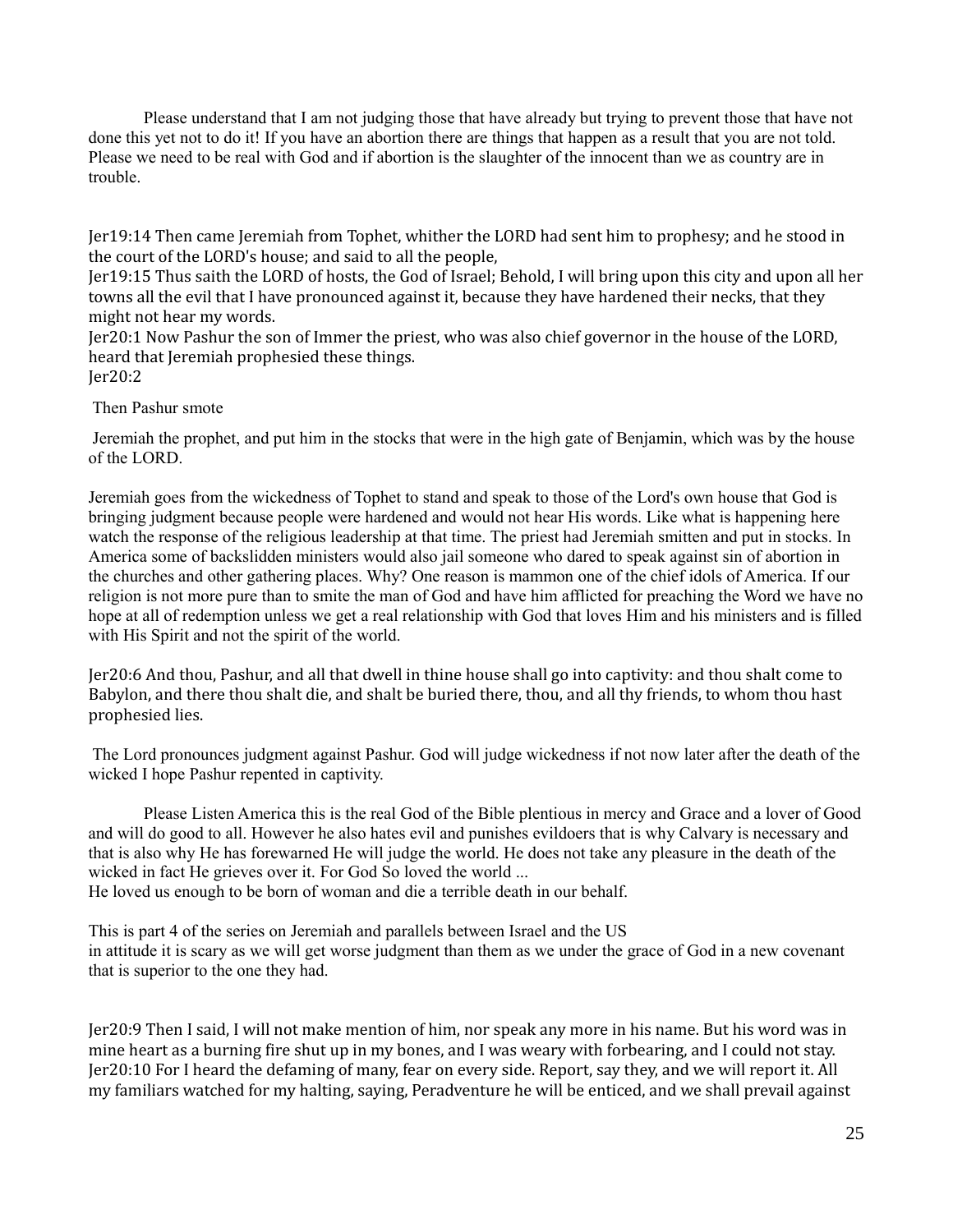him, and we shall take our revenge on him.

Jer20:11 But the LORD is with me as a mighty terrible one: therefore my persecutors shall stumble, and they shall not prevail: they shall be greatly ashamed; for they shall not prosper: their everlasting confusion shall never be forgotten.

Jer20:12 But, O LORD of hosts, that triest the righteous, and seest the reins and the heart, let me see thy vengeance on them: for unto thee have I opened my cause.

Where are the watchmen that are so full of God they are weary with holding in We see the destruction and in love warn them not to go that way.

Just like in the time of Israel we are to be despised and they the familiars, people we know are watching for us to stumble as they despise the Word of Correction as the Lord said they would in this generation.

Just like Jeremiah the Weeping prophet we and even greater so the Lord is with us and if you are converted in you as well and working great things.

Have we committed our cause to the King or to other things.

Jer21:1 The word which came unto Jeremiah from the LORD, when king Zedekiah sent unto him Pashur the son of Melchiah, and Zephaniah the son of Maaseiah the priest, saying,

Jer21:2 Enquire, I pray thee, of the LORD for us; for Nebuchadrezzar king of Babylon maketh war against us; if so be that the LORD will deal with us according to all his wondrous works, that he may go up from us. Jer21:3 Then said Jeremiah unto them, Thus shall ye say to Zedekiah:

Jer21:4 Thus saith the LORD God of Israel; Behold, I will turn back the weapons of war that are in your hands, wherewith ye fight against the king of Babylon, and against the Chaldeans, which besiege you without the walls, and I will assemble them into the midst of this city.

Jer21:5 And I myself will fight against you with an outstretched hand and with a strong arm, even in anger, and in fury, and in great wrath.

Jer21:6 And I will smite the inhabitants of this city, both man and beast: they shall die of a great pestilence.

This is a horrible thing the country of the chosen of the Lord is rejected and given into the hand of their enemies. Then the LORD said that he would not only allow their enemies to triumph but He himself would fight against them.

Who are we to think we are better than Israel? God will certainly fight against the US Himself if we do not take warning and repent.

We do not want to experience the wrath of God. I know the argument that God does not show wrath today but it does not hold.

Rom1:18 For the wrath of God is revealed from heaven against all ungodliness and unrighteousness of men, who hold the truth in unrighteousness;

Rom1:19 Because that which may be known of God is manifest in them; for God hath shewed it unto them. Rom1:20 For the invisible things of him from the creation of the world are clearly seen, being understood by the things that are made, even his eternal power and Godhead; so that they are without excuse: Rom1:21 Because that, when they knew God, they glorified him not as God, neither were thankful; but became vain in their imaginations, and their foolish heart was darkened.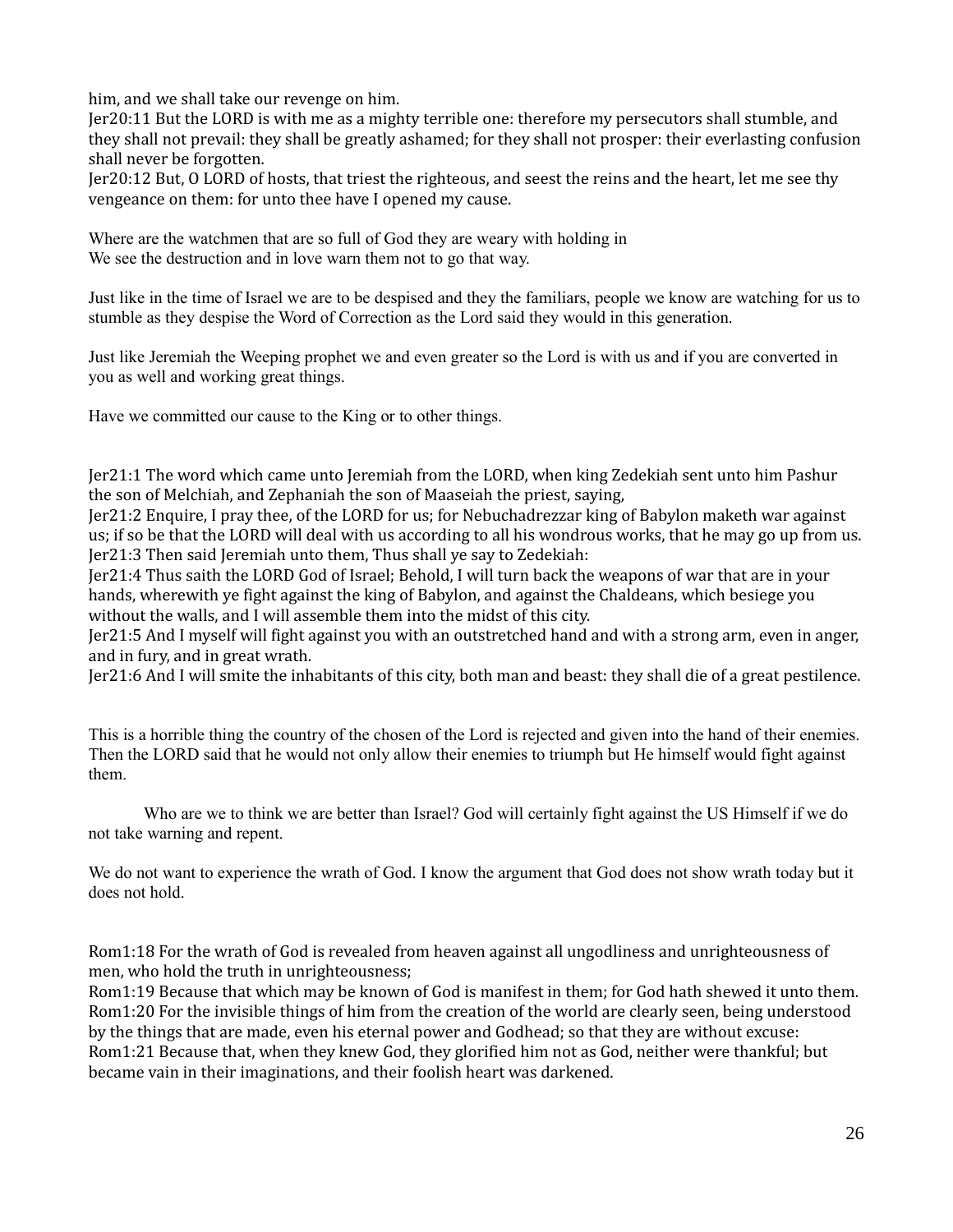Rom1:22 Professing themselves to be wise, they became fools,

Rom1:23 And changed the glory of the uncorruptible God into an image made like to corruptible man, and to birds, and fourfooted beasts, and creeping things.

The wrath of God is still revealed from heaven for a people who know about his ways and refuse to walk therein and those who hold back the truth like America does.

God also says America is without excuse. We in this country have no excuse!

and witness number 2 as every word is to be established with 2 or more witnesses

Jude1:14 And Enoch also, the seventh from Adam, prophesied of these, saying, Behold, the Lord cometh with ten thousands of his saints,

Jude1:15 To execute judgment upon all, and to convince all that are ungodly among them of all their ungodly deeds which they have ungodly committed, and of all their hard speeches which ungodly sinners have spoken against him.

This judgment will start in the church house and spread to the heathen. God is hearing the trash that is being spoken against his name and is going to settle that score in vengeance!

The best thing you can do enemy of the King of Glory Jesus is to repent and be converted and become a friend of God. The way is in his word born again of water and spirit. And if you are born again and acting this way understand the judgment of the Lord falls on you first hurry up and repent unless you do you will suffer the greatest loss!

He is coming but first the man of sin must be revealed and he will deceive many as they do not understand the Lord of the Bible. In fact Jesus said for us to pray not to be deceived.

Jer21:8 And unto this people thou shalt say, Thus saith the LORD; Behold, I set before you the way of life, and the way of death.

The way of life for America is to repent and accept our discipline from the hand of the LORD just like Israel.

Jer21:14 But I will punish you according to the fruit of your doings, saith the LORD: and I will kindle a fire in the forest thereof, and it shall devour all things round about it.

God is not wicked like our nation and will only punish in just measure. He is plentiful in mercy and not wanting to destroy our nation but wants us to repent.

Jer22:1 Thus saith the LORD; Go down to the house of the king of Judah, and speak there this word, Jer22:2 And say, Hear the word of the LORD, O king of Judah, that sittest upon the throne of David, thou, and thy servants, and thy people that enter in by these gates:

Jer22:3 Thus saith the LORD; Execute ye judgment and righteousness, and deliver the spoiled out of the hand of the oppressor: and do no wrong, do no violence to the stranger, the fatherless, nor the widow, neither shed innocent blood in this place.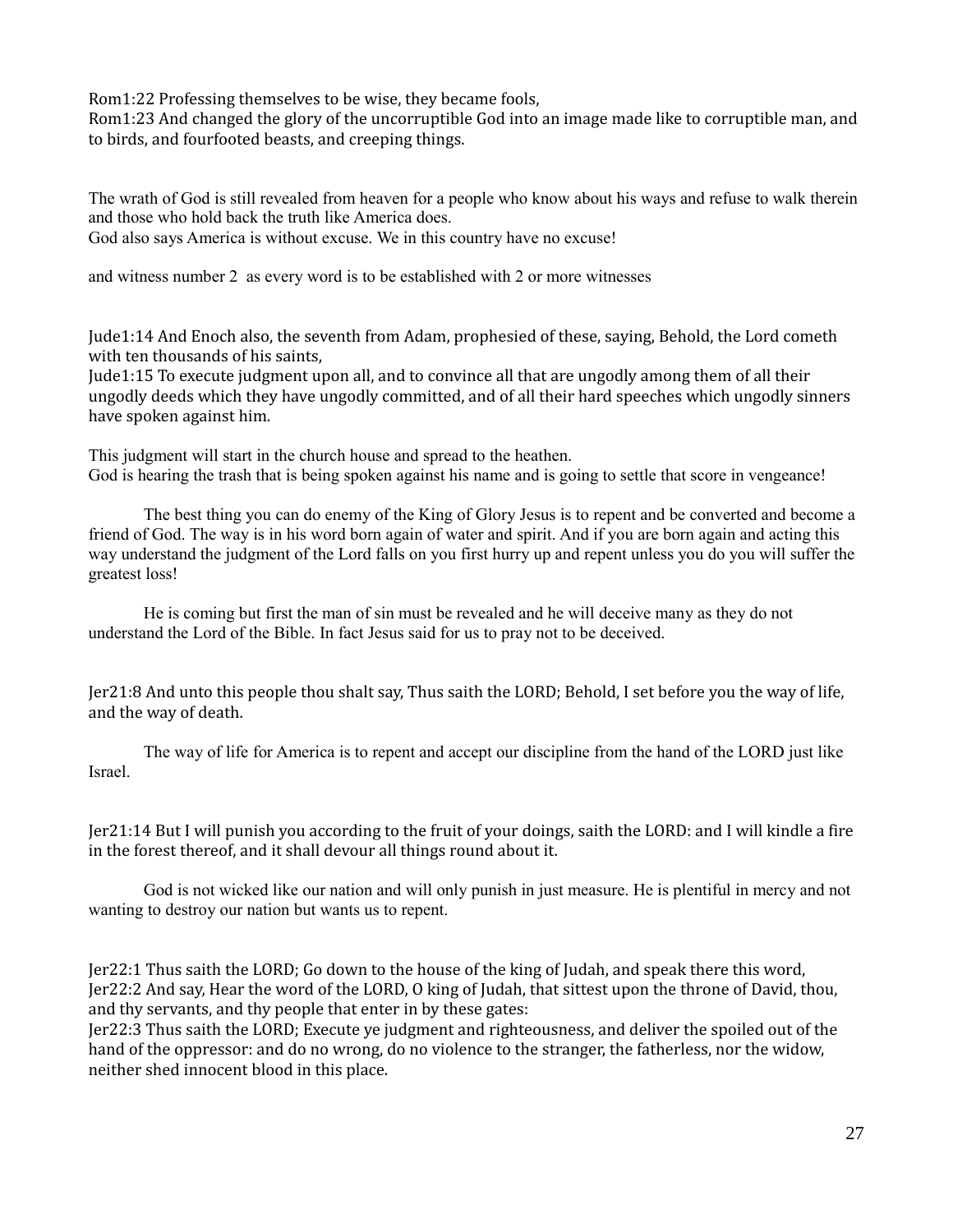Go to the house of the King. God went to the leadership of the nation of Israel and there warned them of their responsibility why he allows human government in the first place. They were to keep the oppressor from oppressing not aid them as our system does They were to do no violence to the defenseless like the widow and stranger and last but not least they were not to shed innocent blood.

Look at how much innocent blood is shed by our country we have blood on our hands and we need to stop killing the innocent.

America if we refuse to hear this I fear this will come true

Jer22:5 But if ye will not hear these words, I swear by myself, saith the LORD, that this house shall become a desolation.

We lose our country as even our enemies have not done some of the things we have done.

Jer22:13 Woe unto him that buildeth his house by unrighteousness, and his chambers by wrong; that useth his neighbour's service without wages, and giveth him not for his work;

Jer22:14 That saith, I will build me a wide house and large chambers, and cutteth him out windows; and it is cieled with cedar, and painted with vermilion.

Jer22:15 Shalt thou reign, because thou closest thyself in cedar? did not thy father eat and drink, and do judgment and justice, and then it was well with him?

Jer22:16 He judged the cause of the poor and needy; then it was well with him: was not this to know me? saith the LORD.

Jer22:17 But thine eyes and thine heart are not but for thy covetousness, and for to shed innocent blood, and for oppression, and for violence, to do it.

Jer22:18

 Therefore thus saith the LORD concerning Jehoiakim the son of Josiah king of Judah; They shall not lament for him, saying, Ah my brother! or, Ah sister! they shall not lament for him, saying, Ah lord! or, Ah his glory! Jer22:19 He shall be buried with the burial of an ass, drawn and cast forth beyond the gates of Jerusalem.

This is for the leaders of Israel specifically the king. We do not have a king in the US though we have some of the powerful who believe they are elite and not like us and that the laws do not apply to them, rich powerful men and women.

They are the ones who want our society to be evil and not at least more upright than themselves. LISTEN PAY ATTENTION

God said to know Him is to do judgment and justice To judge the cause of the poor and needy. Our country's leaders do not do this as the government programs do help the poor but little. We have welfare but have become a welfare state and that is the way the wicked want it. It is increasingly hard to find any type of judgement against the oppressor whether a man or a corporation or God forbid the government itself. We claim we know God as nation but he says we do not know Him.

America has a church on every corner and an appearance of being a just country, but we are not just. We do not serve the Lord except for a few; I hope He considers me in that number. Our churches are a main part of the problem we do not preach or teach righteous and against sin for the most part. So wicked leadership is appointed over us!

God even made sure this leader had a disgraced burial. I ask you do we have leaders of this caliber? Yes we do,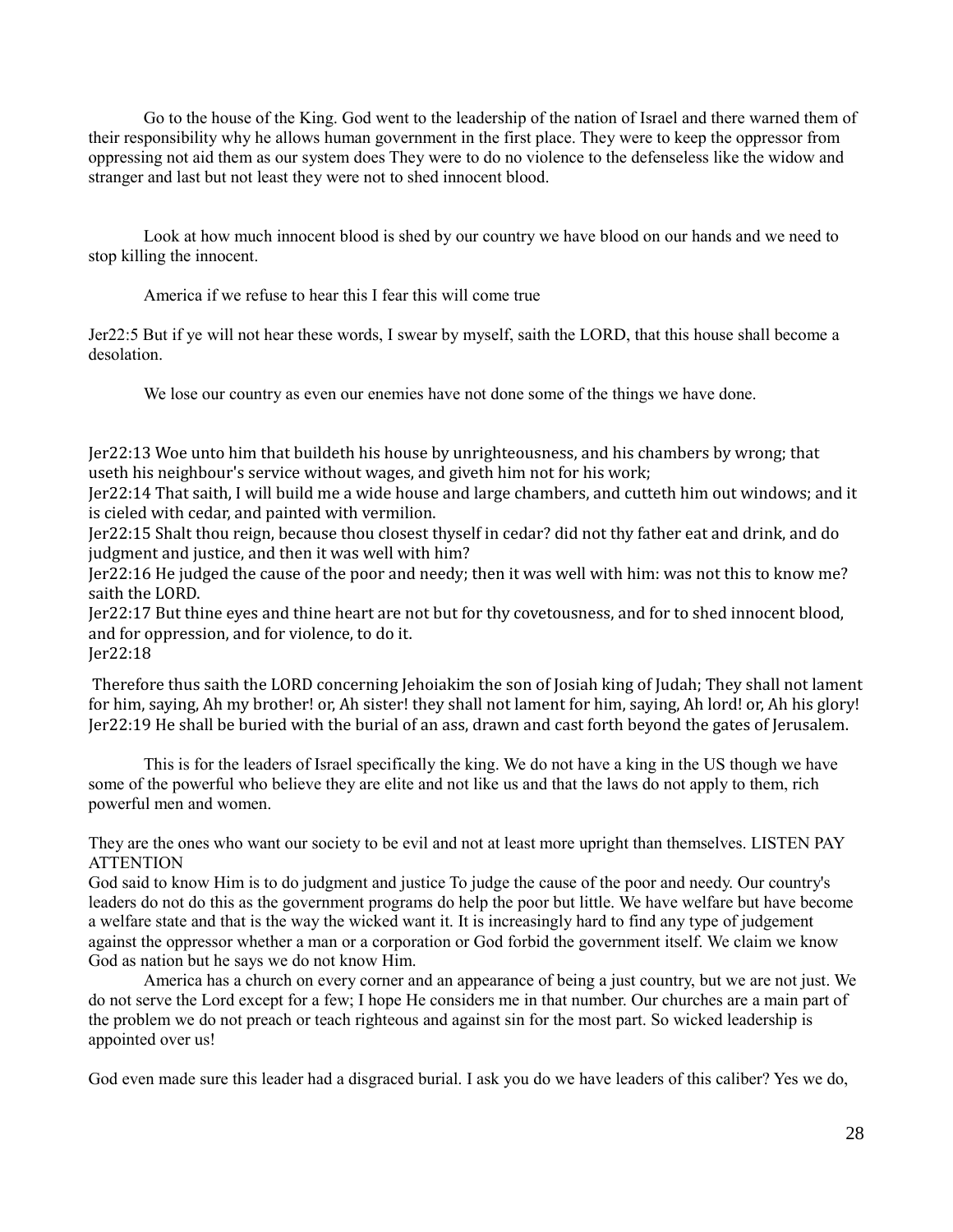and they will be judged as well by God for passing laws of iniquity whoever they may be.

Jer22:21 I spake unto thee in thy prosperity; but thou saidst, I will not hear. This hath been thy manner from thy youth, that thou obeyedst not my voice.

Jer22:22 The wind shall eat up all thy pastors, and thy lovers shall go into captivity: surely then shalt thou be ashamed and confounded for all thy wickedness.

America and american Christian brothers and sisters who do you think gave this prosperity to you? America in our prosperity we are like Israel and will not hear the Lord. Since our inception we have been hard of hearing but it is only getting worse with each generation. From our youth we have not obeyed His voice.

I speak to myself here where is my faith I have went the way of my fathers and I am being helped out of the pit of my own disobedient ungratefulness by God who is causing me to be grateful.

 The wind shall eat up thy pastors like Israel the wind the wind of false spirits and false doctrines have destroyed our pastors. There are a few men of God left but not very many that warn of the things to come if we decide to continue to defy this Holy God. We are able to be redeemed and if we choose not to that is a travesty of highest order.

Jer23:1 Woe be unto the pastors that destroy and scatter the sheep of my pasture! saith the LORD. Jer23:2 Therefore thus saith the LORD God of Israel against the pastors that feed my people; Ye have scattered my flock, and driven them away, and have not visited them: behold, I will visit upon you the evil of your doings, saith the LORD.

Jer23:3 And I will gather the remnant of my flock out of all countries whither I have driven them, and will bring them again to their folds; and they shall be fruitful and increase.

Jer23:4 And I will set up shepherds over them which shall feed them: and they shall fear no more, nor be dismayed, neither shall they be lacking, saith the LORD.

God is serious about His Word and his people so woe to the pastors that scatter the sheep of the pasture. Though the problem is not all a pastor problem the pastors that scatter the sheep and not visit them who is the them in Israel in this passage? I think it means the dispersed the rejected sheep but still sheep and not goats. This however is not the point. The point is where is the passion of Christ in this hour to reach the lost for the kingdom? "i" preach again to myself as "i" am very shy and have used that as an excuse and I want God to change me where the only rejection I fear is His and have a Love of God that casts out all fear.

God promises the enemy will not get all the shepherds but he will have faithful ones as well.

Jer23:9 Mine heart within me is broken because of the prophets; all my bones shake; I am like a drunken man, and like a man whom wine hath overcome, because of the LORD, and because of the words of his holiness.

Jer23:10 For the land is full of adulterers; for because of swearing the land mourneth; the pleasant places of the wilderness are dried up, and their course is evil, and their force is not right.

Jer23:11 For both prophet and priest are profane; yea, in my house have I found their wickedness, saith the LORD.

Jer23:12 Wherefore their way shall be unto them as slippery ways in the darkness: they shall be driven on, and fall therein: for I will bring evil upon them, even the year of their visitation, saith the LORD.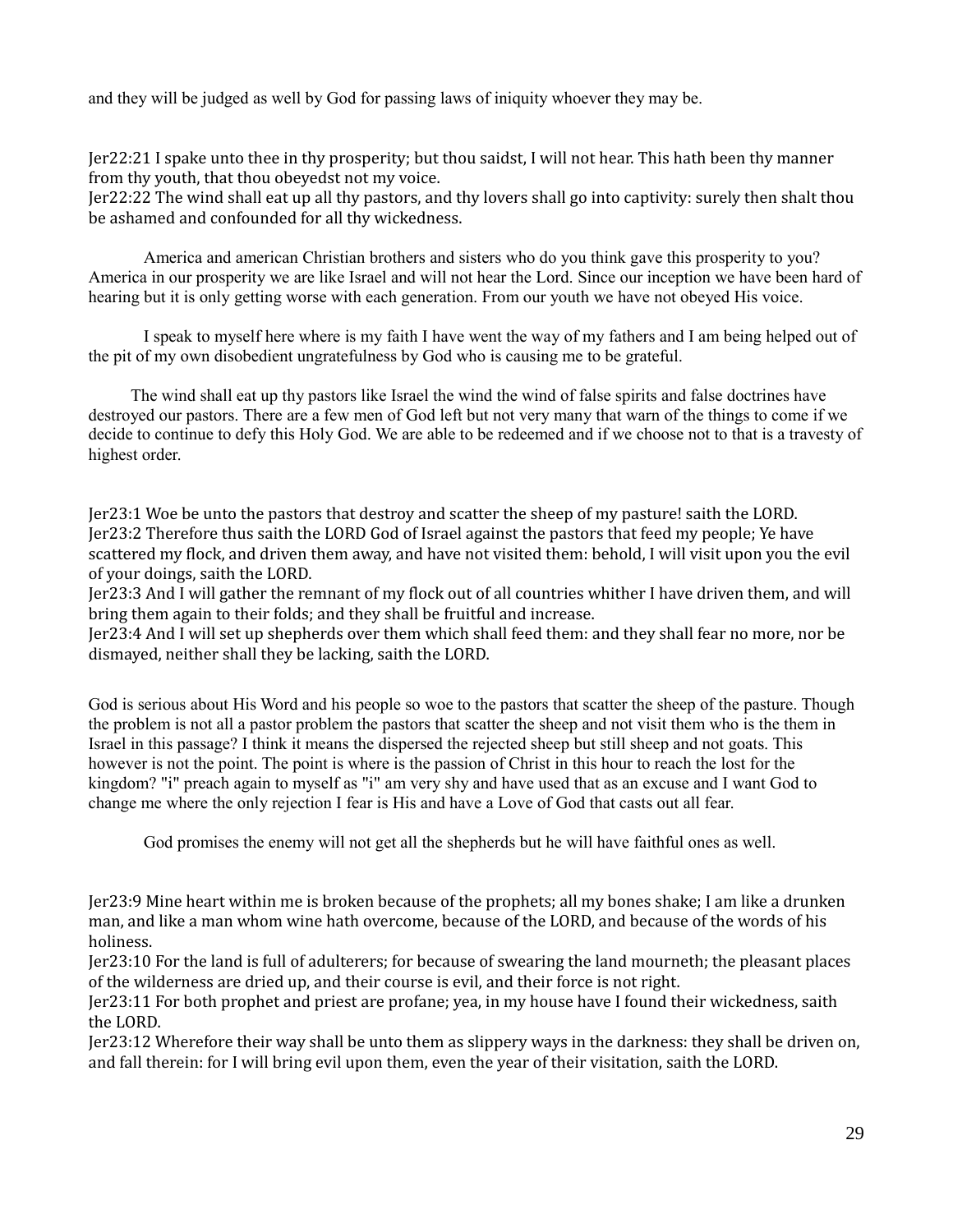Wow the prophet of God has a broken heart. Where are the men of God that are shaken because of Jesus and because of the Words of his Holiness.

The land is full of adulterers. Yes America like Israel that is the pronouncement against us as well. The Prophet and the Priest in America we just call them Prophets and ministers are profane instead of holy and even in the house of the LORD as everywhere we go now we are the house of God. In addition they are now no longer that way in private only but some are openly so. PLEASE UNDERSTAND that wickedness is not as man sees but as God sees.

The Holy God the Father of the Lord Jesus Christ promises they will be judged severely.

What wickedness was the Lord referring that he would bring such drastic judgment?

Jer23:13 And I have seen folly in the prophets of Samaria; they prophesied in Baal, and caused my people Israel to err.

Jer23:14 I have seen also in the prophets of Jerusalem an horrible thing: they commit adultery, and walk in lies: they strengthen also the hands of evildoers, that none doth return from his wickedness: they are all of them unto me as Sodom, and the inhabitants thereof as Gomorrah.

Both house of Israel are included here The first is prophesying falsely by Idols God called that a folly

The second is committing adultery walking in lies and strengthening the hands of evil doers that none doth return from his wickedness.

God called this group as Sodom and Gomorrah

ARE YOU PAYING ATTENTION? Sin that is blatant is as bad as idolatry and may be worse. God called them all like Sodom and Gomorrah.

Jer23:15 Therefore thus saith the LORD of hosts concerning the prophets; Behold, I will feed them with wormwood, and make them drink the water of gall: for from the prophets of Jerusalem is profaneness gone forth into all the land.

Jer23:16 Thus saith the LORD of hosts, Hearken not unto the words of the prophets that prophesy unto you: they make you vain: they speak a vision of their own heart, and not out of the mouth of the LORD. Jer23:17 They say still unto them that despise me, The LORD hath said, Ye shall have peace; and they say unto every one that walketh after the imagination of his own heart, No evil shall come upon you. God said that they were telling people that despised God they are OK you are blessed and no evil will come on you. Does this sound familiar?

Prosperity teachers and false grace teachers abound in America.

Jer23:18 For who hath stood in the counsel of the LORD, and hath perceived and heard his word? who hath marked his word, and heard it?

Jer23:19 Behold, a whirlwind of the LORD is gone forth in fury, even a grievous whirlwind: it shall fall grievously upon the head of the wicked.

Jer23:20 The anger of the LORD shall not return, until he have executed, and till he have performed the thoughts of his heart: in the latter days ye shall consider it perfectly.

Jer23:21 I have not sent these prophets, yet they ran: I have not spoken to them, yet they prophesied. Jer23:22 But if they had stood in my counsel, and had caused my people to hear my words, then they should have turned them from their evil way, and from the evil of their doings.

I have not sent these prophets yet they ran. I have not spoken to them yet they prophesied so they will get the judgment of the wicked. However God made a statement that grieves me as he said had these men actually stood in His counsel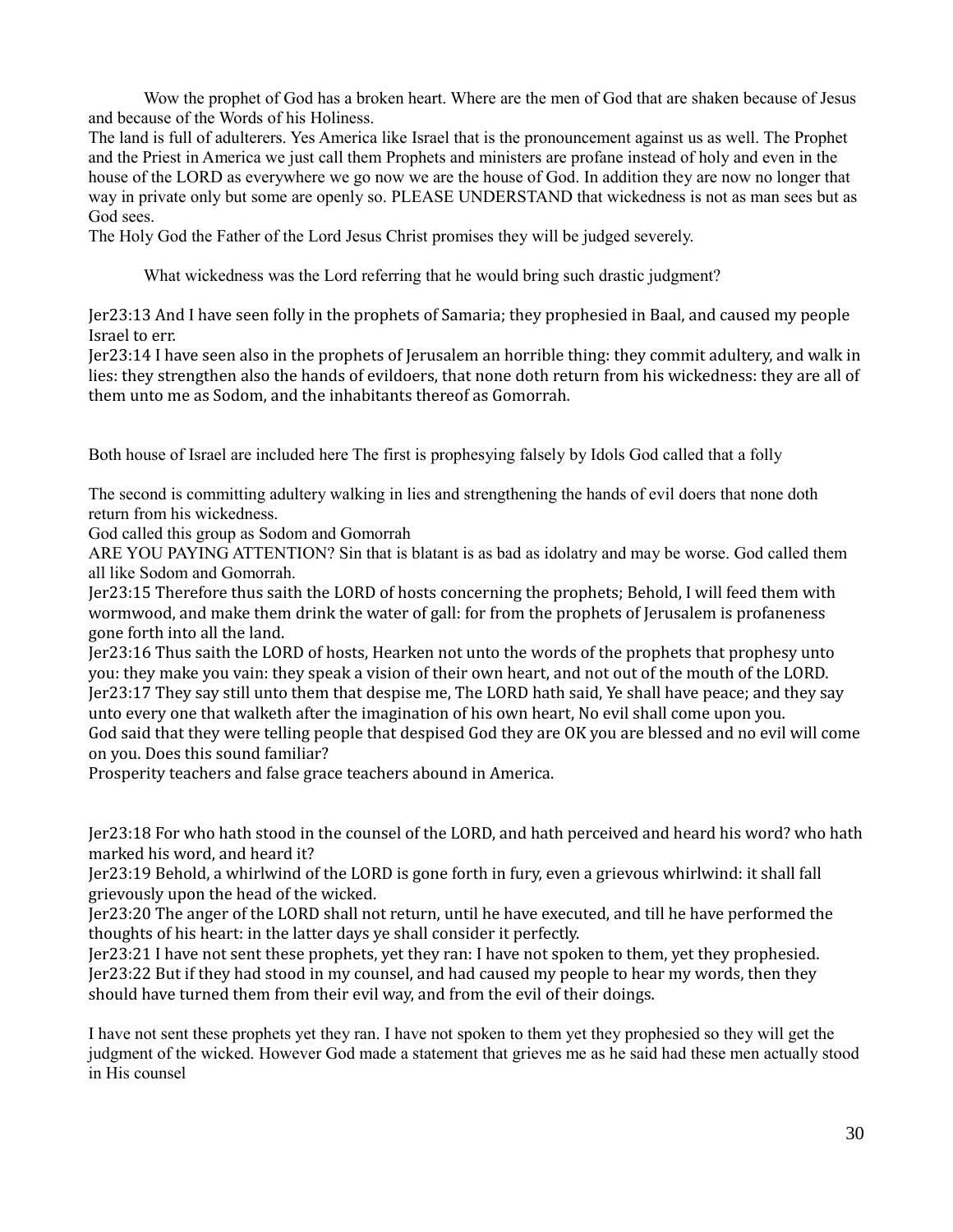and caused the Israelites to hear God's words that they would have turned Israel from their evil way and the evil of their doings.

Wow we need more men of God that will arise in this hour and proclaim the Word against the false words of men that have not heard from God. In our day much like theirs we hear teachers that tell us what we want to hear and not what we need to hear from the Lord.

Jer23:23 Am I a God at hand, saith the LORD, and not a God afar off? Jer23:24 Can any hide himself in secret places that I shall not see him? saith the LORD. Do not I fill heaven and earth? saith the LORD.

These wicked men and women laugh and say what suckers to believe us or they are deceived by the money to be made in such things. Either way God sees and will repay them .

America stop listening to the wrong voices and repent and come back to the Living God as he wants to save you and desires for you to repent and the prophecies of Woe against this nation not come to pass.

America we have had time to repent and now God is judging us but even then if we repent he is full of Mercy but if we will not heed the lessons of the Bible we will be uprooted from being a nation. May God grant repentance to all who mourn over sin in this country.

This is part 5 of the series on Jeremiah and parallels between Israel and the US

Parallels in Jeremiah ALL RIGHTS reserved but copies made be made in any amount freely per

the Lords

word's, "Freely you have given freely give."

Jer24:3 Then said the LORD unto me, What seest thou, Jeremiah? And I said, Figs; the good figs, very good; and the evil, very evil, that cannot be eaten, they are so evil.

Jer24:4 Again the word of the LORD came unto me, saying,

Jer24:5 Thus saith the LORD, the God of Israel; Like these good figs, so will I acknowledge them that are carried away captive of Judah, whom I have sent out of this place into the land of the Chaldeans for their good.

Jer24:6 For I will set mine eyes upon them for good, and I will bring them again to this land: and I will build them, and not pull them down; and I will plant them, and not pluck them up.

Jer24:7 And I will give them an heart to know me, that I am the LORD: and they shall be my people, and I will be their God: for they shall return unto me with their whole heart.

Jer24:8 And as the evil figs, which cannot be eaten, they are so evil; surely thus saith the LORD, So will I give Zedekiah the king of Judah, and his princes, and the residue of Jerusalem, that remain in this land, and them that dwell in the land of Egypt:

Jer24:9 And I will deliver them to be removed into all the kingdoms of the earth for their hurt, to be a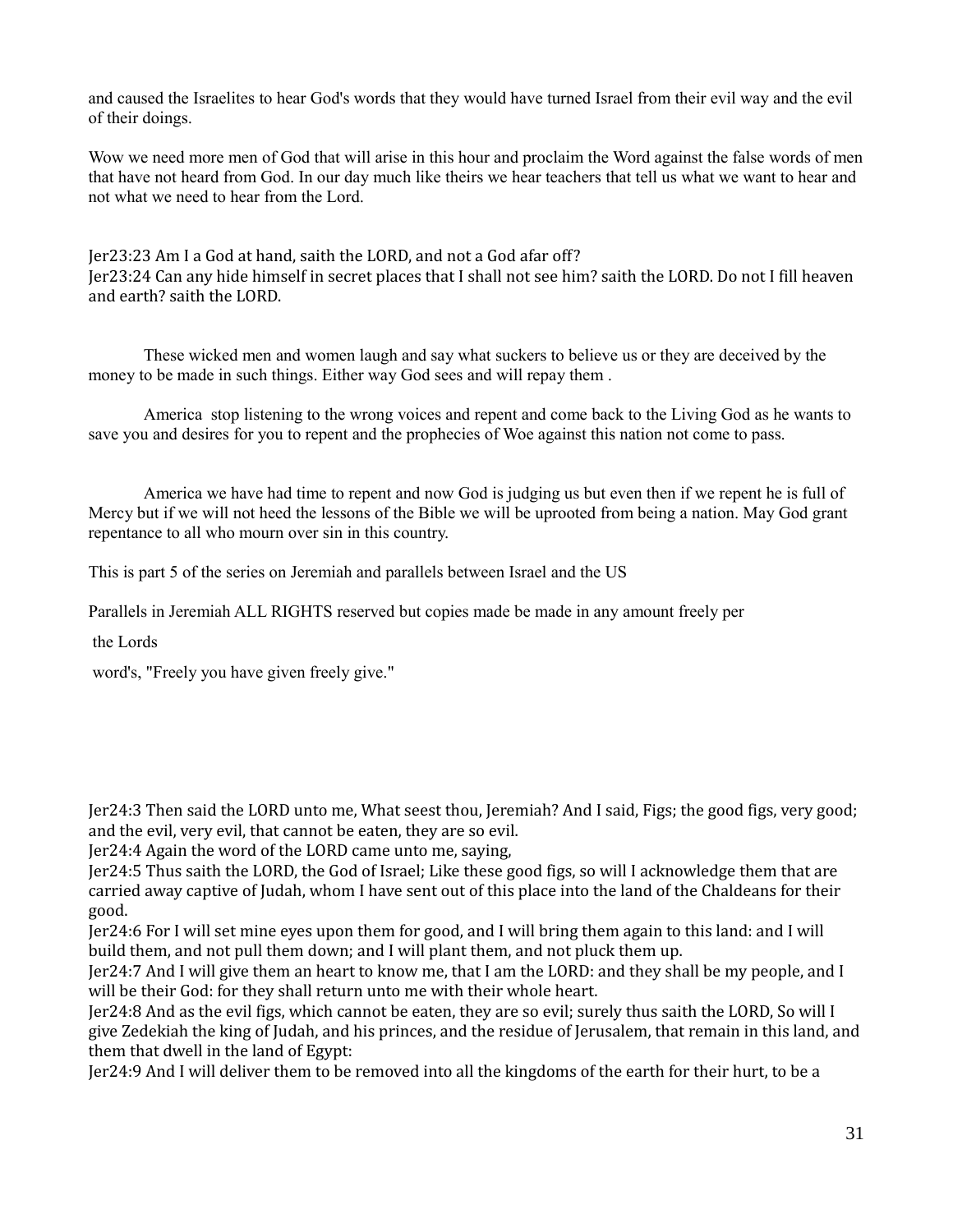reproach and a proverb, a taunt and a curse, in all places whither I shall drive them.

Jer24:10 And I will send the sword, the famine, and the pestilence, among them, till they be consumed from off the land that I gave unto them and to their fathers.

Jer25:1 The word that came to Jeremiah concerning all the people of Judah in the fourth year of Jehoiakim the son of Josiah king of Judah, that was the first year of Nebuchadrezzar king of Babylon;

God said that the ones he had judged the ones he sent into Babylon were the good figs and that even in their punishment he will set His eyes for good and bring them back to His Land and their inheritance, Israel. We do not know the full judgement of America but it may be to destroy those that refuse to have hope and are obstinate in their rebellion and to chasten those of us, me included probably, that have been at ease in Zion. We are neither hot or cold but not spiritually dead. Those of us who do not put him first but have not put Him out all the way out of our life and want nothing to do with Him.

Those of us who are very lazy but not woefully wicked. We need refined and purified and made white so we can be home with Him. We are not able to purify ourselves without His intervention and help! God answers when we turn with our whole heart.

What happens when we turn with our whole heart? God gives us a heart to know Him when we turn with our whole heart. We get a heart transplant spiritually speaking. Praise His name!

But the ones who refuse to turn to Him at all are the evil figs. The ones in America that say I do not need or want Him, he allows them to be destroyed some physically perish others are made a curse!

Our feeble efforts are not enough to reach God nor can they sway Him however we have to be willing to be saved to avoid perishing.

Jer25:15 For thus saith the LORD God of Israel unto me; Take the wine cup of this fury at my hand, and cause all the nations, to whom I send thee, to drink it.

Jer25:16 And they shall drink, and be moved, and be mad, because of the sword that I will send among them.

Jer25:17 Then took I the cup at the LORD's hand, and made all the nations to drink, unto whom the LORD had sent me:

Jer25:18 To wit, Jerusalem, and the cities of Judah, and the kings thereof, and the princes thereof, to make them a desolation, an astonishment, an hissing, and a curse; as it is this day;

Jer25:19 Pharaoh king of Egypt, and his servants, and his princes, and all his people;........

Jer25:26 And all the kings of the north, far and near, one with another, and all the kingdoms of the world, which are upon the face of the earth: and the king of Sheshach shall drink after them.

Jer25:27 Therefore thou shalt say unto them, Thus saith the LORD of hosts, the God of Israel; Drink ye, and be drunken, and spue, and fall, and rise no more, because of the sword which I will send among you.

Jer25:28 And it shall be, if they refuse to take the cup at thine hand to drink, then shalt thou say unto them, Thus saith the LORD of hosts; Ye shall certainly drink.

Jer25:29 For, lo, I begin to bring evil on the city which is called by my name, and should ye be utterly unpunished? Ye shall not be unpunished: for I will call for a sword upon all the inhabitants of the earth, saith the LORD of hosts.

Wow we do not want to drink from that cup anymore so we need to turn back to the Lord with all our heart America. we will drink of the cup of the wrath of God if we do not repent as nation! The mighty will fall as the Lord will make sure of that.

Why was God so angry you ask?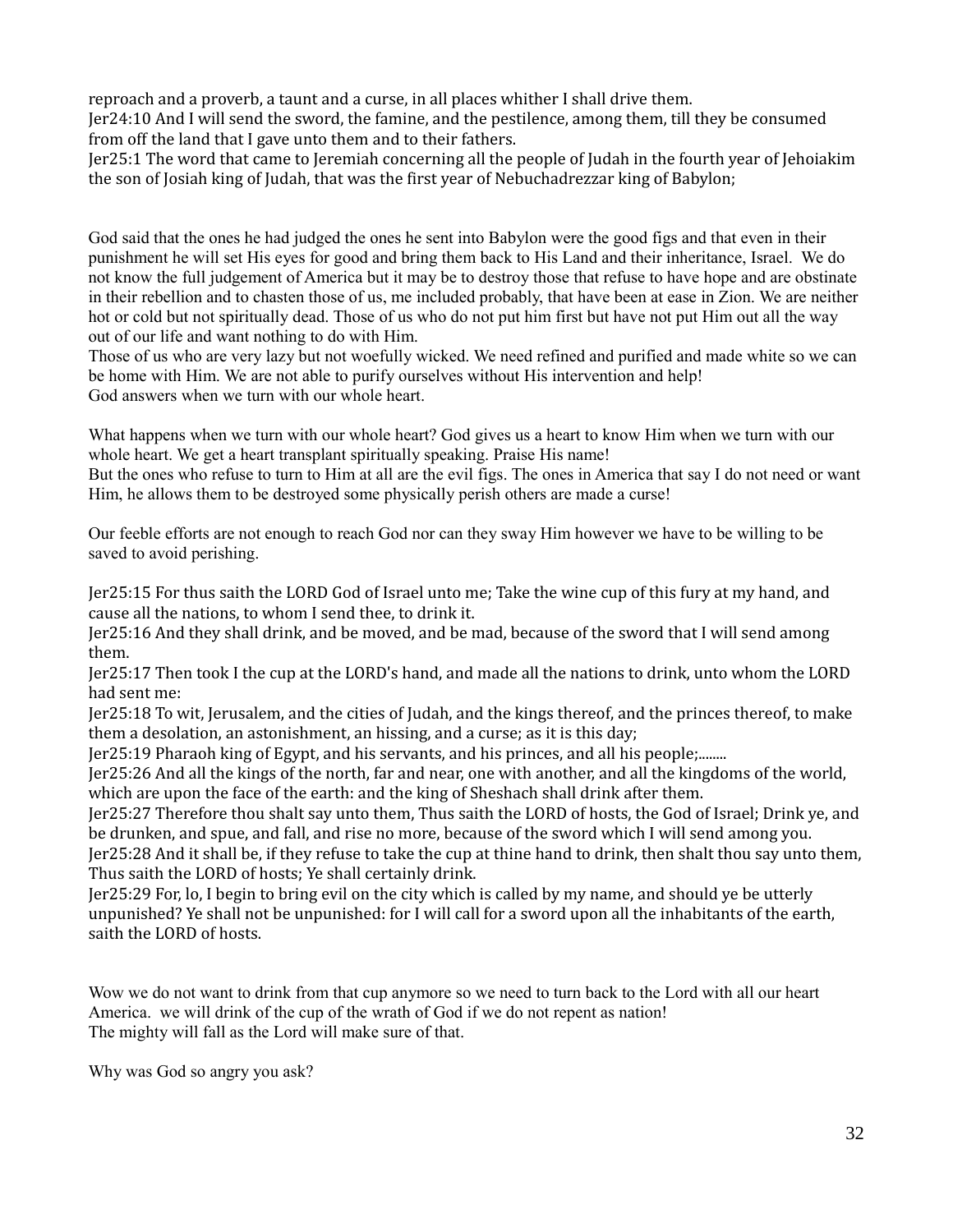Jer25:4 And the LORD hath sent unto you all his servants the prophets, rising early and sending them; but ye have not hearkened, nor inclined your ear to hear.

Jer25:5 They said, Turn ye again now every one from his evil way, and from the evil of your doings, and dwell in the land that the LORD hath given unto you and to your fathers for ever and ever:

Jer25:6 And go not after other gods to serve them, and to worship them, and provoke me not to anger with the works of your hands; and I will do you no hurt.

Jer25:7 Yet ye have not hearkened unto me, saith the LORD; that ye might provoke me to anger with the works of your hands to your own hurt.

Jer25:8 Therefore thus saith the LORD of hosts; Because ye have not heard my words,

Jer25:9 Behold, I will send and take all the families of the north, saith the LORD, and Nebuchadrezzar the king of Babylon, my servant, and will bring them against this land, and against the inhabitants thereof, and against all these nations round about, and will utterly destroy them, and make them an astonishment, and an hissing, and perpetual desolations.

Jer25:10 Moreover I will take from them the voice of mirth, and the voice of gladness, the voice of the bridegroom, and the voice of the bride, the sound of the millstones, and the light of the candle. Jer25:11 And this whole land shall be a desolation, and an astonishment; and these nations shall serve the king of Babylon seventy years.

The same reason as before He keeps telling them. It is the refusal to listen and refusal to repent and put Him first? Wow America I know we give little time to the Lord or the things of God. After all Survivor is on. We will miss the game. Did you see the new Ipad? Wow that is one hot car. Man I have to try out this new computer program, Woe is me that would be the one I had to own to for a while. God is patient but He is not a joke or a toy.

Return with all of our heart and He will give us a new heart.....

According to Jeremiah 25:3 Judgement was warned for 33 years!

How long has America been warned to return to the God of Abraham Isaac and Jacob?, the Lord Jesus Christ.

Jer26:2 Thus saith the LORD; Stand in the court of the LORD's house, and speak unto all the cities of Judah, which come to worship in the LORD's house, all the words that I command thee to speak unto them; diminish not a word:

Jer26:3 If so be they will hearken, and turn every man from his evil way, that I may repent me of the evil, which I purpose to do unto them because of the evil of their doings.

Jer26:4 And thou shalt say unto them, Thus saith the LORD; If ye will not hearken to me, to walk in my law, which I have set before you,

Jer26:5 To hearken to the words of my servants the prophets, whom I sent unto you, both rising up early, and sending them, but ye have not hearkened;

Jer26:6 Then will I make this house like Shiloh, and will make this city a curse to all the nations of the earth.

God is ready to cast out Israel to Babylon and even then at the very hour of judgement but before it is executed, He still gives a chance to repent. US of AMERICA we need to heed this word to avoid the evil that will continue to be unleashed on us if we do not. I love all people Red and Yellow Black and White they are precious in His site is how the song goes. However, it is a sin problem not a race problem.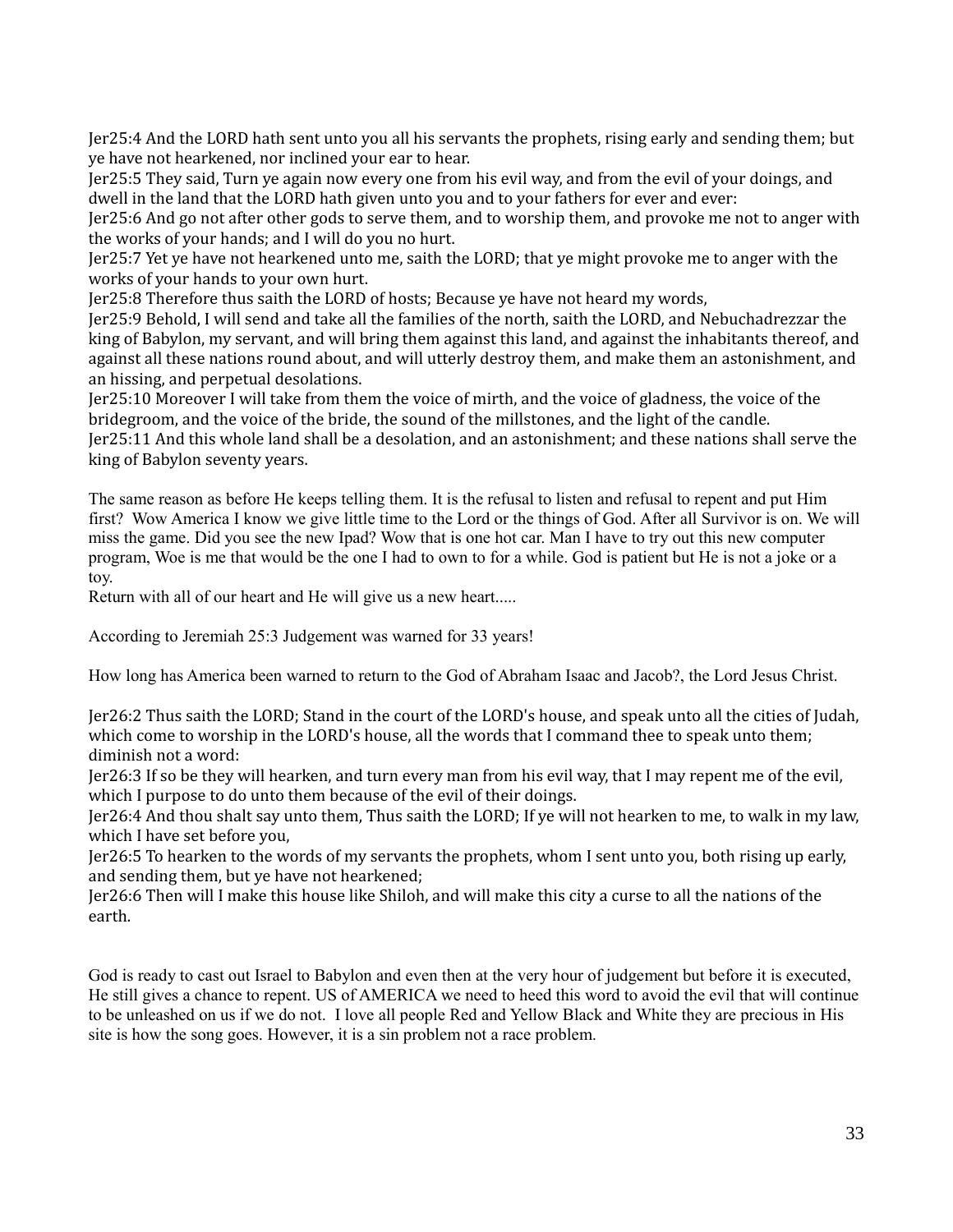Jer26:7 So the priests and the prophets and all the people heard Jeremiah speaking these words in the house of the LORD.

Jer26:8 Now it came to pass, when Jeremiah had made an end of speaking all that the LORD had commanded him to speak unto all the people, that the priests and the prophets and all the people took him, saying, Thou shalt surely die.

Jer26:9 Why hast thou prophesied in the name of the LORD, saying, This house shall be like Shiloh, and this city shall be desolate without an inhabitant? And all the people were gathered against Jeremiah in the house of the LORD.

Jer26:10 When the princes of Judah heard these things, then they came up from the king's house unto the house of the LORD, and sat down in the entry of the new gate of the LORD's house.

Jer26:11 Then spake the priests and the prophets unto the princes and to all the people, saying, This man is worthy to die; for he hath prophesied against this city, as ye have heard with your ears.

Jer26:12 Then spake Jeremiah unto all the princes and to all the people, saying, The LORD sent me to prophesy against this house and against this city all the words that ye have heard.

Jer26:13 Therefore now amend your ways and your doings, and obey the voice of the LORD your God; and the LORD will repent him of the evil that he hath pronounced against you.

They took the man of God who God sent in His mercy to announce the severe judgement but also the way out and said, "You shall surely die."

Jeremiah, being the caliber of Man of God that God is empowering him to be, does not back down even in when threatened with death!

He defends the message and his commission to deliver it.

Jer26:14 As for me, behold, I am in your hand: do with me as seemeth good and meet unto you. Jer26:15

 But know ye for certain, that if ye put me to death, ye shall surely bring innocent blood upon yourselves, and upon this city, and upon the inhabitants thereof: for of a truth the LORD hath sent me unto you to speak all these words in your ears.

Jer26:16 Then said the princes and all the people unto the priests and to the prophets; This man is not worthy to die: for he hath spoken to us in the name of the LORD our God.

Jer26:17 Then rose up certain of the elders of the land, and spake to all the assembly of the people, saying, Jer26:18 Micah the Morasthite prophesied in the days of Hezekiah king of Judah, and spake to all the people of Judah, saying, Thus saith the LORD of hosts; Zion shall be plowed like a field, and Jerusalem shall become heaps, and the mountain of the house as the high places of a forest.

Jer26:19 Did Hezekiah king of Judah and all Judah put him at all to death? did he not fear the LORD, and besought the LORD, and the LORD repented him of the evil which he had pronounced against them? Thus might we procure great evil against our souls.

Jer26:20 And there was also a man that prophesied in the name of the LORD, Urijah the son of Shemaiah of Kirjathjearim, who prophesied against this city and against this land according to all the words of Jeremiah:

The people and the princes of the land then defend the life of the man of God and gave other examples of men who did the same and Urijah spoke the same words as Jeremiah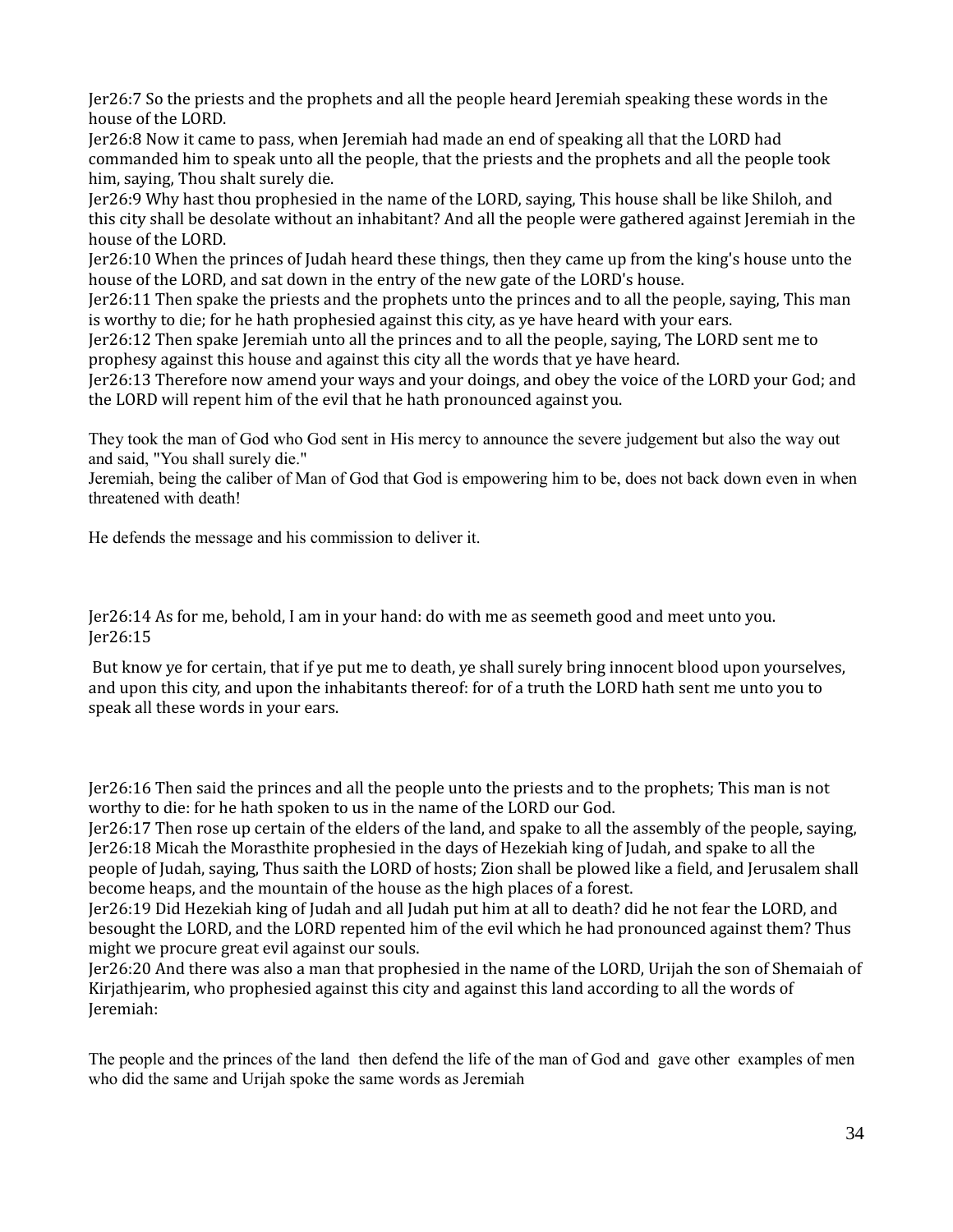USA the government leaders were under the Law of Moses as well as the people with their leadership so what do they the rulers of Israel respond ?

Jer26:21 And when Jehoiakim the king, with all his mighty men, and all the princes, heard his words, the king sought to put him to death: but when Urijah heard it, he was afraid, and fled, and went into Egypt; Jer26:22 And Jehoiakim the king sent men into Egypt, namely, Elnathan the son of Achbor, and certain men with him into Egypt.

Jer26:23 And they fetched forth Urijah out of Egypt, and brought him unto Jehoiakim the king; who slew him with the sword, and cast his dead body into the graves of the common people.

Jer26:24 Nevertheless the hand of Ahikam the son of Shaphan was with Jeremiah, that they should not give him into the hand of the people to put him to death.

They decided to kill Urijah and were successful but God protected Jeremiah. US of America our leaders flaunt our laws and make oppressive decrees and have started to oppress the righteous living that has made our Country a City set on a Hill of Good in the past.

Will we escape the severe judgement of the Holy God unless we stop the madness? No, and a thousand times no.

This is part 5 of the series on Jeremiah and parallels between Israel and the US

Parallels in Jeremiah ALL RIGHTS reserved but copies made be made in any amount freely per the Lords word's, "Freely you have given freely give."

Jer27:5 I have made the earth, the man and the beast that are upon the ground, by my great power and by my outstretched arm, and have given it unto whom it seemed meet unto me.

God sets up kings but you may not want to be the king he sets up as a lot of time it is for judgment.

Jer27:6 And now have I given all these lands into the hand of Nebuchadnezzar the king of Babylon, my servant; and the beasts of the field have I given him also to serve him.

Jer27:7 And all nations shall serve him, and his son, and his son's son, until the very time of his land come: and then many nations and great kings shall serve themselves of him.

Jer27:8 And it shall come to pass, that the nation and kingdom which will not serve the same Nebuchadnezzar the king of Babylon, and that will not put their neck under the yoke of the king of Babylon, that nation will I punish, saith the LORD, with the sword, and with the famine, and with the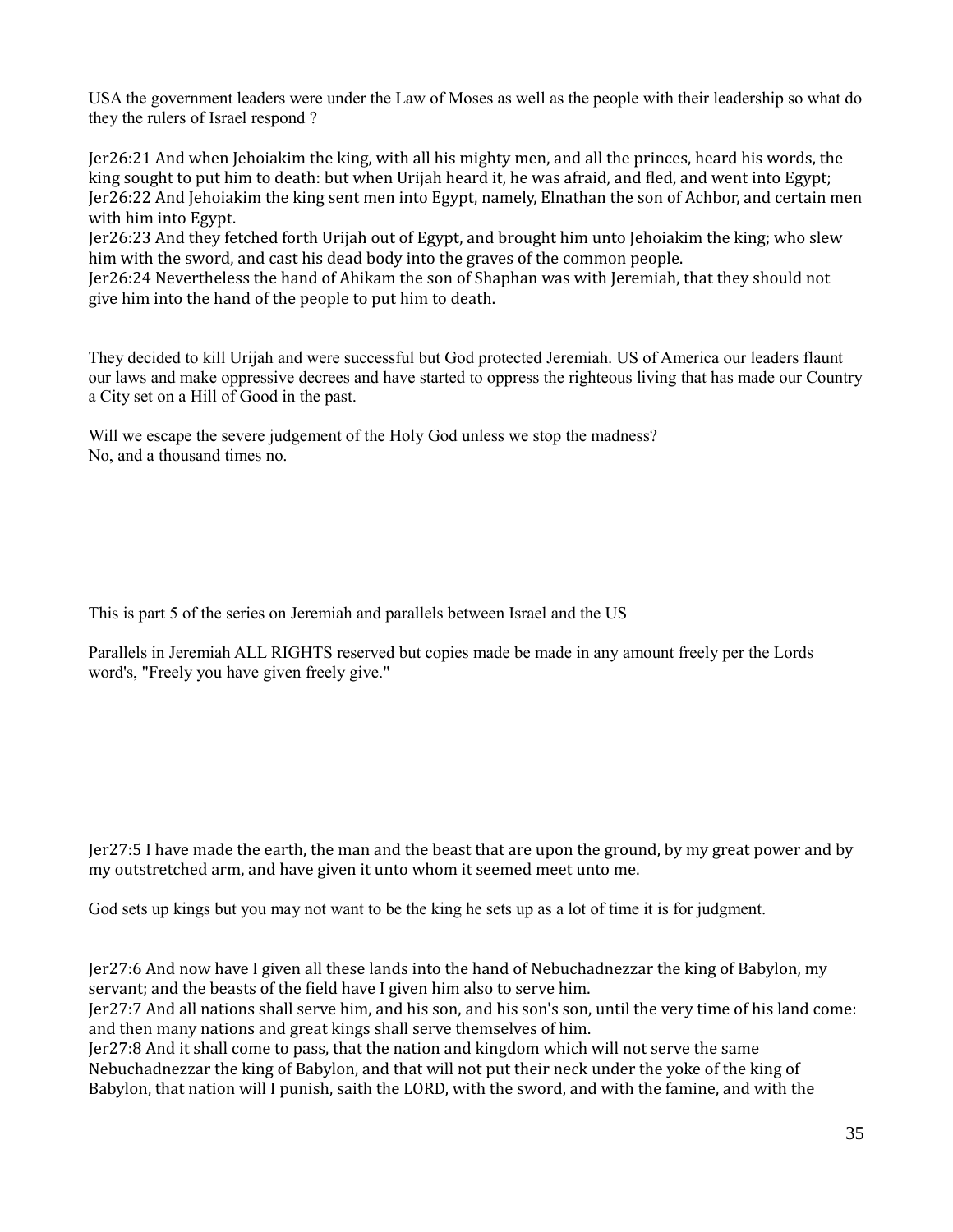pestilence, until I have consumed them by his hand.

Jer27:9 Therefore hearken not ye to your prophets, nor to your diviners, nor to your dreamers, nor to your enchanters, nor to your sorcerers, which speak unto you, saying, Ye shall not serve the king of Babylon: Jer27:10 For they prophesy a lie unto you, to remove you far from your land; and that I should drive you out, and ye should perish.

Make sure you get this. God gave the nations into the hand of the king of Babylon. Why cause he was righteous? NO he did it to judge all the nations that served Babylon and Babylon itself as well.

People of America what will we be given to China, Russia, or some other nation?

Just to make sure the nations that were to serve Babylon knew it was from the Lord he gave him Nebuchadnezzar ,the beasts of the field as well.

Why do you think we as a nation are so far in debt? Wicked policies for sure but also the Hand of the Sovereign the King of Glory.

God is telling them not to listen to the prosperity preachers of their day the prophets of God that did not tell the truth. They told them what they wanted to hear and sometimes for hire IE mandatory donations.

Jer28:1 And it came to pass the same year, in the beginning of the reign of Zedekiah king of Judah, in the fourth year, and in the fifth month, that Hananiah the son of Azur the prophet, which was of Gibeon, spake unto me in the house of the LORD, in the presence of the priests and of all the people, saying,

Jer28:2 Thus speaketh the LORD of hosts, the God of Israel, saying, I have broken the yoke of the king of Babylon.

Jer28:3 Within two full years will I bring again into this place all the vessels of the LORD's house, that Nebuchadnezzar king of Babylon took away from this place, and carried them to Babylon:

Jer28:4 And I will bring again to this place Jeconiah the son of Jehoiakim king of Judah, with all the captives of Judah, that went into Babylon, saith the LORD: for I will break the yoke of the king of Babylon.

Jer28:5 Then the prophet Jeremiah said unto the prophet Hananiah in the presence of the priests, and in the presence of all the people that stood in the house of the LORD,

Jer28:6 Even the prophet Jeremiah said, Amen: the LORD do so: the LORD perform thy words which thou hast prophesied, to bring again the vessels of the LORD's house, and all that is carried away captive, from Babylon into this place.

Jer28:7 Nevertheless hear thou now this word that I speak in thine ears, and in the ears of all the people; Jer28:8 The prophets that have been before me and before thee of old prophesied both against many countries, and against great kingdoms, of war, and of evil, and of pestilence.

Jer28:9 The prophet which prophesieth of peace, when the word of the prophet shall come to pass, then shall the prophet be known, that the LORD hath truly sent him.

Was Jeremiah wrong America? Are we wrong that say that God will judge this nation? Notice that he did not say that they would not go into captivity but that it would only be 2 years and the kingdom would be restored? Is this word true it appears to be on the surface as God is a God of mercy however there has been no repentance no weeping over transgression, no change and no amending of ways that would cause the Mercy of the Lord to say this shall not be to the former judgment.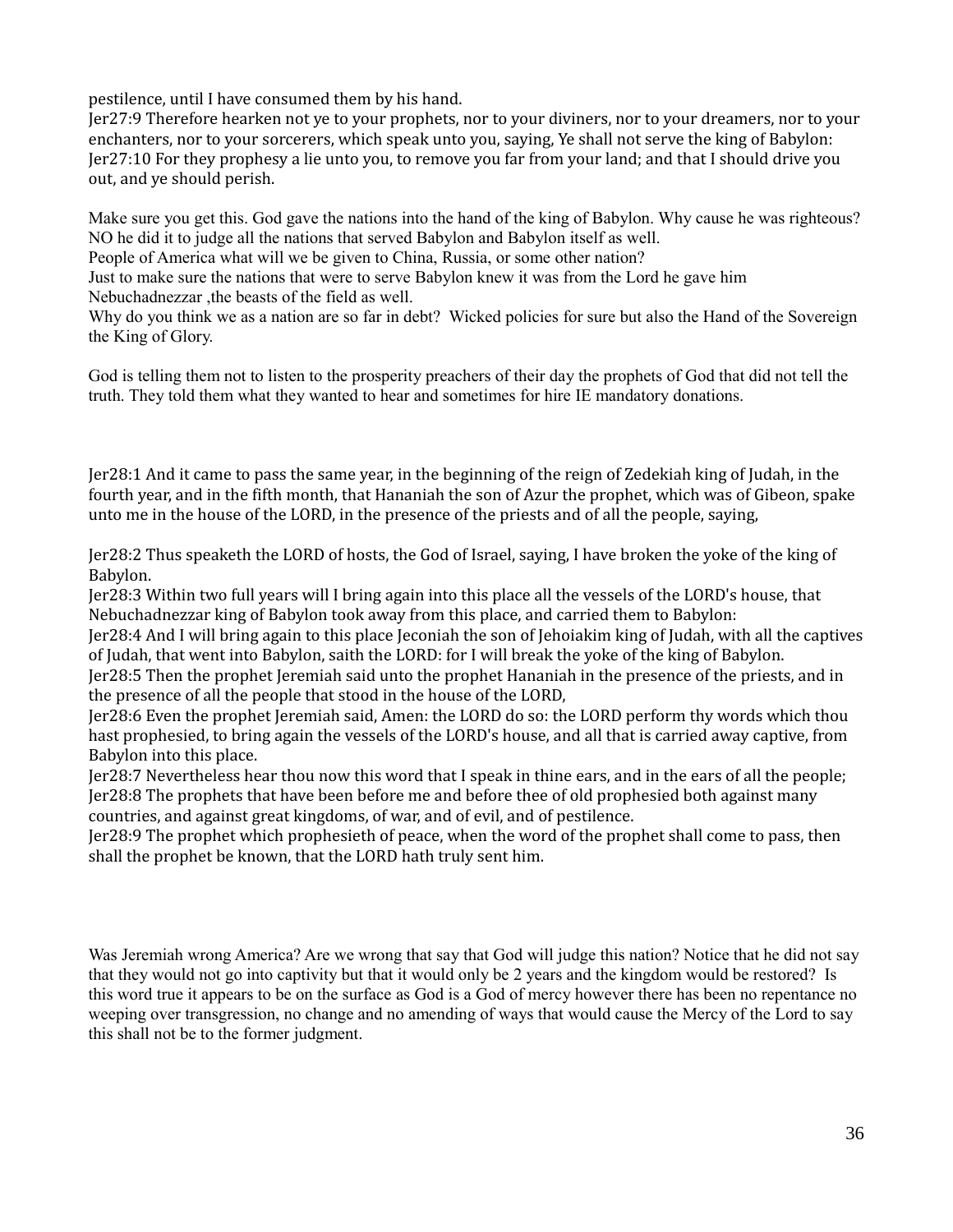This is part 5 of the series on Jeremiah and parallels between Israel and the US

Parallels in Jeremiah ALL RIGHTS reserved but copies made be made in any amount freely per the Lords word's, "Freely you have given freely give."

Jer28:10 Then Hananiah the prophet took the yoke from off the prophet Jeremiah's neck, and brake it.

Jer28:11 And Hananiah spake in the presence of all the people, saying, Thus saith the LORD; Even so will I break the yoke of Nebuchadnezzar king of Babylon from the neck of all nations within the space of two full years. And the prophet Jeremiah went his way.

Jer28:12 Then the word of the LORD came unto Jeremiah the prophet, after that Hananiah the prophet had broken the yoke from off the neck of the prophet Jeremiah, saying,

Jer28:13 Go and tell Hananiah, saying, Thus saith the LORD; Thou hast broken the yokes of wood; but thou shalt make for them yokes of iron.

Wow Jeremiah tried to warn him the word he had was false but as most man pleasing prophets in our day, he did not want to listen. Watch what happens to this prophet of God a real man of God severely out of the will of God!

Jer28:14 For thus saith the LORD of hosts, the God of Israel; I have put a yoke of iron upon the neck of all these nations, that they may serve Nebuchadnezzar king of Babylon; and they shall serve him: and I have given him the beasts of the field also.

Jer28:15 Then said the prophet Jeremiah unto Hananiah the prophet, Hear now, Hananiah; The LORD hath not sent thee; but thou makest this people to trust in a lie.

Jer28:16 Therefore thus saith the LORD; Behold, I will cast thee from off the face of the earth: this year thou shalt die, because thou hast taught rebellion against the LORD.

Jer28:17 So Hananiah the prophet died the same year in the seventh month.

Unlike us, God does not waffle or change his mind; unless it is mercy. More mercy only follows intercession maybe or repentance likely. Listen to what the Lord is saying here to this backslidden nation as he was saying to this backslidden prophet. My Word it shall stand and the judgement of God without total amending of ways was so certain at this point that the Lord said that he even caused the beast of the field to serve Nebuchadnezzar!

Just like that backslidden prophet the man that speaks prosperity and blessing to the unrepentant today will be dealt with by the Lord that does not change.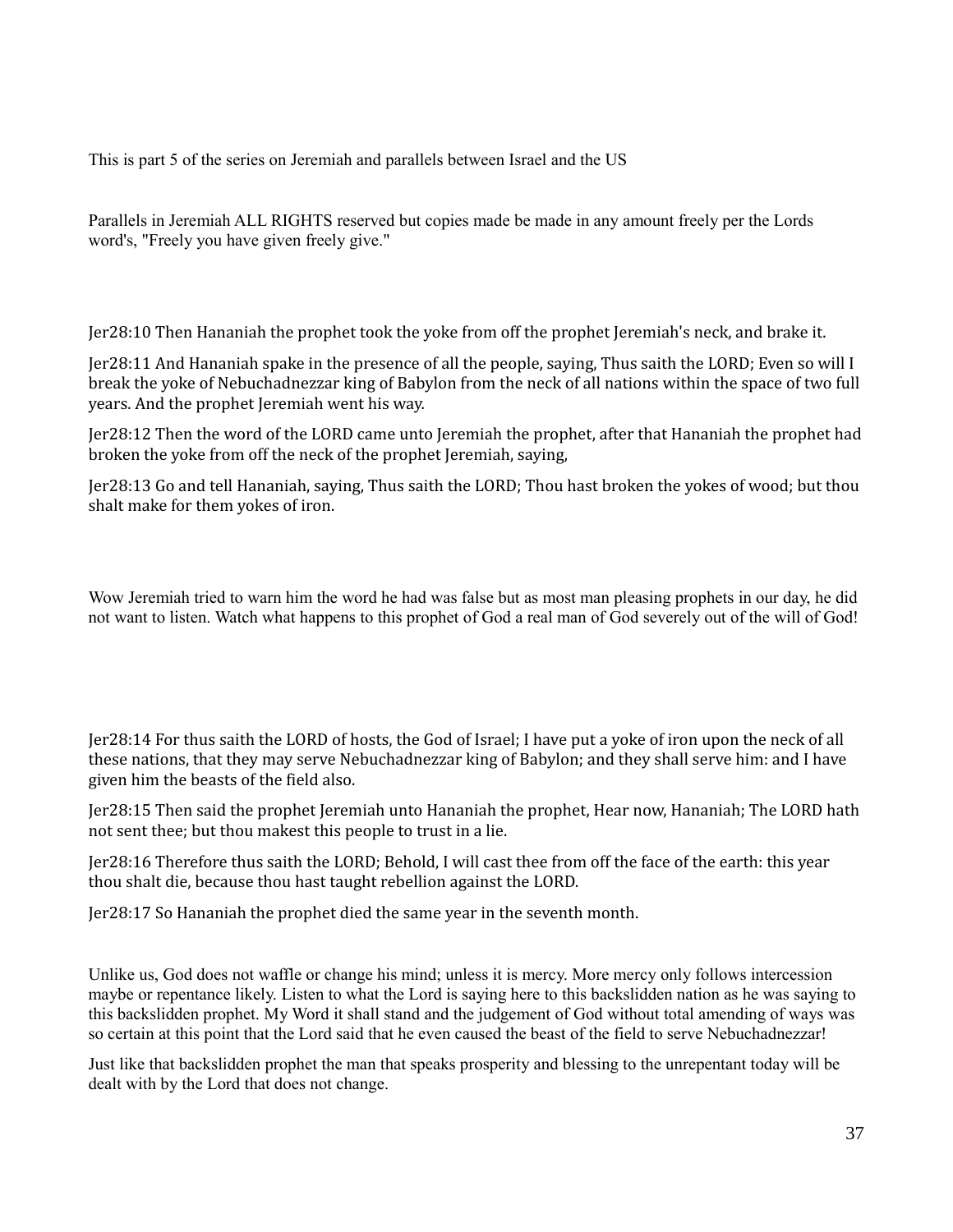Jer29:1 Now these are the words of the letter that Jeremiah the prophet sent from Jerusalem unto the residue of the elders which were carried away captives, and to the priests, and to the prophets, and to all the people whom Nebuchadnezzar had carried away captive from Jerusalem to Babylon;

Jer29:2 (After that Jeconiah the king, and the queen, and the eunuchs, the princes of Judah and Jerusalem, and the carpenters, and the smiths, were departed from Jerusalem;)

Jer29:3 By the hand of Elasah the son of Shaphan, and Gemariah the son of Hilkiah, (whom Zedekiah king of Judah sent unto Babylon to Nebuchadnezzar king of Babylon) saying,

Jer29:4 Thus saith the LORD of hosts, the God of Israel, unto all that are carried away captives, whom I have caused to be carried away from Jerusalem unto Babylon;

Jer29:5 Build ye houses, and dwell in them; and plant gardens, and eat the fruit of them;

Wow after the word of confusion came the real Word of the Lord and the fulfillment of it.

They went into captivity and God said to occupy there build houses plant gardens etc..

While I do not know the specific word for our coming captivity I do know that unless we repent and get rid of the filth of our doings that God will allow this to happen and the fulfillment of it.

They went into captivity and God said to occupy there, build houses, plant gardens etc..

While I do not know the specific word for our coming captivity I do know that unless we repent and get rid of the filth of our doings that God will allow this to happen. We need a real repentance and a heart felt turning from sin to avoid some of the judgment planned against us. Wicked men who think they have it all together and are being used by the Lord of all flesh to accomplish His will to judge sin!

Jer29:6 Take ye wives, and beget sons and daughters; and take wives for your sons, and give your daughters to husbands, that they may bear sons and daughters; that ye may be increased there, and not diminished.

Jer29:7 And seek the peace of the city whither I have caused you to be carried away captives, and pray unto the LORD for it: for in the peace thereof shall ye have peace.

Jer29:8 For thus saith the LORD of hosts, the God of Israel; Let not your prophets and your diviners, that be in the midst of you, deceive you, neither hearken to your dreams which ye cause to be dreamed.

Jer29:9 For they prophesy falsely unto you in my name: I have not sent them, saith the LORD.

Jer29:10 For thus saith the LORD, That after seventy years be accomplished at Babylon I will visit you, and perform my good word toward you, in causing you to return to this place.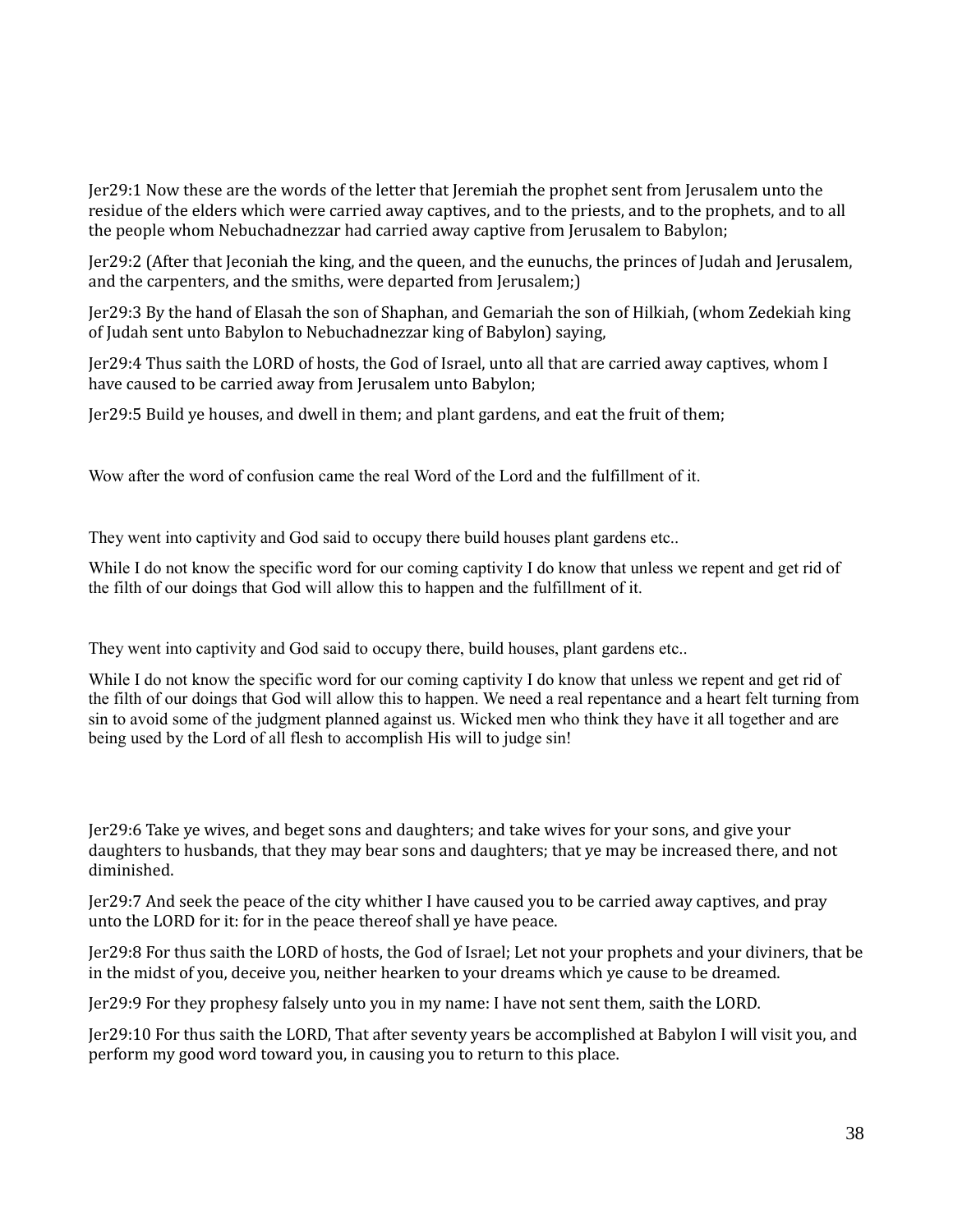Ok God said that He wanted them to increase there and to seek the peace of the city where they are carried away captive so shall they have peace. Then He reconfirms that the captivity will be 70 years as He has been saying before and not to listen to falsehood.

America for many years real men of God have been few but have been sounding the warning of coming Judgment of God on America. Just like Israel we have been drowning out the voice of truth for lies and we will see the Word of God will stand. We have been distracted by the false prophets of our day and even false movements and false gospels.

Wake up and stop being lulled to sleep with promises of peace and prosperity. Peace is not going to happen in our minds, if we are wicked. God said so, lasting peace that is.

God wants to do good to America but are we listening or are we doing worse than Israel did?

He will bring judgment to try to get souls to turn to Him though.

Jer29:11 For I know the thoughts that I think toward you, saith the LORD, thoughts of peace, and not of evil, to give you an expected end.

Jer29:12 Then shall ye call upon me, and ye shall go and pray unto me, and I will hearken unto you.

Jer29:13 And ye shall seek me, and find me, when ye shall search for me with all your heart.

Jer29:14 And I will be found of you, saith the LORD: and I will turn away your captivity, and I will gather you from all the nations, and from all the places whither I have driven you, saith the LORD; and I will bring you again into the place whence I caused you to be carried away captive.

God knows that he has good thoughts to us and does not want to judge sin but would rather bless us and he promised after the chastening that we will find Him if we seek Him with all our heart. America the key is seek God now when we get discipline. It will be much less than if we do not seek Him at all. America our captivity may be different than Israels but our demise as a nation is sure if we do not turn course.

Jer29:16 Know that thus saith the LORD of the king that sitteth upon the throne of David, and of all the people that dwelleth in this city, and of your brethren that are not gone forth with you into captivity;

Jer29:17 Thus saith the LORD of hosts; Behold, I will send upon them the sword, the famine, and the pestilence, and will make them like vile figs, that cannot be eaten, they are so evil.

Listen to the Lord. How many in America have become like the vile figs that will not listen, will not accept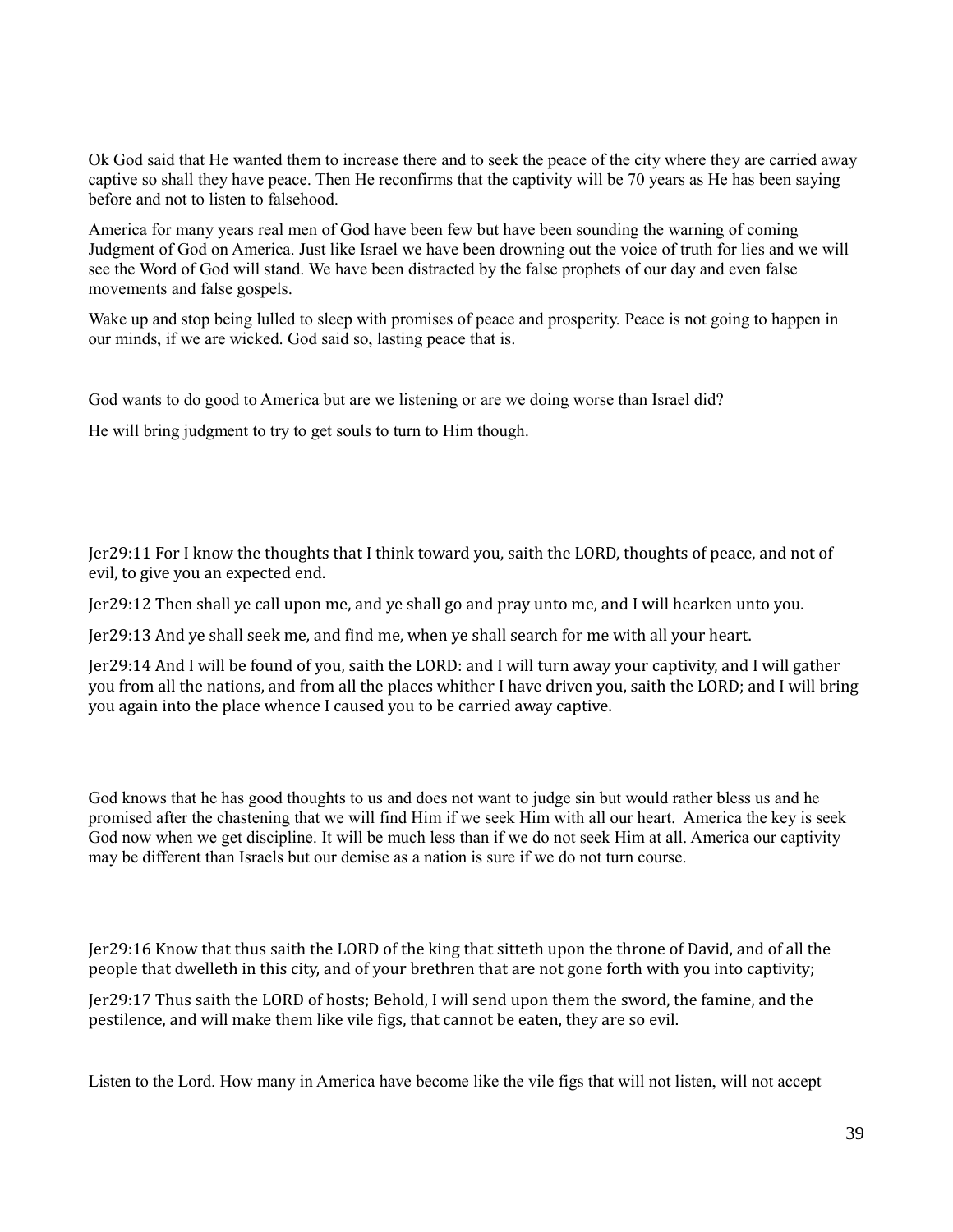correction, and the Lord must allow to self destruct by their own freewill. Well these are the ones who listen to the Prophets for Hire that speak good things, when the real ministers are warning us of impending judgment. They say we have no need of this word as we are the church, God would not allow anything to happen to us. That was attitude of Israel here and it cost them their life. God's body will go thru hard times but in measure like Israel. The captivity was measured discipline and a hard lesson but not a trifling one.

America, we will have judgment rained upon the Body of Christ here as measured discipline. What about the ones who are the ones who defy God like the ones in this passage?, they are destroyed. Please do not allow that to happen save yourselves from this untoward generation that runs to evil like water.

Jer29:19 Because they have not hearkened to my words, saith the LORD, which I sent unto them by my servants the prophets, rising up early and sending them; but ye would not hear, saith the LORD.

Jer29:20 Hear ye therefore the word of the LORD, all ye of the captivity, whom I have sent from Jerusalem to Babylon:

Jer29:21 Thus saith the LORD of hosts, the God of Israel, of Ahab the son of Kolaiah, and of Zedekiah the son of Maaseiah, which prophesy a lie unto you in my name; Behold, I will deliver them into the hand of Nebuchadrezzar king of Babylon; and he shall slay them before your eyes;

Like any good parent would the Lord of Holiness reminds Israel again why this is happening and He further warns that the ones we are trusting in ,America, like the government, Obama, and even our own preparation to save us from His judgment

will be destroyed before our very eyes. So we can see it is His loving hand that brought this on us. Where is the God of Love many will say. Where is He? The God of Love loves you so much he does not want you in eternal destruction with the devil and his army. So He sends judgment much like a loving parent would discipline a child that runs in the road because of their love for the child and not wanting to see him/her ran over!

Parallels in Jeremiah all rights reserved but any copies may be made freely in any form. Please make copies if you wish.

Jer29:22 And of them shall be taken up a curse by all the captivity of Judah which are in Babylon, saying, The LORD make thee like Zedekiah and like Ahab, whom the king of Babylon roasted in the fire;

Jer29:23 Because they have committed villany in Israel, and have committed adultery with their neighbours' wives, and have spoken lying words in my name, which I have not commanded them; even I know, and am a witness, saith the LORD.

God is witness that they have spoken lies in His name and committed villany in Israel. What is villany?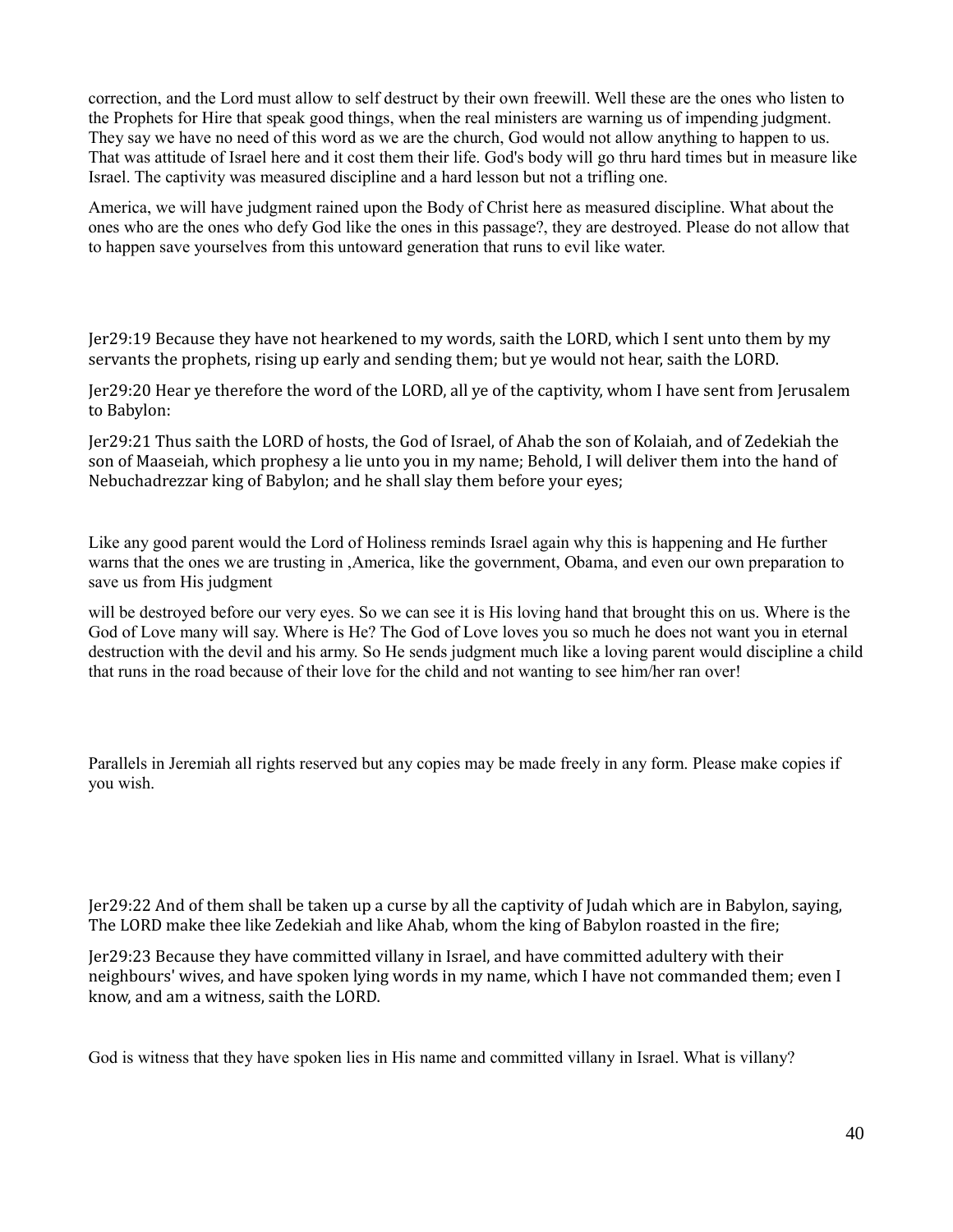Per Strongs villany is just what it means now a wickedness that is also a crime not just a MORAL shortcoming but very wickedness and is a punishable crime. We would say they are criminals, real criminals not what they say today is a crime; but wicked behavior that brings punishment from God. It brings severe punishment as criminals are punished, and sons/daughters are chastened and forgiven when they repent. Criminals under our covenant, the covenant of GRACE, are the woefully wicked who refuse repentance and make a mockery of the judgement of God and his ways and even despise Grace as the apostles say. They are under the wrath of God and will not be forgiven unless they turn and come under Grace.

Jer29:24 Thus shalt thou also speak to Shemaiah the Nehelamite, saying,

Jer29:25 Thus speaketh the LORD of hosts, the God of Israel, saying, Because thou hast sent letters in thy name unto all the people that are at Jerusalem, and to Zephaniah the son of Maaseiah the priest, and to all the priests, saying,

Jer29:26 The LORD hath made thee priest in the stead of Jehoiada the priest, that ye should be officers in the house of the LORD, for every man that is mad, and maketh himself a prophet, that thou shouldest put him in prison, and in the stocks.

Jer29:27 Now therefore why hast thou not reproved Jeremiah of Anathoth, which maketh himself a prophet to you?

Jer29:28 For therefore he sent unto us in Babylon, saying, This captivity is long: build ye houses, and dwell in them; and plant gardens, and eat the fruit of them.

The unlawful authority was doing wickedly and saying that Jeremiah should be killed and using the Word of the Lord against the prophet. This unlawful usurped authority was saying lies and trying to kill the Mercy sent to it or at least have it at least put in prison. America we have messengers of Mercy and the ungodly leaders say these are terrorists or are guilty of hate crimes.

God is sending the ministers to warn of judgement to the USA and like Israel we jail them and make their life miserable.

Jer30:8 For it shall come to pass in that day, saith the LORD of hosts, that I will break his yoke from off thy neck, and will burst thy bonds, and strangers shall no more serve themselves of him:

Jer30:9 But they shall serve the LORD their God, and David their king, whom I will raise up unto them.

Jer30:10 Therefore fear thou not, O my servant Jacob, saith the LORD; neither be dismayed, O Israel: for, lo, I will save thee from afar, and thy seed from the land of their captivity; and Jacob shall return, and shall be in rest, and be quiet, and none shall make him afraid.

Jer30:11 For I am with thee, saith the LORD, to save thee: though I make a full end of all nations whither I have scattered thee, yet will I not make a full end of thee: but I will correct thee in measure, and will not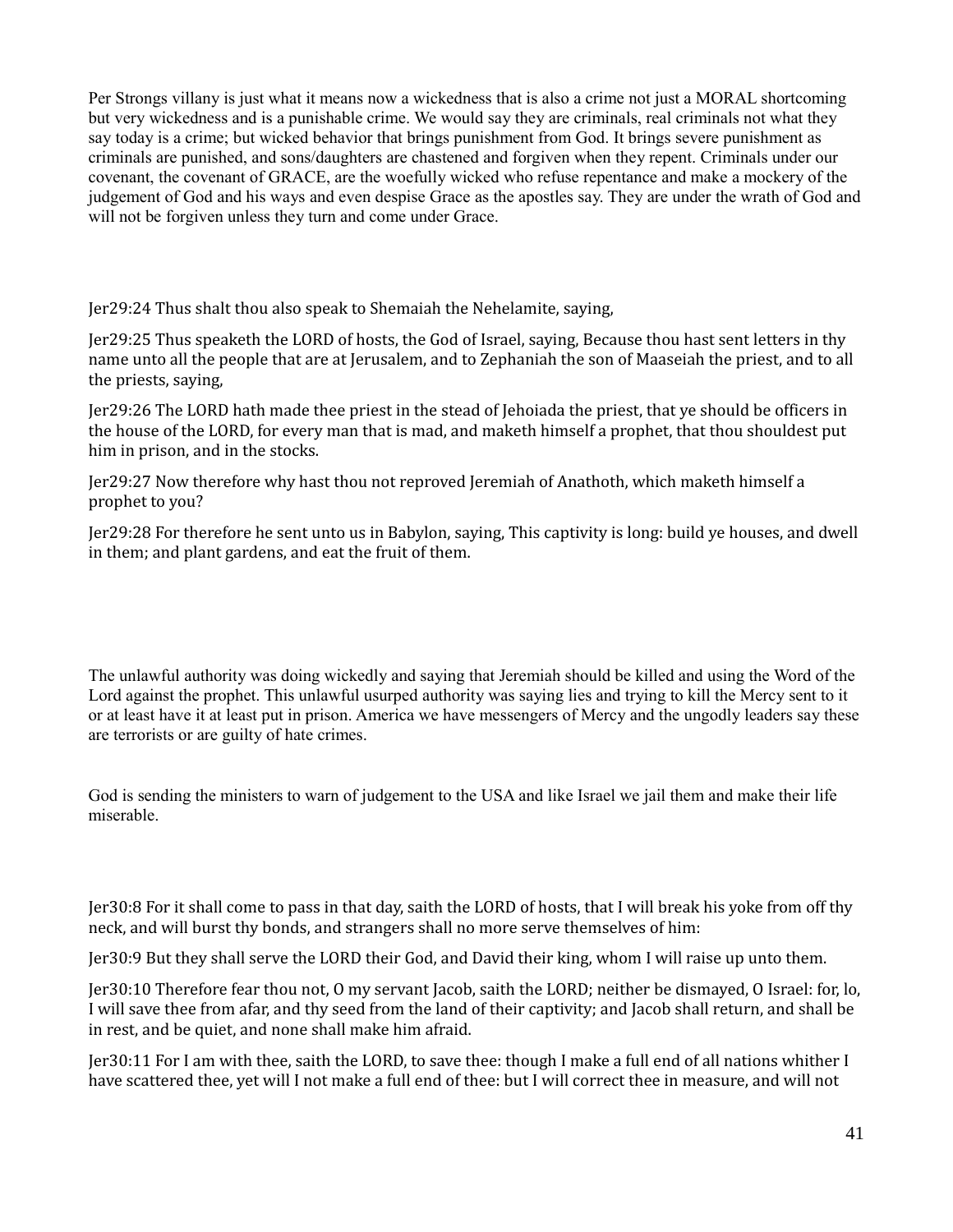leave thee altogether unpunished.

Jer30:12 For thus saith the LORD, Thy bruise is incurable, and thy wound is grievous.

God is saying that after they are punished that Israel will be delivered from Babylon and that He will cause it to happen. America we do not have that promise and in Christ our wound is not incurable but when will the churches in America fulfill their purpose and warn an untoward nation of its demise if they do not repent? If God would punish the very most important nation His Inheritance Israel what about us? The Lord of Glory humbled Babylon and He can and will humble the USA if we do not repent and start doing right.

Jer31:1 At the same time, saith the LORD, will I be the God of all the families of Israel, and they shall be my people.

Jer31:2 Thus saith the LORD, The people which were left of the sword found grace in the wilderness; even Israel, when I went to cause him to rest.

Jer31:3 The LORD hath appeared of old unto me, saying, Yea, I have loved thee with an everlasting love: therefore with lovingkindness have I drawn thee.

Jer31:4 Again I will build thee, and thou shalt be built, O virgin of Israel: thou shalt again be adorned with thy tabrets, and shalt go forth in the dances of them that make merry.

Jer31:5 Thou shalt yet plant vines upon the mountains of Samaria: the planters shall plant, and shall eat them as common things.

What an encouraging word to Israel. First we have to understand the God of Holiness before we understand Grace; we have gotten the order mixed up.

Jer30:13 There is none to plead thy cause, that thou mayest be bound up: thou hast no healing medicines.

Jer30:14 All thy lovers have forgotten thee; they seek thee not; for I have wounded thee with the wound of an enemy, with the chastisement of a cruel one, for the multitude of thine iniquity; because thy sins were increased.

Jer30:15 Why criest thou for thine affliction? thy sorrow is incurable for the multitude of thine iniquity: because thy sins were increased, I have done these things unto thee.

Jer30:16 Therefore all they that devour thee shall be devoured; and all thine adversaries, every one of them, shall go into captivity; and they that spoil thee shall be a spoil, and all that prey upon thee will I give for a prey.

Jer30:17 For I will restore health unto thee, and I will heal thee of thy wounds, saith the LORD; because they called thee an Outcast, saying, This is Zion, whom no man seeketh after.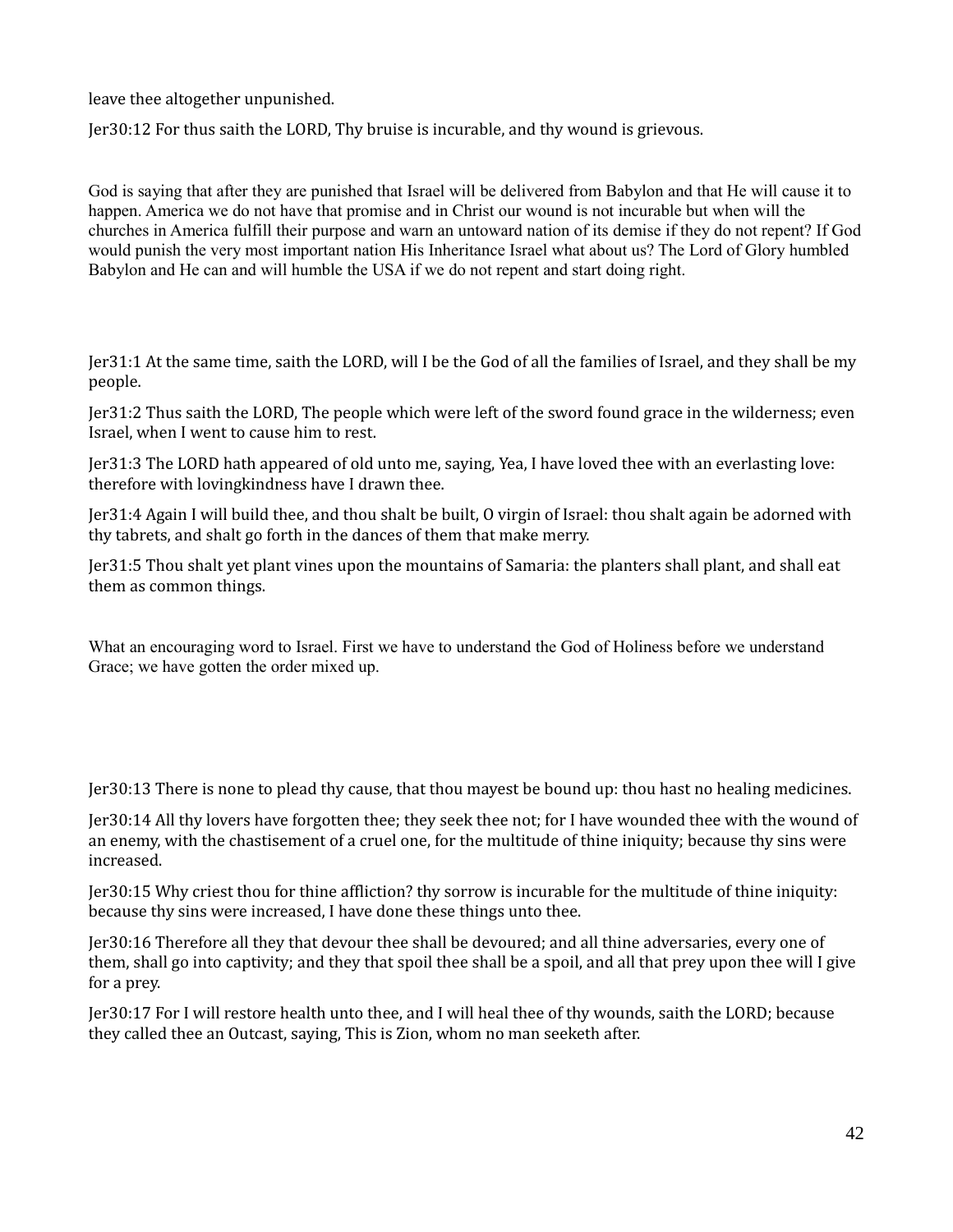Wow God regarded His own heritage as an enemy. Why?, Their multitude of iniquities and increasing sins caused God to view them as an enemy. USA is this not what we have done, and can God consider even the churches most of them in the USA His friend? Woe is us as to whom more is given more is required!

God even caused the friends of Israel to forsake her. He could do the same in America. Or he could cause our technology what America trusts in to fail.

Jer30:20 Their children also shall be as aforetime, and their congregation shall be established before me, and I will punish all that oppress them.

Jer30:21 And their nobles shall be of themselves, and their governor shall proceed from the midst of them; and I will cause him to draw near, and he shall approach unto me: for who is this that engaged his heart to approach unto me? saith the LORD.

Jer30:22 And ye shall be my people, and I will be your God.

Jer30:23 Behold, the whirlwind of the LORD goeth forth with fury, a continuing whirlwind: it shall fall with pain upon the head of the wicked.

Jer30:24 The fierce anger of the LORD shall not return, until he have done it, and until he have performed the intents of his heart: in the latter days ye shall consider it.

Did you get that? the fierce anger of the Lord shall not return or be turned until it has accomplished its purpose. We either let the anger of God be accomplished in Christ when we repent or it falls on us either way the wrath of God falls on the head of the wicked first before He turns and pours out blessing, if there is no repentance no turning from sin.

Jer31:17 And there is hope in thine end, saith the LORD, that thy children shall come again to their own border.

Jer31:18 I have surely heard Ephraim bemoaning himself thus; Thou hast chastised me, and I was chastised, as a bullock unaccustomed to the yoke: turn thou me, and I shall be turned; for thou art the LORD my God.

Jer31:19 Surely after that I was turned, I repented; and after that I was instructed, I smote upon my thigh: I was ashamed, yea, even confounded, because I did bear the reproach of my youth.

Jer31:20 Is Ephraim my dear son? is he a pleasant child? for since I spake against him, I do earnestly remember him still: therefore my bowels are troubled for him; I will surely have mercy upon him, saith the LORD.

Jer31:21 Set thee up waymarks, make thee high heaps: set thine heart toward the highway, even the way which thou wentest: turn again, O virgin of Israel, turn again to these thy cities.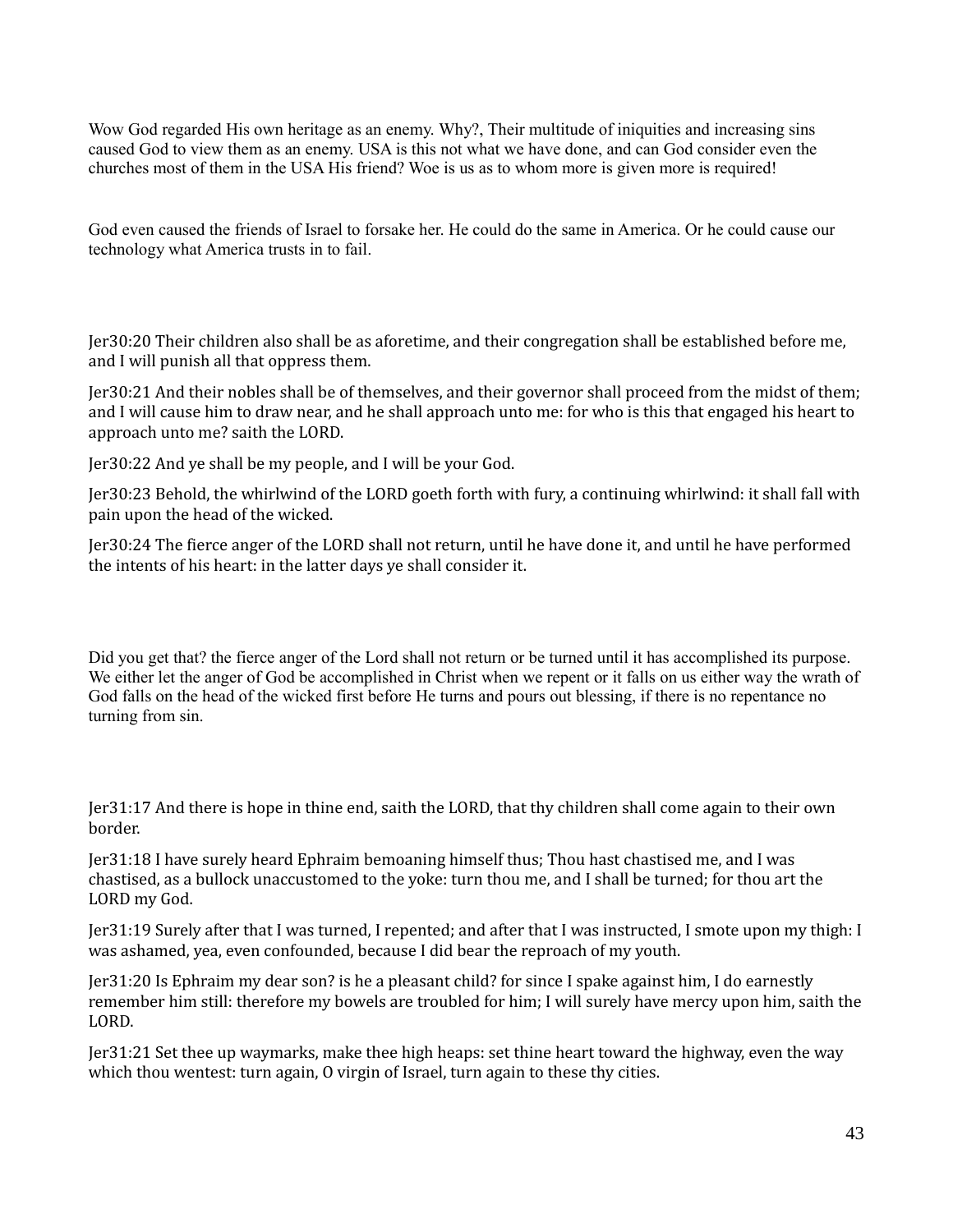Did you understand that God said there is hope but only with repentance

After God sorely punished Israel they were brought back in their own land.

That is Israel and we are not Israel as a country we have no such promise of redemption but as believers in Christ and indeed disciples the promise of God are yes and AMEN

God does not want to destroy America He would rather we repent but he will destroy the prosperity and sovereignty of the US if we do not speedily turn to God these things will continue. No country can mock Him indefinitely without serious consequences.

Jer32:1 The word that came to Jeremiah from the LORD in the tenth year of Zedekiah king of Judah, which was the eighteenth year of Nebuchadrezzar.

Jer32:2 For then the king of Babylon's army besieged Jerusalem: and Jeremiah the prophet was shut up in the court of the prison, which was in the king of Judah's house.

Jer32:3 For Zedekiah king of Judah had shut him up, saying, Wherefore dost thou prophesy, and say, Thus saith the LORD, Behold, I will give this city into the hand of the king of Babylon, and he shall take it;

Jer32:4 And Zedekiah king of Judah shall not escape out of the hand of the Chaldeans, but shall surely be delivered into the hand of the king of Babylon, and shall speak with him mouth to mouth, and his eyes shall behold his eyes;

Jer32:5 And he shall lead Zedekiah to Babylon, and there shall he be until I visit him, saith the LORD: though ye fight with the Chaldeans, ye shall not prosper.

The prophet is in prison but that is not stopping the word of God from coming to pass. Jeremiah pronounces judgment the Lord gave him for the king of Judah who allowed him to be kept in prison. The verdict is the king of Judah will go into Babylonian captivity along with his people. AMERICA'S leaders say we are elite we are above the laws of the people, but no man is above the reach of God; and our leaders will be punished along with the people they have deceived. We can fight against God's Judgment and not prosper or we can repent and He may not bring the rest of the judgment to begin with!

Jer32:17 Ah Lord GOD! behold, thou hast made the heaven and the earth by thy great power and stretched out arm, and there is nothing too hard for thee:

Jer32:18 Thou shewest lovingkindness unto thousands, and recompensest the iniquity of the fathers into the bosom of their children after them: the Great, the Mighty God, the LORD of hosts, is his name,

Jer32:19 Great in counsel, and mighty in work: for thine eyes are open upon all the ways of the sons of men: to give every one according to his ways, and according to the fruit of his doings:

Jer32:20 Which hast set signs and wonders in the land of Egypt, even unto this day, and in Israel, and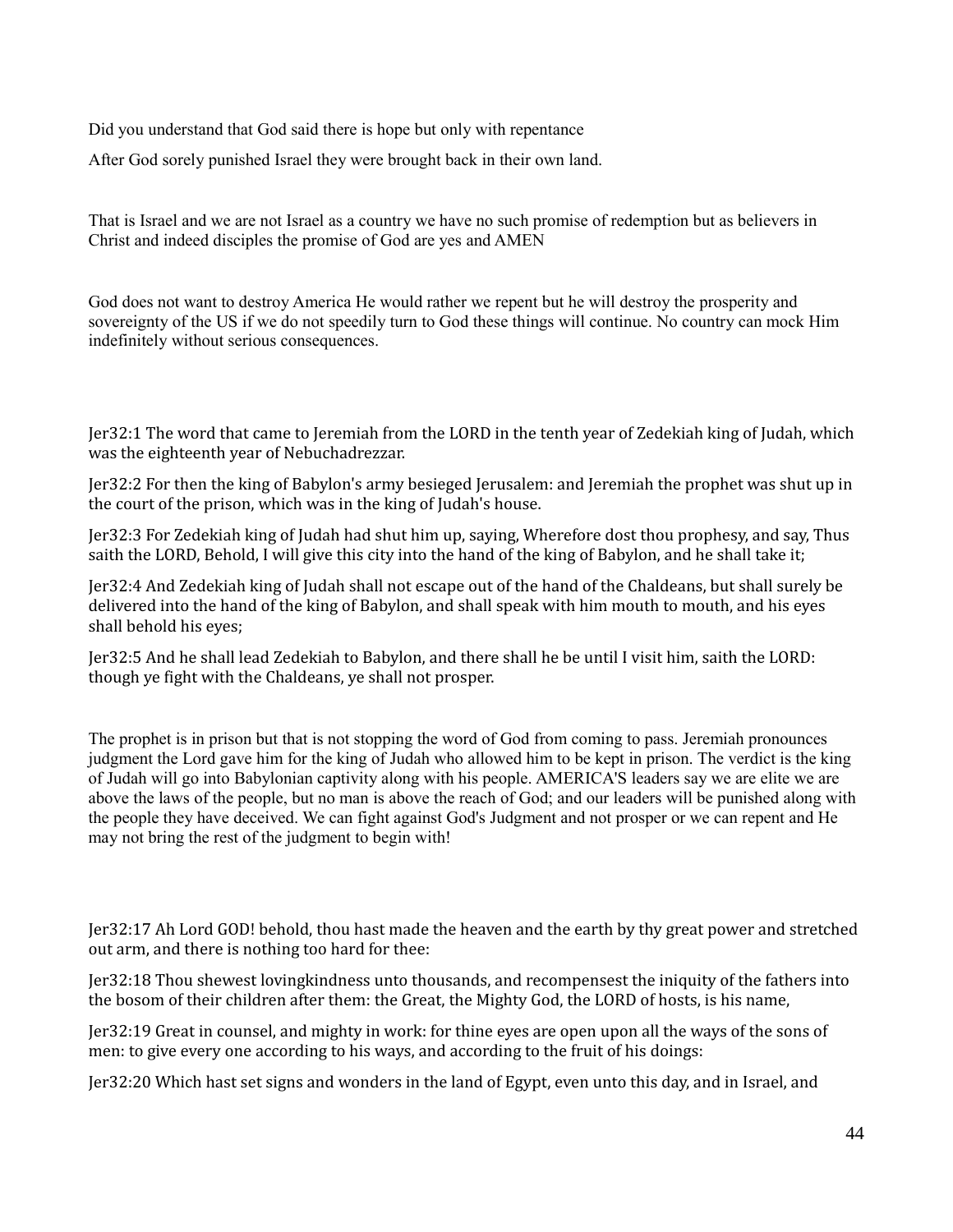among other men; and hast made thee a name, as at this day;

Jer32:21 And hast brought forth thy people Israel out of the land of Egypt with signs, and with wonders, and with a strong hand, and with a stretched out arm, and with great terror;

Wow the Lord that made the heavens and the earth is watching us to render to us according to what we do, according to our ways.

Are our ways good that we can expect good? AMERICA and united states of America,

we know better. The good news is that God allows course correction but He is not mocked. We cannot expect to do evil upon evil and not reap an evil harvest.

Jer32:22 And hast given them this land, which thou didst swear to their fathers to give them, a land flowing with milk and honey;

Jer32:23 And they came in, and possessed it; but they obeyed not thy voice, neither walked in thy law; they have done nothing of all that thou commandedst them to do: therefore thou hast caused all this evil to come upon them:

Jer32:24 Behold the mounts, they are come unto the city to take it; and the city is given into the hand of the Chaldeans, that fight against it, because of the sword, and of the famine, and of the pestilence: and what thou hast spoken is come to pass; and, behold, thou seest it.

Jeremiah is recounting how God delivered Israel and now is allowing evil as they refused everything He commanded them to do, and that God sees the evil coming to pass. People of the US, God allowed a new nation to be brought forth and the leaders of this Country dedicated it to God at near Ground Zero in New York City. We as a country have spurned the Grace of God to the point I fear of no return as a nation, but there is still hope individually in Christ for all

mankind that seek Him with all their heart. The same God that allowed America to be formed for the good of all is allowing it to be judged for the good of all.

Not wanting to continue as I feel the indignation of the Lord against us but continue I will as I have to sound the alarm.

Jer32:29 And the Chaldeans, that fight against this city, shall come and set fire on this city, and burn it with the houses, upon whose roofs they have offered incense unto Baal, and poured out drink offerings unto other gods, to provoke me to anger.

Jer32:30 For the children of Israel and the children of Judah have only done evil before me from their youth: for the children of Israel have only provoked me to anger with the work of their hands, saith the LORD.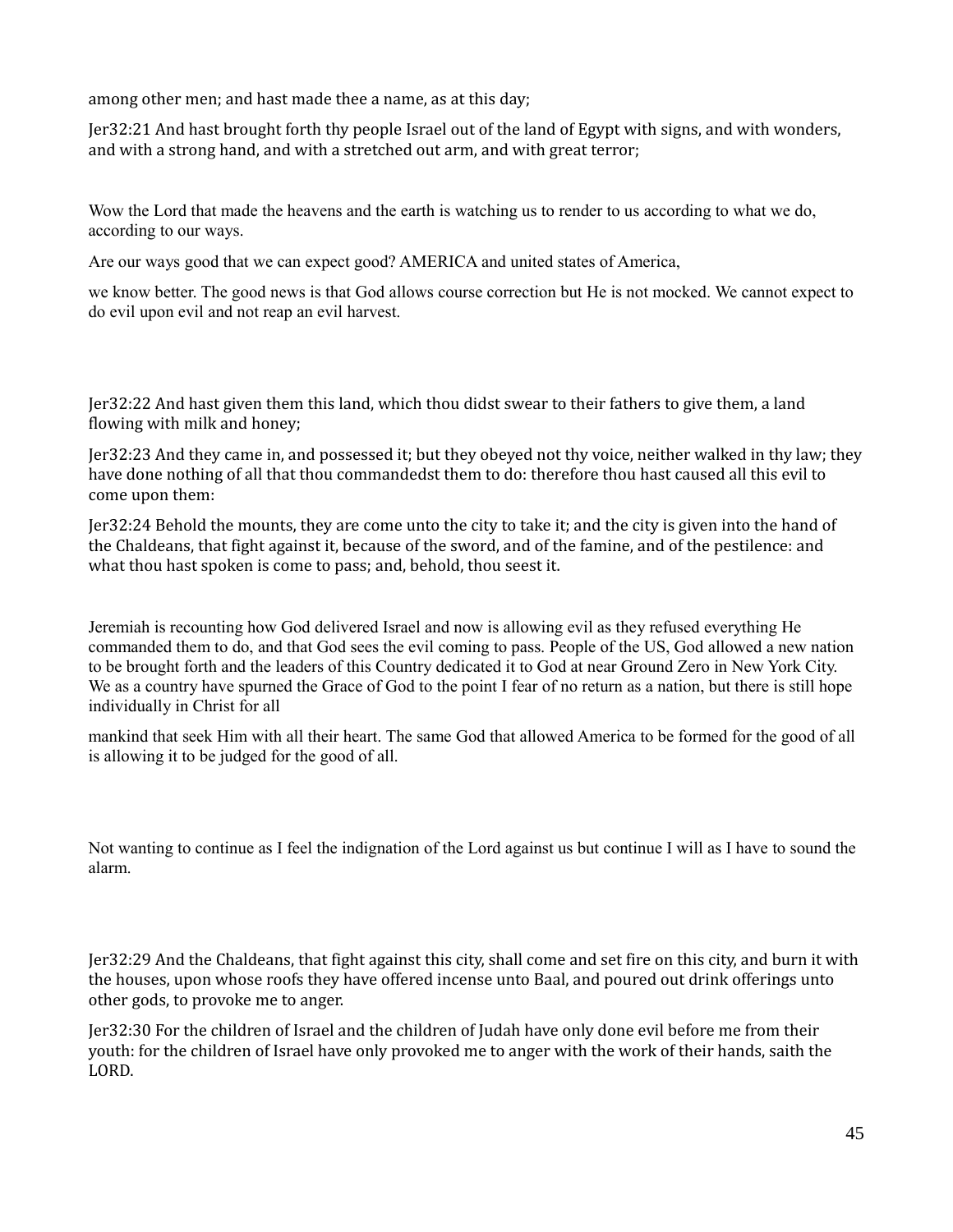Jer32:31 For this city hath been to me as a provocation of mine anger and of my fury from the day that they built it even unto this day; that I should remove it from before my face,

Jer32:32 Because of all the evil of the children of Israel and of the children of Judah, which they have done to provoke me to anger, they, their kings, their princes, their priests, and their prophets, and the men of Judah, and the inhabitants of Jerusalem.

Jer32:33 And they have turned unto me the back, and not the face: though I taught them, rising up early and teaching them, yet they have not hearkened to receive instruction.

Again God is saying the judgment against Israel is certain and the very specific reasons why. Notice what was not said. He did not say you do not have enough places to worship. He did not say they did not put enough in the offering. He did not say they did not come to assembly. He did not say that they were not the chosen people. What He said is they provoked Him and from the day the city of Jerusalem was built. Why?, because of all the evil of Israel and Judah the divided children of Israel. They turned their back on the most High. Notice that did not mean that they stopped attending worship services but as our Savior said in Matthew 15:9 In vain do they worship me teaching for doctrines the precepts of men.

Though God was teaching them, they would not listen and did their own thing.

Jer35:1 The word which came unto Jeremiah from the LORD in the days of Jehoiakim the son of Josiah king of Judah, saying,

Jer35:2 Go unto the house of the Rechabites, and speak unto them, and bring them into the house of the LORD, into one of the chambers, and give them wine to drink.

Jer35:3 Then I took Jaazaniah the son of Jeremiah, the son of Habaziniah, and his brethren, and all his sons, and the whole house of the Rechabites;

Jer35:4 And I brought them into the house of the LORD, into the chamber of the sons of Hanan, the son of Igdaliah, a man of God, which was by the chamber of the princes, which was above the chamber of Maaseiah the son of Shallum, the keeper of the door:

Jer35:5 And I set before the sons of the house of the Rechabites pots full of wine, and cups, and I said unto them, Drink ye wine.

Jer35:6 But they said, We will drink no wine: for Jonadab the son of Rechab our father commanded us, saying, Ye shall drink no wine, neither ye, nor your sons for ever:

We are in the assembly and a prophet spoke to us surely it must be OK to disobey the word of our father is what the tempter might say. Look at their response to a real genuine prophet of God. Sorry we were told by our father not to drink wine in all our generations. America we need to do the right thing even when a person in authority over us tells us to do something else.

Jer35:11 But it came to pass, when Nebuchadrezzar king of Babylon came up into the land, that we said,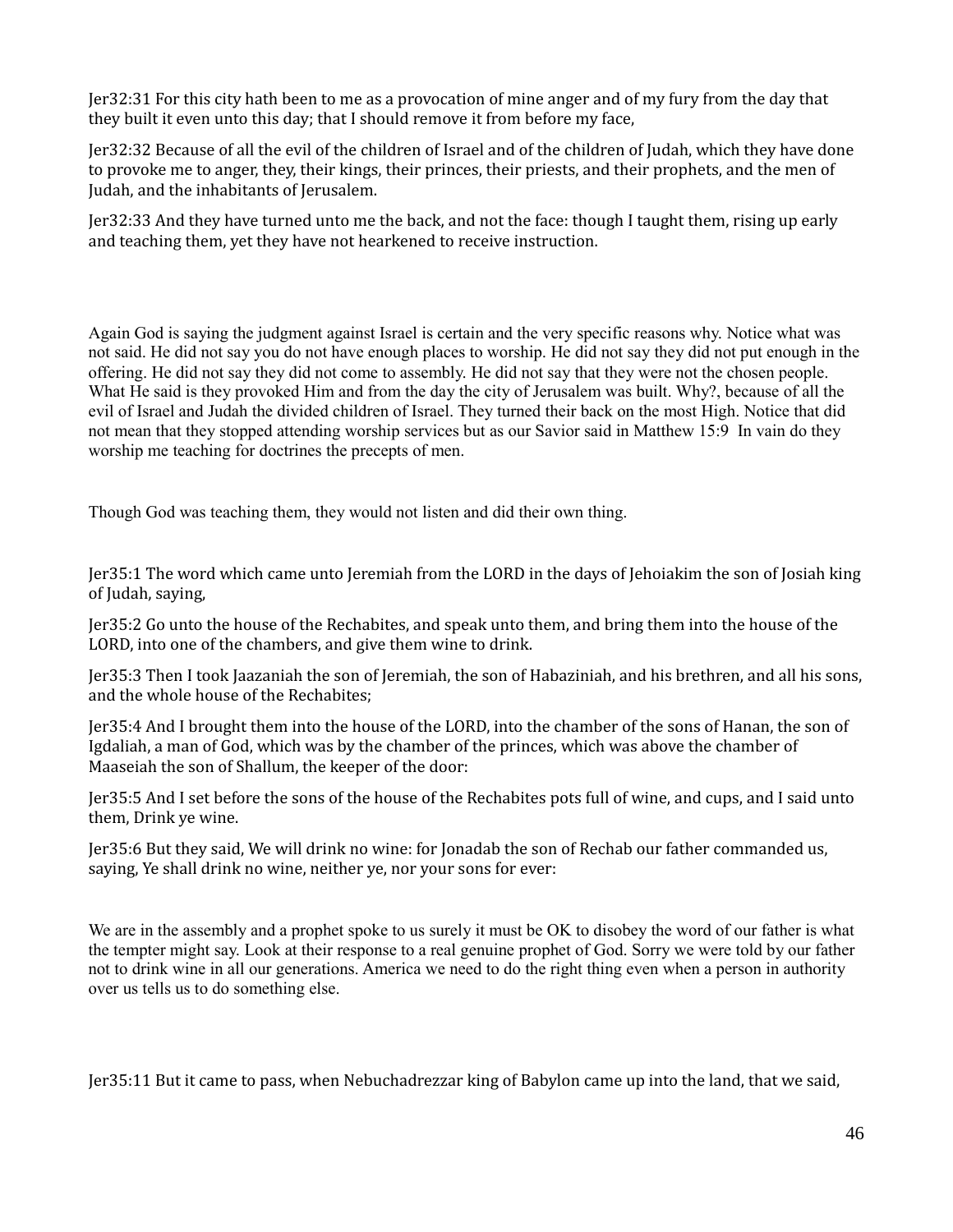Come, and let us go to Jerusalem for fear of the army of the Chaldeans, and for fear of the army of the Syrians: so we dwell at Jerusalem.

Jer35:12 Then came the word of the LORD unto Jeremiah, saying,

Jer35:13 Thus saith the LORD of hosts, the God of Israel; Go and tell the men of Judah and the inhabitants of Jerusalem, Will ye not receive instruction to hearken to my words? saith the LORD.

Jer35:14 The words of Jonadab the son of Rechab, that he commanded his sons not to drink wine, are performed; for unto this day they drink none, but obey their father's commandment: notwithstanding I have spoken unto you, rising early and speaking; but ye hearkened not unto me.

Jer35:15 I have sent also unto you all my servants the prophets, rising up early and sending them, saying, Return ye now every man from his evil way, and amend your doings, and go not after other gods to serve them, and ye shall dwell in the land which I have given to you and to your fathers: but ye have not inclined your ear, nor hearkened unto me.

God is saying that the words of a mere man are kept to the letter by his sons and that His words are despised. We must seek the Lord while there is still time and turn to Him with all our hearts and amend our ways America and God will be honored and we can be a blessed nation again.

Parallels in Jeremiah all rights reserved but any copies may be made freely in any form. Please make copies if you wish.

Jer36:1 And it came to pass in the fourth year of Jehoiakim the son of Josiah king of Judah, that this word came unto Jeremiah from the LORD, saying,

Jer36:2 Take thee a roll of a book, and write therein all the words that I have spoken unto thee against Israel, and against Judah, and against all the nations, from the day I spake unto thee, from the days of Josiah, even unto this day.

Jer36:3 It may be that the house of Judah will hear all the evil which I purpose to do unto them; that they may return every man from his evil way; that I may forgive their iniquity and their sin.

Jer36:4 Then Jeremiah called Baruch the son of Neriah: and Baruch wrote from the mouth of Jeremiah all the words of the LORD, which he had spoken unto him, upon a roll of a book.

Wow no one can say that God did not try to save them from captivity as He even to the point of the captivity gave space to repent.

God is full of mercy and doesn't want to send severe judgement but He will for cocky arrogant in your face disobedience as Israel showed and America is showing

God wants to forgive but He will not tolerate the attitude problem of Israel or the attitude problem of the US.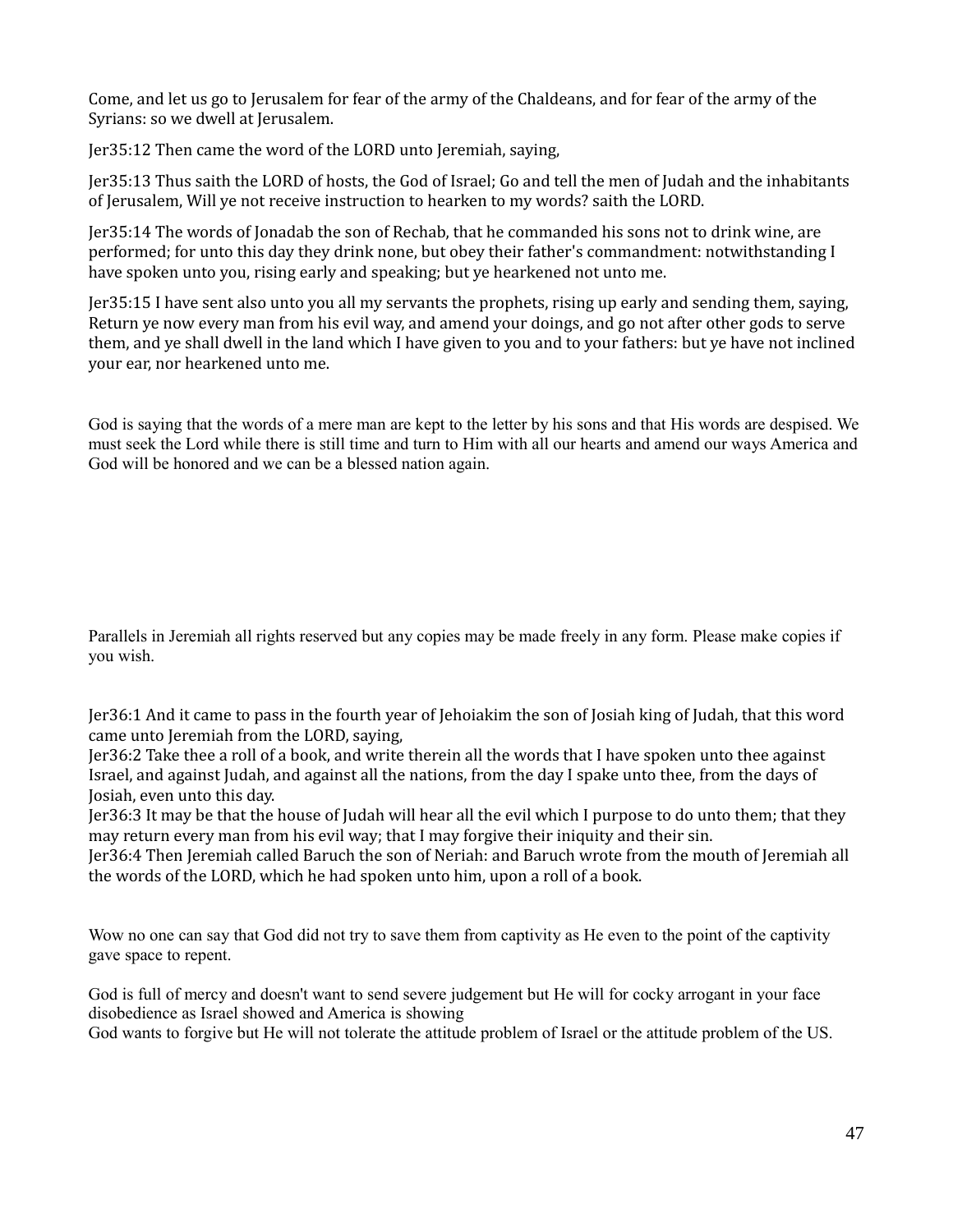Jer36:21 So the king sent Jehudi to fetch the roll: and he took it out of Elishama the scribe's chamber. And Jehudi read it in the ears of the king, and in the ears of all the princes which stood beside the king. Jer36:22 Now the king sat in the winterhouse in the ninth month: and there was a fire on the hearth burning before him.

Jer36:23 And it came to pass, that when Jehudi had read three or four leaves, he cut it with the penknife, and cast it into the fire that was on the hearth, until all the roll was consumed in the fire that was on the hearth.

Jer36:24 Yet they were not afraid, nor rent their garments, neither the king, nor any of his servants that heard all these words.

Jer36:25 Nevertheless Elnathan and Delaiah and Gemariah had made intercession to the king that he would not burn the roll: but he would not hear them.

WOW They even burned the word of the Lord in the fire! The king of Judah did not intervene to prevent it. Burning the word of the Lord just like refusing to hear will not cause it to fail! Church in the USA we may not be burning Bibles but we do rewrite them to extinguish the truth. They do not all say the same thing and that has brought much confusion to the Body of Christ and much doubt on the Words of God. Are we as callous to His words as Ancient Israel?

Jer36:26 But the king commanded Jerahmeel the son of Hammelech, and Seraiah the son of Azriel, and Shelemiah the son of Abdeel, to take Baruch the scribe and Jeremiah the prophet: but the LORD hid them. Jer36:27 Then the word of the LORD came to Jeremiah, after that the king had burned the roll, and the words which Baruch wrote at the mouth of Jeremiah, saying,

Jer36:28 Take thee again another roll, and write in it all the former words that were in the first roll, which Jehoiakim the king of Judah hath burned.

Jer36:29 And thou shalt say to Jehoiakim king of Judah, Thus saith the LORD; Thou hast burned this roll, saying, Why hast thou written therein, saying, The king of Babylon shall certainly come and destroy this land, and shall cause to cease from thence man and beast?

Just like in our day their attitude to the Word of the Lord is seize them They tried to take the prophet and his servant into custody but God hid them. We need to pray that God hides us and our men of God from the Wicked in our day. We need discernment and words of knowledge from God to abound to get that though we will have to get in touch with the God we do not know very well.

Again the king of Judah asked why are we going into captivity? Wow they burned the word of judgment and also mercy as it was sent to get them to repent and ask God why these things came upon them!

Jer36:32 Then took Jeremiah another roll, and gave it to Baruch the scribe, the son of Neriah; who wrote therein from the mouth of Jeremiah all the words of the book which Jehoiakim king of Judah had burned in the fire: and there were added besides unto them many like words.

Gods word will not be stopped he added more judgement the second time around as the king was callous to the Word. America we are callous to repentance We need to turn to God while their is still time for us as America is already under siege as Israel was of old We are not under seige in the same way but very effective.

Jer37:6 Then came the word of the LORD unto the prophet Jeremiah, saying,

Jer37:7 Thus saith the LORD, the God of Israel; Thus shall ye say to the king of Judah, that sent you unto me to enquire of me; Behold, Pharaoh's army, which is come forth to help you, shall return to Egypt into their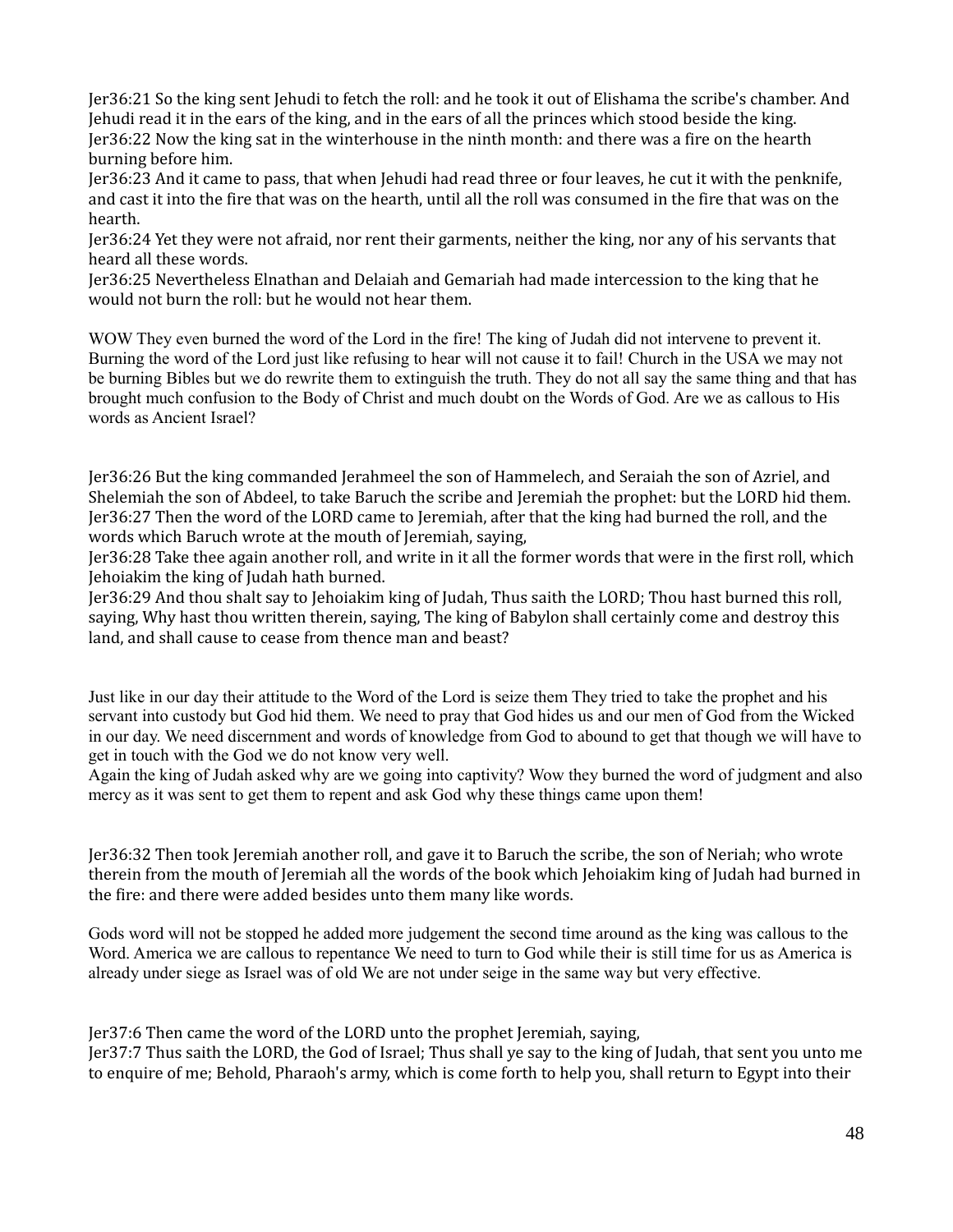## own land.

Jer37:8 And the Chaldeans shall come again, and fight against this city, and take it, and burn it with fire. Jer37:9 Thus saith the LORD; Deceive not yourselves, saying, The Chaldeans shall surely depart from us: for they shall not depart.

Again they refuse to believe God when He said the country will be overpowered by Babylon! We ,America, are also being overcome before our very eyes. As we as a nation would not serve God when things were easy and in relative freedom, we are losing both; and I write this despite as I love the people of America misguided and deceived though they are that no country can overcome the might of the USA.

Jer37:10 For though ye had smitten the whole army of the Chaldeans that fight against you, and there remained but wounded men among them, yet should they rise up every man in his tent, and burn this city with fire.

Did you hear that word America used to be land of liberty. God said that if Israel had smitten the whole army of Chaldeans (Kingdom of Babylon) and nothing remained but the wounded that they would burn the city with fire.

I hope you got that. Whatever God uses to judge will happen regardless of the US success in military battle. We have this fallacy in America the Great that great means that we can not be overcome. How many great nations have fallen when they were judged of God? I will say all He purposed fell just He said they would.

Jer38:1 Then Shephatiah the son of Mattan, and Gedaliah the son of Pashur, and Jucal the son of Shelemiah, and Pashur the son of Malchiah, heard the words that Jeremiah had spoken unto all the people, saying, Jer38:2 Thus saith the LORD, He that remaineth in this city shall die by the sword, by the famine, and by the pestilence: but he that goeth forth to the Chaldeans shall live; for he shall have his life for a prey, and shall live.

Jer38:3 Thus saith the LORD, This city shall surely be given into the hand of the king of Babylon's army, which shall take it.

Jer38:4 Therefore the princes said unto the king, We beseech thee, let this man be put to death: for thus he weakeneth the hands of the men of war that remain in this city, and the hands of all the people, in speaking such words unto them: for this man seeketh not the welfare of this people, but the hurt.

What Jeremiah spoke was treason to their ears but it was the mercy of God to spare their life. They say he does not seek the welfare of the people does that sound familiar USA? How much evil has been done under the guise of public welfare the good of the people! What Jeremiah was doing was telling them the way of escape. USA let us pray to the only God so he will show us how to escape the enemy within our own borders from the highest reaches of power to the street sweeper. We have a different enemy than Israel Their tactics of surrender will not work. As this enemy appears to have authority lawfully but they do not as they can not have lawful authority but just the presumed authority of those that take authority that does not belong to them. Ask God for the answer as for me and mine we will serve the Lord Come what may.

Jer38:15 Then Jeremiah said unto Zedekiah, If I declare it unto thee, wilt thou not surely put me to death? and if I give thee counsel, wilt thou not hearken unto me?

Jer38:16 So Zedekiah the king sware secretly unto Jeremiah, saying, As the LORD liveth, that made us this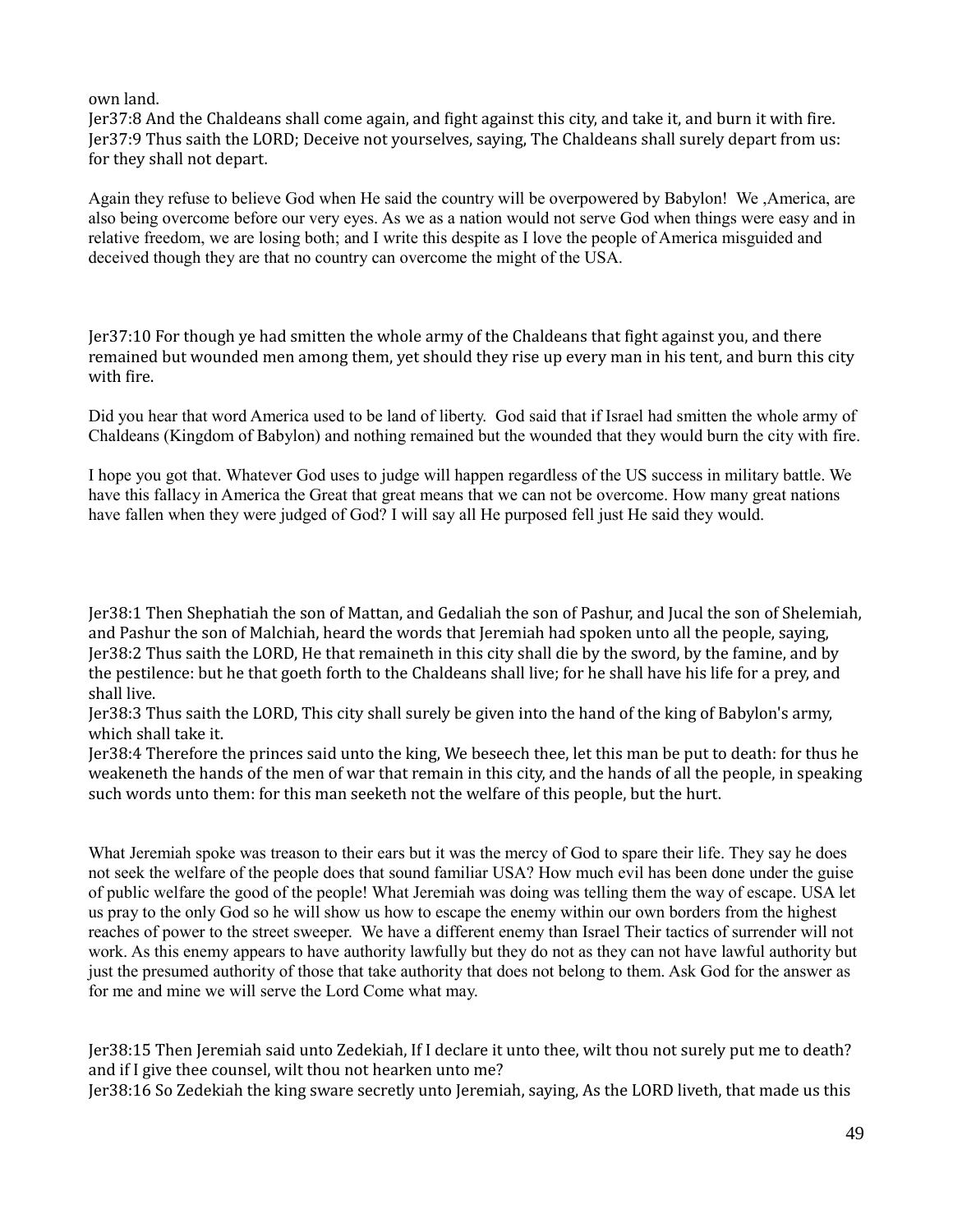soul, I will not put thee to death, neither will I give thee into the hand of these men that seek thy life. Jer38:17 Then said Jeremiah unto Zedekiah, Thus saith the LORD, the God of hosts, the God of Israel; If thou wilt assuredly go forth unto the king of Babylon's princes, then thy soul shall live, and this city shall not be burned with fire; and thou shalt live, and thine house:

Jer38:18 But if thou wilt not go forth to the king of Babylon's princes, then shall this city be given into the hand of the Chaldeans, and they shall burn it with fire, and thou shalt not escape out of their hand. Jer38:19 And Zedekiah the king said unto Jeremiah, I am afraid of the Jews that are fallen to the Chaldeans, lest they deliver me into their hand, and they mock me.

Again Jeremiah is giving the king of Judah the way out and he is afraid they will mock him. It seems treasonous but God had already said you are going to Babylon and if they humbled themselves and did it Gods way they will have a much better trip in captivity.

America we are being judged by the maker of life and death and He is angry with America and we need to repent or he will allow the insanity to continue. We can be sure that we will be handled roughly by the usurped authority of the law and we may even die. Are we right with God so we can just defend our family but have enough wisdom not to fight against the legitimate authority. God deals with legit authority not the criminal elements that now control judged America. The way out for America or at least the people of America, is to make our way to the cross and ask God to forgive us and live for Him

 if we have followed repentance and baptism in His Name and have the Spirit of God on the inside. If not that is the first step and a step if you do not take you will regret.

Jer39:1 In the ninth year of Zedekiah king of Judah, in the tenth month, came Nebuchadrezzar king of Babylon and all his army against Jerusalem, and they besieged it.

Jer39:2 And in the eleventh year of Zedekiah, in the fourth month, the ninth day of the month, the city was broken up.

Jer39:3 And all the princes of the king of Babylon came in, and sat in the middle gate, even Nergalsharezer, Samgarnebo, Sarsechim, Rabsaris, Nergalsharezer, Rabmag, with all the residue of the princes of the king of Babylon.

Jer39:4 And it came to pass, that when Zedekiah the king of Judah saw them, and all the men of war, then they fled, and went forth out of the city by night, by the way of the king's garden, by the gate betwixt the two walls: and he went out the way of the plain.

Jer39:5 But the Chaldeans' army pursued after them, and overtook Zedekiah in the plains of Jericho: and when they had taken him, they brought him up to Nebuchadnezzar king of Babylon to Riblah in the land of Hamath, where he gave judgment upon him.

Well 100 strikes or more at repenting when a prophet comes to you and you are out. The judgement came as Babylon attacks and even after all that Zedekiah would not listen and caused the city of Jerusalem to be burnt with fire.

USA how many years have those "wacko" prophets been saying we are in trouble. I fear that we are wrong they are not wacko they are God fearing God loving sin hating men and some women as well that do not want to see America destroyed to be replaced by Amerika with a K and backwords r in others words a Communist or worse country.

Some even say that our cities will be destroyed are we listening or just playing games?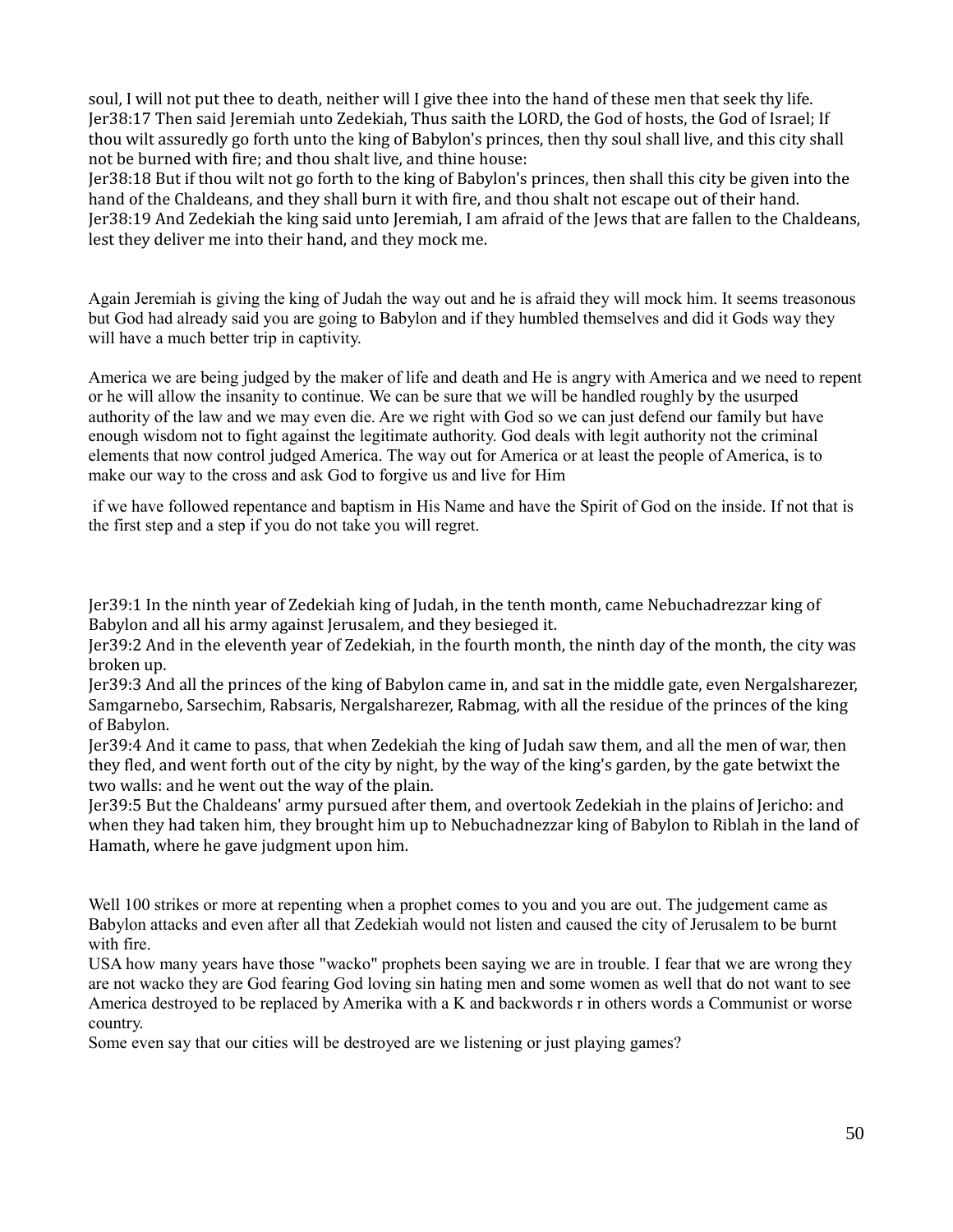Jer39:6 Then the king of Babylon slew the sons of Zedekiah in Riblah before his eyes: also the king of Babylon slew all the nobles of Judah.

Jer39:7 Moreover he put out Zedekiah's eyes, and bound him with chains, to carry him to Babylon. Jer39:8 And the Chaldeans burned the king's house, and the houses of the people, with fire, and brake down the walls of Jerusalem.

Jer39:9 Then Nebuzaradan the captain of the guard carried away captive into Babylon the remnant of the people that remained in the city, and those that fell away, that fell to him, with the rest of the people that remained.

It happened just as the Lord said would hapen to the letter. God is not mocked at all. America what will it cost us more not to listen to God We are trillions of dollars in debt and counting. Everywhere we look we are being unders eige by enemies of freedom. Do we not care?

Do we want to leave our children the blessings of God or a mess that we currently have?

Now compare the end of the faithful servant of the Lord, America.

Jer39:10 But Nebuzaradan the captain of the guard left of the poor of the people, which had nothing, in the land of Judah, and gave them vineyards and fields at the same time.

Jer39:11 Now Nebuchadrezzar king of Babylon gave charge concerning Jeremiah to Nebuzaradan the captain of the guard, saying,

Jer39:12 Take him, and look well to him, and do him no harm; but do unto him even as he shall say unto thee.

I hope you got that The enemy is ordering the man of God to be cared for and even obeyed by the captain of the guard.

When America is in chaos obey the faithful men of God among you the ones you despised and said to stop preaching all that sin stuff. The ones you may have said were crazy, nothing evil like that will happen here. Listen to them as they have the ear and favor of the Almighty.

I've not been that faithful to the Lord you say, but I fear Him and am living for Him now what about me?

Jer39:14 Even they sent, and took Jeremiah out of the court of the prison, and committed him unto Gedaliah the son of Ahikam the son of Shaphan, that he should carry him home: so he dwelt among the people.

Jer39:15 Now the word of the LORD came unto Jeremiah, while he was shut up in the court of the prison, saying,

Jer39:16 Go and speak to Ebedmelech the Ethiopian, saying, Thus saith the LORD of hosts, the God of Israel; Behold, I will bring my words upon this city for evil, and not for good; and they shall be accomplished in that day before thee.

Jer39:17 But I will deliver thee in that day, saith the LORD: and thou shalt not be given into the hand of the men of whom thou art afraid.

Jer39:18 For I will surely deliver thee, and thou shalt not fall by the sword, but thy life shall be for a prey unto thee: because thou hast put thy trust in me, saith the LORD.

God will still take care of those who trust in Him This was Old testament times this man Ebedmelech may not have even been an Israelite to whom pertained the covenant and may not have converted to the way of the Lord completely. He spoke up for the man of God Jeremiah and look what God did for him.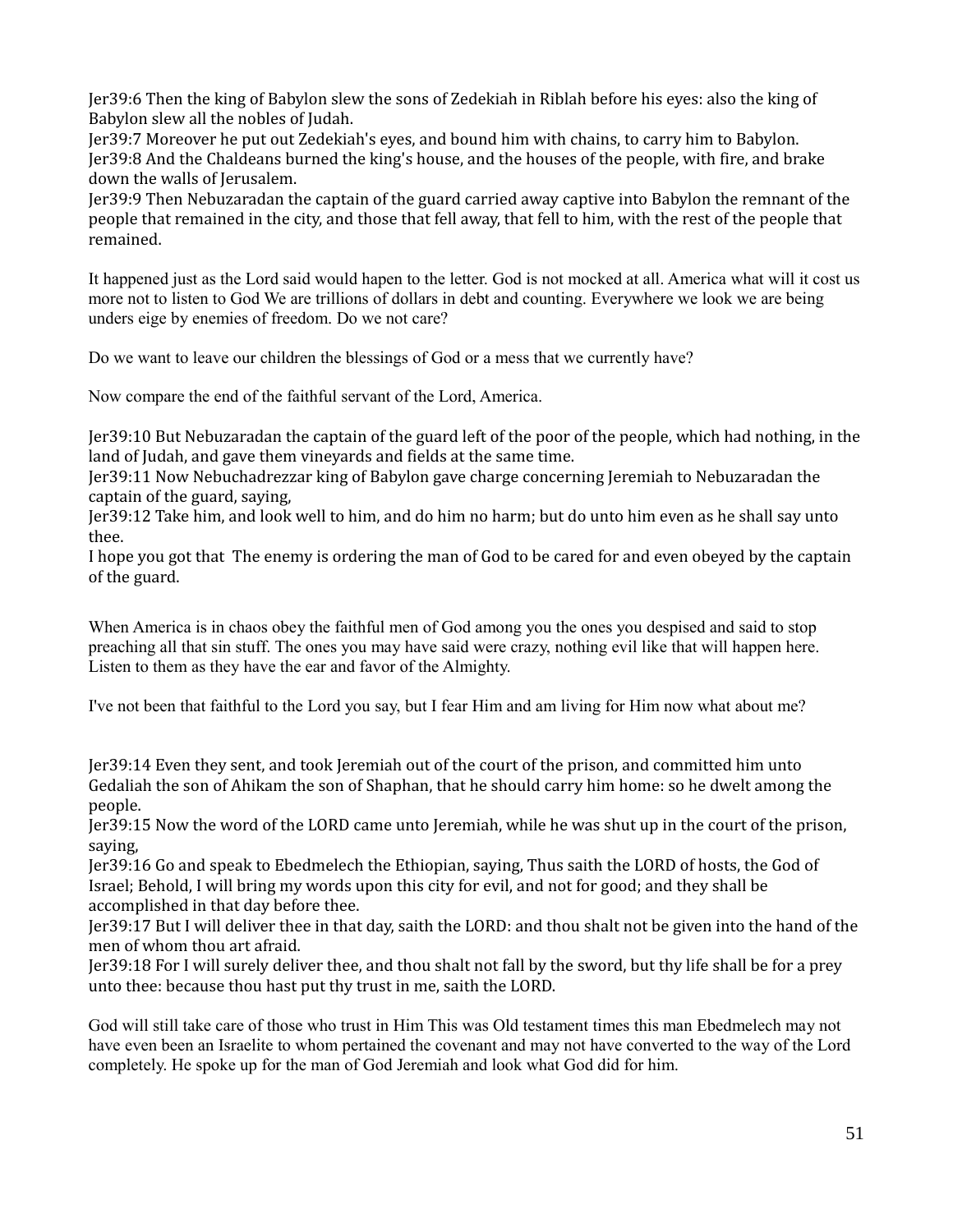Jer40:6 Then went Jeremiah unto Gedaliah the son of Ahikam to Mizpah; and dwelt with him among the people that were left in the land.

Jer40:7 Now when all the captains of the forces which were in the fields, even they and their men, heard that the king of Babylon had made Gedaliah the son of Ahikam governor in the land, and had committed unto him men, and women, and children, and of the poor of the land, of them that were not carried away captive to Babylon;

Where did the man of God go? He had free reign of anywhere he wanted to go. This very determined man of God chose to stay with the poor of the land that were not carried away captive. God loves you and will make sure there are some real men of God left as long as America stands but when she falls will we all be taken away or killed as our oppressors make the Babylonians appear like saints compare to the evil they have planned for us.

Jer41:17 And they departed, and dwelt in the habitation of Chimham, which is by Bethlehem, to go to enter into Egypt,

Jer41:18 Because of the Chaldeans: for they were afraid of them, because Ishmael the son of Nethaniah had slain Gedaliah the son of Ahikam, whom the king of Babylon made governor in the land.

Jer42:1 Then all the captains of the forces, and Johanan the son of Kareah, and Jezaniah the son of Hoshaiah, and all the people from the least even unto the greatest, came near,

Jer42:2 And said unto Jeremiah the prophet, Let, we beseech thee, our supplication be accepted before thee, and pray for us unto the LORD thy God, even for all this remnant; (for we are left but a few of many, as thine eyes do behold us:)

Jer42:3 That the LORD thy God may shew us the way wherein we may walk, and the thing that we may do.

There we have some the ones that are left and a plot to kill the governor sent from Bablyon which they did not do and they are rightly afraid but not truly afraid enough to serve God right as they are going to Egypt. There will be some of us, USA, that will seek the man of God but be unwilling to do as he says. We will seek for our comfort like these did and not the will of God.

Jer42:16 Then it shall come to pass, that the sword, which ye feared, shall overtake you there in the land of Egypt, and the famine, whereof ye were afraid, shall follow close after you there in Egypt; and there ye shall die.

Jer42:17 So shall it be with all the men that set their faces to go into Egypt to sojourn there; they shall die by the sword, by the famine, and by the pestilence: and none of them shall remain or escape from the evil that I will bring upon them.

Jer42:18 For thus saith the LORD of hosts, the God of Israel; As mine anger and my fury hath been poured forth upon the inhabitants of Jerusalem; so shall my fury be poured forth upon you, when ye shall enter into Egypt: and ye shall be an execration, and an astonishment, and a curse, and a reproach; and ye shall see this place no more.

Jer42:19 The LORD hath said concerning you, O ye remnant of Judah; Go ye not into Egypt: know certainly that I have admonished you this day.

Jer42:20 For ye dissembled in your hearts, when ye sent me unto the LORD your God, saying, Pray for us unto the LORD our God; and according unto all that the LORD our God shall say, so declare unto us, and we will do it.

Jeremiah knew they were lying. America God knows whether we are serious or not about doing His Will. His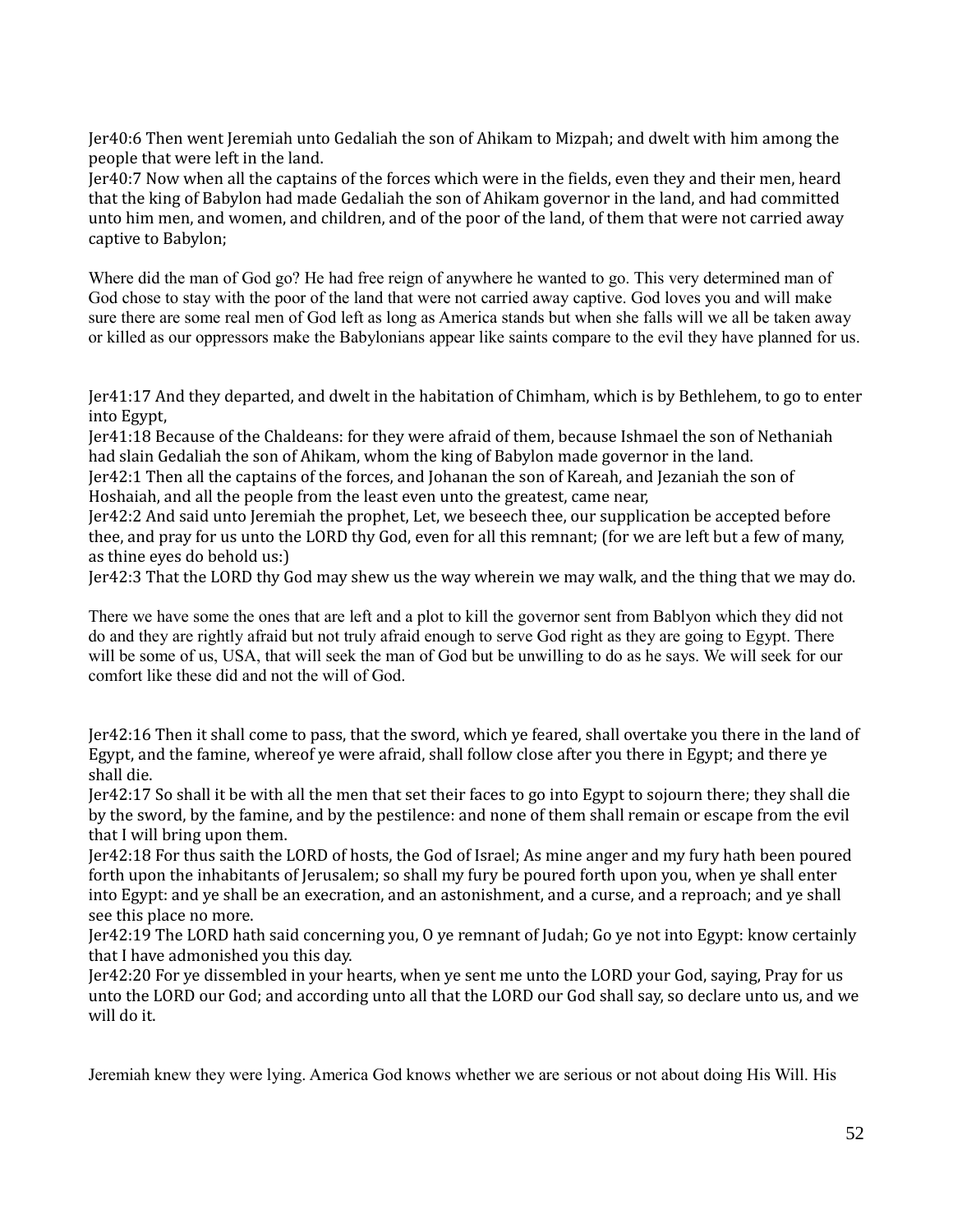Will may not be what we want to hear. Unlike Babylon though our enemy is not just after our land and resources including us but our values. For the love of all decency this enemy is so evil that we will be spiritually destroyed unless the Church in America and the Head of that church the Lord Jesus Christ intervenes and America repents.

Jer43:10 And say unto them, Thus saith the LORD of hosts, the God of Israel; Behold, I will send and take Nebuchadrezzar the king of Babylon, my servant, and will set his throne upon these stones that I have hid; and he shall spread his royal pavilion over them.

Jer43:11 And when he cometh, he shall smite the land of Egypt, and deliver such as are for death to death; and such as are for captivity to captivity; and such as are for the sword to the sword.

Jer43:12 And I will kindle a fire in the houses of the gods of Egypt; and he shall burn them, and carry them away captives: and he shall array himself with the land of Egypt, as a shepherd putteth on his garment; and he shall go forth from thence in peace.

Jer43:13 He shall break also the images of Bethshemesh, that is in the land of Egypt; and the houses of the gods of the Egyptians shall he burn with fire.

It is true the Word of the Lord is true and they sought to avoid judgment and greater judgment fell.

Jer44:1 The word that came to Jeremiah concerning all the Jews which dwell in the land of Egypt, which dwell at Migdol, and at Tahpanhes, and at Noph, and in the country of Pathros, saying,

Jer44:2 Thus saith the LORD of hosts, the God of Israel; Ye have seen all the evil that I have brought upon Jerusalem, and upon all the cities of Judah; and, behold, this day they are a desolation, and no man dwelleth therein,

Jer44:3 Because of their wickedness which they have committed to provoke me to anger, in that they went to burn incense, and to serve other gods, whom they knew not, neither they, ye, nor your fathers.

Jer44:4 Howbeit I sent unto you all my servants the prophets, rising early and sending them, saying, Oh, do not this abominable thing that I hate.

Jer44:5 But they hearkened not, nor inclined their ear to turn from their wickedness, to burn no incense unto other gods.

The Word of the Lord to the woeful rebellious. What a faithful man of God was the prophet Jeremiah! They burnt incense to others things other gods meaning demons.

God sent prophets to them and they would not listen.

Jer44:5 But they hearkened not, nor inclined their ear to turn from their wickedness, to burn no incense unto other gods.

Jer44:6 Wherefore my fury and mine anger was poured forth, and was kindled in the cities of Judah and in the streets of Jerusalem; and they are wasted and desolate, as at this day.

Jer44:7 Therefore now thus saith the LORD, the God of hosts, the God of Israel; Wherefore commit ye this great evil against your souls, to cut off from you man and woman, child and suckling, out of Judah, to leave you none to remain;

Jer44:8 In that ye provoke me unto wrath with the works of your hands, burning incense unto other gods in the land of Egypt, whither ye be gone to dwell, that ye might cut yourselves off, and that ye might be a curse and a reproach among all the nations of the earth?

Jer44:9 Have ye forgotten the wickedness of your fathers, and the wickedness of the kings of Judah, and the wickedness of their wives, and your own wickedness, and the wickedness of your wives, which they have committed in the land of Judah, and in the streets of Jerusalem?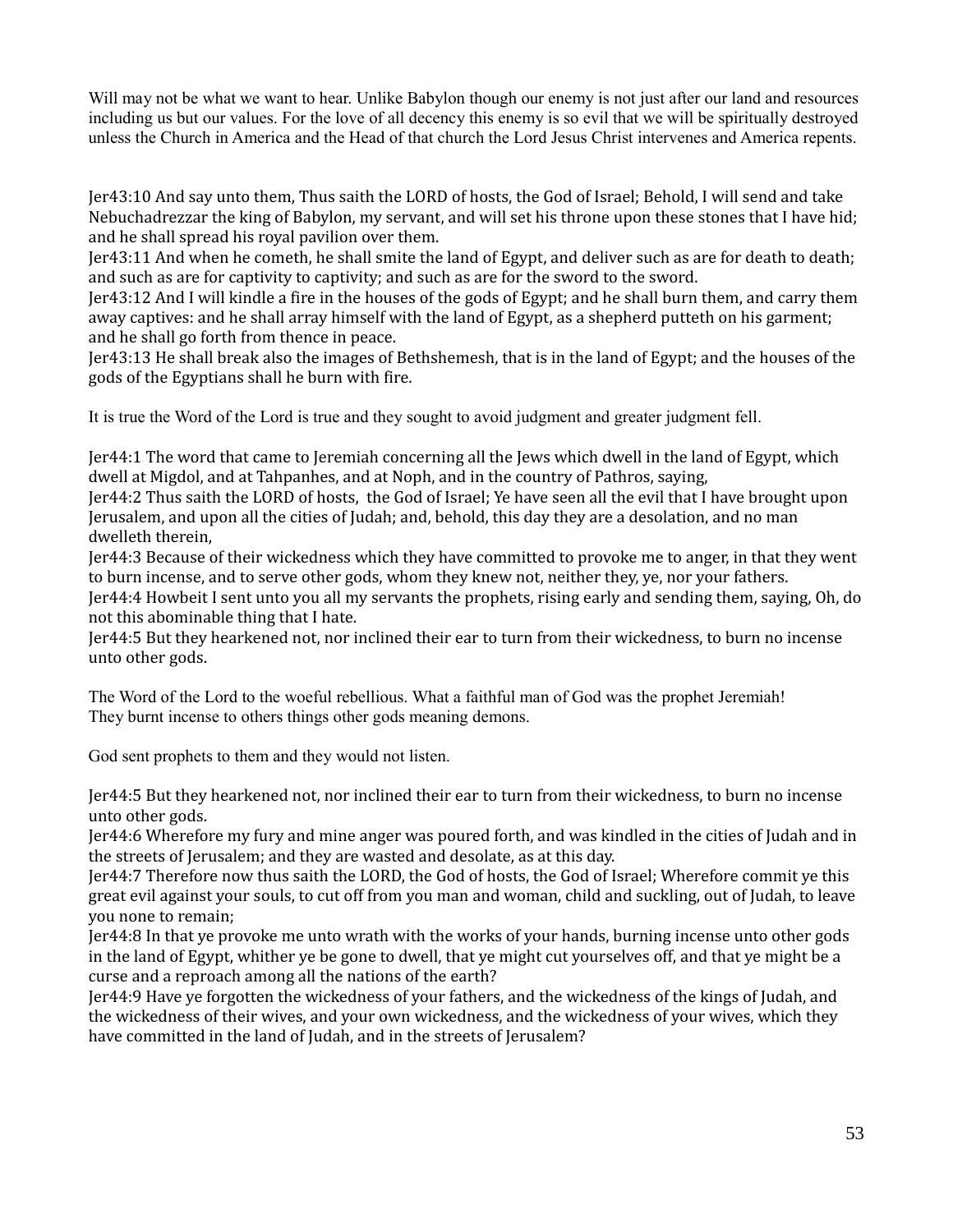It is a scary thing not to listen and pay attention to what God has to say. America we may not have graven images, but we do have TV that is a provoking of the Lord. We do evil with the work of our hands and provoke the King of Glory What will be our end? Please listen and pay attention. Turn off your distractions and seek the Lord with all your heart.

We now have an influx of those that do wickedly to America and that will bring further judgment upon us.

Jer44:10 They are not humbled even unto this day, neither have they feared, nor walked in my law, nor in my statutes, that I set before you and before your fathers.

Jer44:11 Therefore thus saith the LORD of hosts, the God of Israel; Behold, I will set my face against you for evil, and to cut off all Judah.

Jer44:12 And I will take the remnant of Judah, that have set their faces to go into the land of Egypt to sojourn there, and they shall all be consumed, and fall in the land of Egypt; they shall even be consumed by the sword and by the famine: they shall die, from the least even unto the greatest, by the sword and by the famine: and they shall be an execration, and an astonishment, and a curse, and a reproach.

Jer44:13 For I will punish them that dwell in the land of Egypt, as I have punished Jerusalem, by the sword, by the famine, and by the pestilence:

Jer44:14 So that none of the remnant of Judah, which are gone into the land of Egypt to sojourn there, shall escape or remain, that they should return into the land of Judah, to the which they have a desire to return to dwell there: for none shall return but such as shall escape.

Jer44:15 Then all the men which knew that their wives had burned incense unto other gods, and all the women that stood by, a great multitude, even all the people that dwelt in the land of Egypt, in Pathros, answered Jeremiah, saying,

God is pronouncing severe judgment against them and you would think that they would have been scared enough to ask the man of God for the Lord's Mercy but do they?

Jer44:16 As for the word that thou hast spoken unto us in the name of the LORD, we will not hearken unto thee. Jer44:17 But we will certainly do whatsoever thing goeth forth out of our own mouth, to burn incense unto the queen of heaven, and to pour out drink offerings unto her, as we have done, we, and our fathers, our kings, and our princes, in the cities of Judah, and in the streets of Jerusalem: for then had we plenty of victuals, and were well, and saw no evil.

Jer44:18 But since we left off to burn incense to the queen of heaven, and to pour out drink offerings unto her, we have wanted all things, and have been consumed by the sword and by the famine.

Jer44:19 And when we burned incense to the queen of heaven, and poured out drink offerings unto her, did we make her cakes to worship her, and pour out drink offerings unto her, without our men? Jer44:20 Then Jeremiah said unto all the people, to the men, and to the women, and to all the people which had given him that answer, saying,

OK now we get to the overlord of Satan in America Mammon. When they offered idols worship they were prosperous. Friends and enemies alike understand that Prosperity does not equal the favor of God any more than a pile of manure does. They had problems when they started left off serving the idols but were they truly serving God? God said they were not. So they wanted prosperity rather than God and it cost them their families and their own souls as well.

Jer44:21 The incense that ye burned in the cities of Judah, and in the streets of Jerusalem, ye, and your fathers, your kings, and your princes, and the people of the land, did not the LORD remember them, and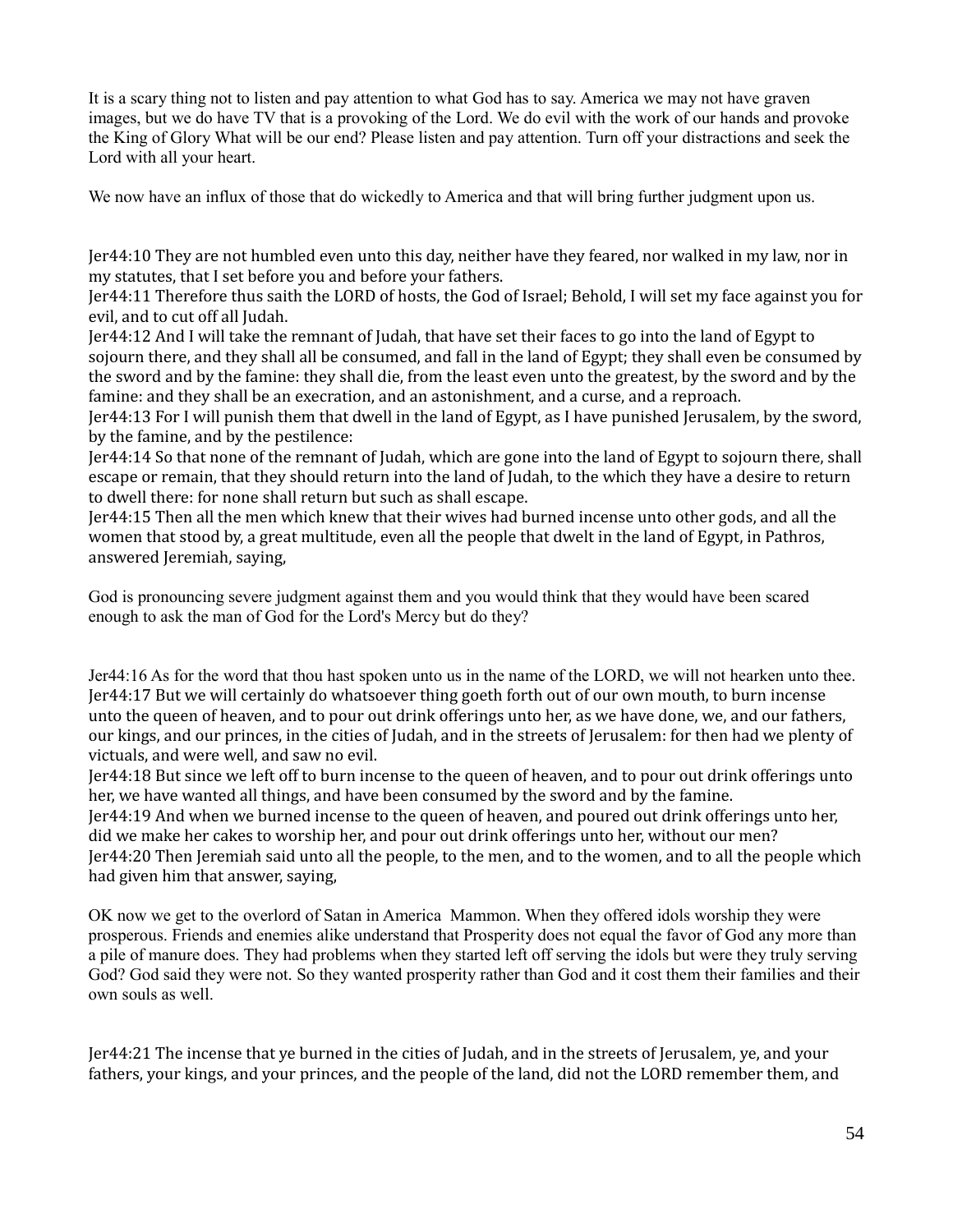came it not into his mind?

Jer44:22 So that the LORD could no longer bear, because of the evil of your doings, and because of the abominations which ye have committed; therefore is your land a desolation, and an astonishment, and a curse, without an inhabitant, as at this day.

Jer44:23 Because ye have burned incense, and because ye have sinned against the LORD, and have not obeyed the voice of the LORD, nor walked in his law, nor in his statutes, nor in his testimonies; therefore this evil is happened unto you, as at this day.

Jer44:24 Moreover Jeremiah said unto all the people, and to all the women, Hear the word of the LORD, all Judah that are in the land of Egypt:

Jer44:25 Thus saith the LORD of hosts, the God of Israel, saying; Ye and your wives have both spoken with your mouths, and fulfilled with your hand, saying, We will surely perform our vows that we have vowed, to burn incense to the queen of heaven, and to pour out drink offerings unto her: ye will surely accomplish your vows, and surely perform your vows.

Jer44:26 Therefore hear ye the word of the LORD, all Judah that dwell in the land of Egypt; Behold, I have sworn by my great name, saith the LORD, that my name shall no more be named in the mouth of any man of Judah in all the land of Egypt, saying, The Lord GOD liveth.

For sake of the economy we have allowed a lot of wickedness. We do not want a cure for cancer as that may put people out of work. We can not stop abortion as the economy will suffer. Our leadership has spurned wisdom and has made a train wreck of the economy so the allowances of evil for the sake of the economy is a sham it does not work. God was so mad with Israel He cast them out of their land. I do not want to see worse happen here but it will unless we repent.

Jer44:27 Behold, I will watch over them for evil, and not for good: and all the men of Judah that are in the land of Egypt shall be consumed by the sword and by the famine, until there be an end of them. Jer44:28 Yet a small number that escape the sword shall return out of the land of Egypt into the land of Judah, and all the remnant of Judah, that are gone into the land of Egypt to sojourn there, shall know whose words shall stand, mine, or theirs.

Jer44:29 And this shall be a sign unto you, saith the LORD, that I will punish you in this place, that ye may know that my words shall surely stand against you for evil:

Jer44:30 Thus saith the LORD; Behold, I will give Pharaohhophra king of Egypt into the hand of his enemies, and into the hand of them that seek his life; as I gave Zedekiah king of Judah into the hand of Nebuchadrezzar king of Babylon, his enemy, and that sought his life.

Jer45:1 The word that Jeremiah the prophet spake unto Baruch the son of Neriah, when he had written these words in a book at the mouth of Jeremiah, in the fourth year of Jehoiakim the son of Josiah king of Judah, saying,

America we do not want that to happen here but if we do not believe Him God will prove whose words will stand and it will be very terrible! Thanks be to God that we believers just need to repent as God does not watch over us for evil but as a nation we do not serve God and could and will be watched over for evil if we keep provoking the God of Abraham Isaac and Jacob who in flesh died on Calvary for us.

Jer45:1 The word that Jeremiah the prophet spake unto Baruch the son of Neriah, when he had written these words in a book at the mouth of Jeremiah, in the fourth year of Jehoiakim the son of Josiah king of Judah, saying,

Jer45:2 Thus saith the LORD, the God of Israel, unto thee, O Baruch:

Jer45:3 Thou didst say, Woe is me now! for the LORD hath added grief to my sorrow; I fainted in my